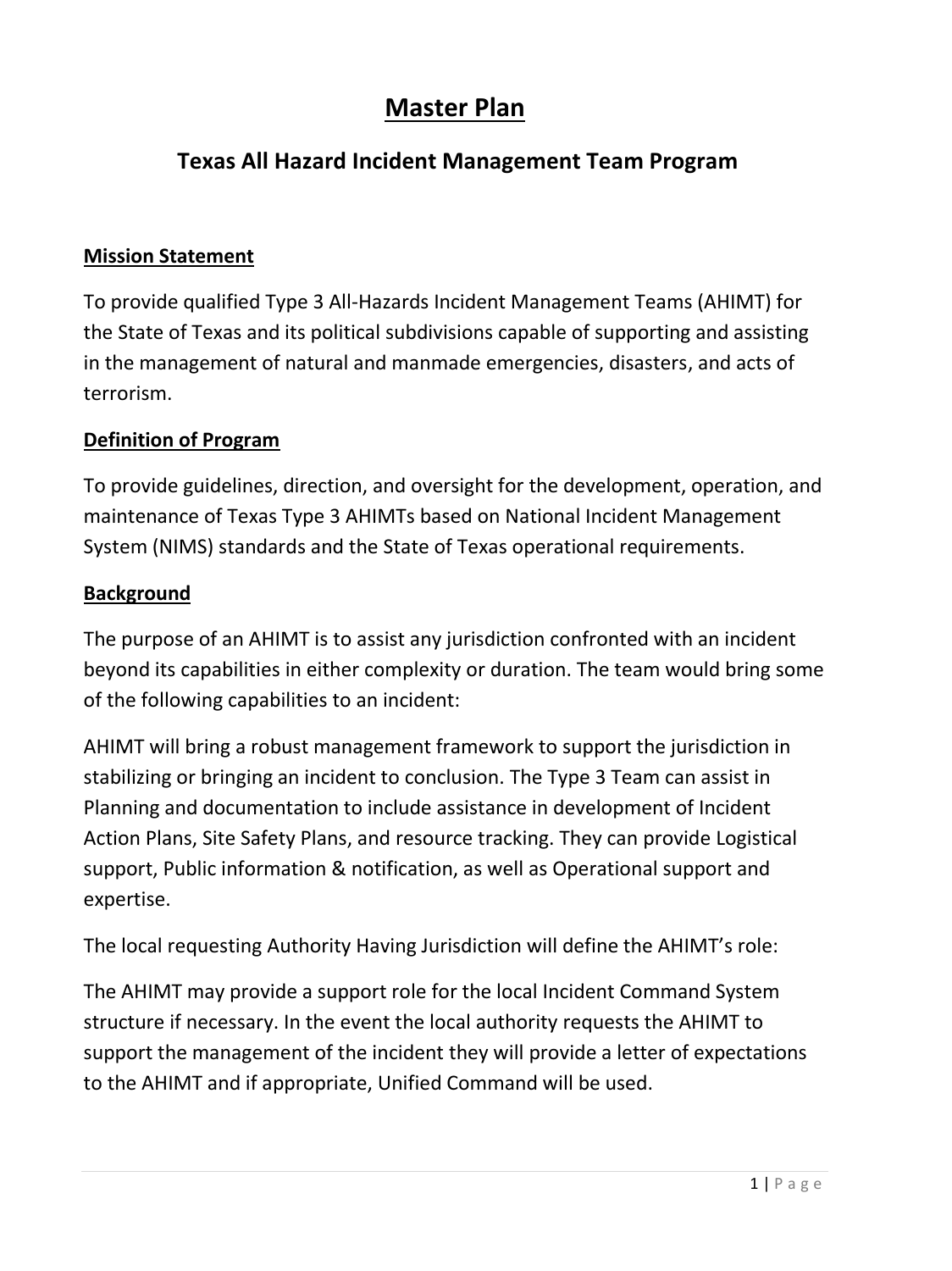## **Definitions**

A Type 3 AHIMT:

- Is a multi-agency/multi-jurisdiction team for extended incidents, formed and managed at the State or regional level.
- $\bullet$  Is deployed as a team of 8<sup>\*</sup> or more personnel to manage major and/or complex incidents requiring a significant number of local, regional, state and possibly federal resources, and incidents that extend into multiple operational periods and require a written IAP.
- In the event less than a full team is needed single resources can be ordered to manage the need.
- May be utilized at incidents such as a tornadoes, earthquake, flood, or multiday hostage/standoff situation, special situations or at planned massgathering events.
- May initially support or manage larger, more complex incidents prior to arrival of and transfer of command to a National/State Type 1 or Type 2 IMT.
- May be deployed anywhere in the State of Texas upon request from the State Operations Center.

\*Teams shall strive to maintain all positions 3 deep (e.g., A Type 3 AHIMT will roster 3 members for each ICS position) may also include other ICS positions if requested or needed. Texas AHIMT Steering Committee will provide Administrative Oversight.

## **Texas AHIMT Steering Committee**

The Texas AHIMT Steering Committee consists of representatives of various disciplines and organizations who are stakeholders in the AHIMT program. Stakeholders are the primary users of and providers of personnel for the AHIMT.

The Texas AHIMT Steering Committee consists of the following positions:

- Texas AHIMT Administrator
- Steering Committee Chair
- Steering Committee Vice-Chair
- Steering Committee Recorder
- Steering Committee Members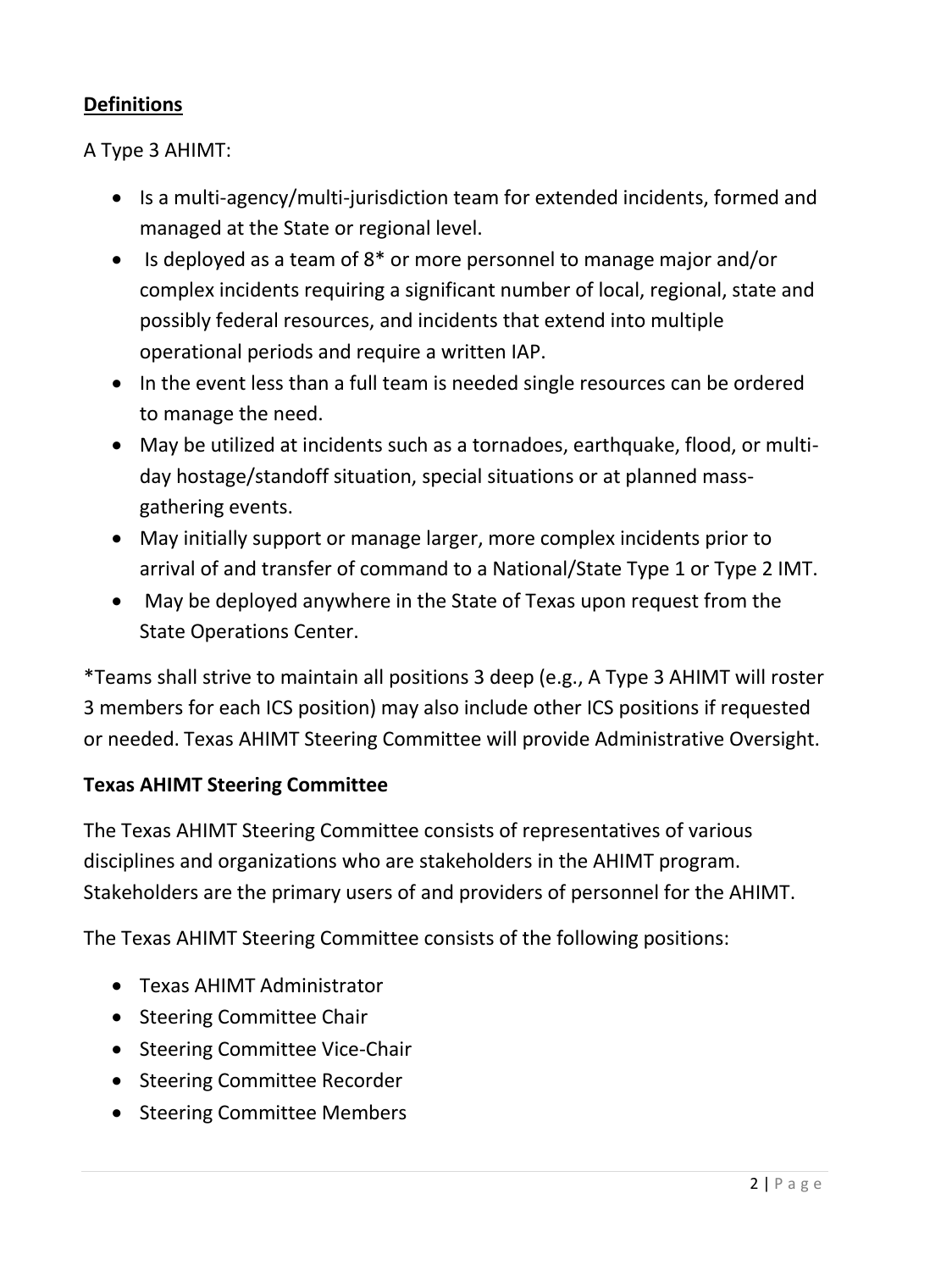Officers will rotate up at the end of each year. Then an election of three new officers will occur with the new Steering committee.

The membership of the Texas AHIMT Steering Committee shall minimally consist of representatives from:

- Texas Division of Emergency Management (TDEM) *One member from the Texas Division of Emergency Management Command &General Staff*
- Texas A&M Forest Service (TFS) *One member from the Incident Response Department*
- Texas Department of State Health Services (DSHS) *One member representing DSHS*
- Texas Department of Public Safety (DPS) *One member representing all the District Disaster Chairmen*
- Emergency Management Coordinator *One local EMC nominated by EMAT*
- AHIMT Team Leaders *One AHIMT Team Leader/Training Coordinator from each of the DPS Regions*
- At Large Team Leader/ Training Coordinator *One AHIMT Team Leader representing all Private, Volunteer, Non-Governmental, or Faith Based Teams.*
- 1. Each member will serve a term of no longer than three years.
- 2. The Region Representative will rotate within the Region every two years, with the Team Leaders from a different team. Initial rotation period will begin for even numbered Regions in 2013 and odd numbers Regions in 2014.
- 3. The At large Team Representative will rotate with a different team every two years.

## **Texas AHIMT Steering Committee Goals**

The Steering Committee will be an active, decisive body that will represent the stakeholder disciplines and/or agencies, which are the primary participants in and/or users of, All-Hazards Incident Management Teams. The Committee will provide oversight to the operations of the AHIMTs in accordance with the AHIMT Master Plan.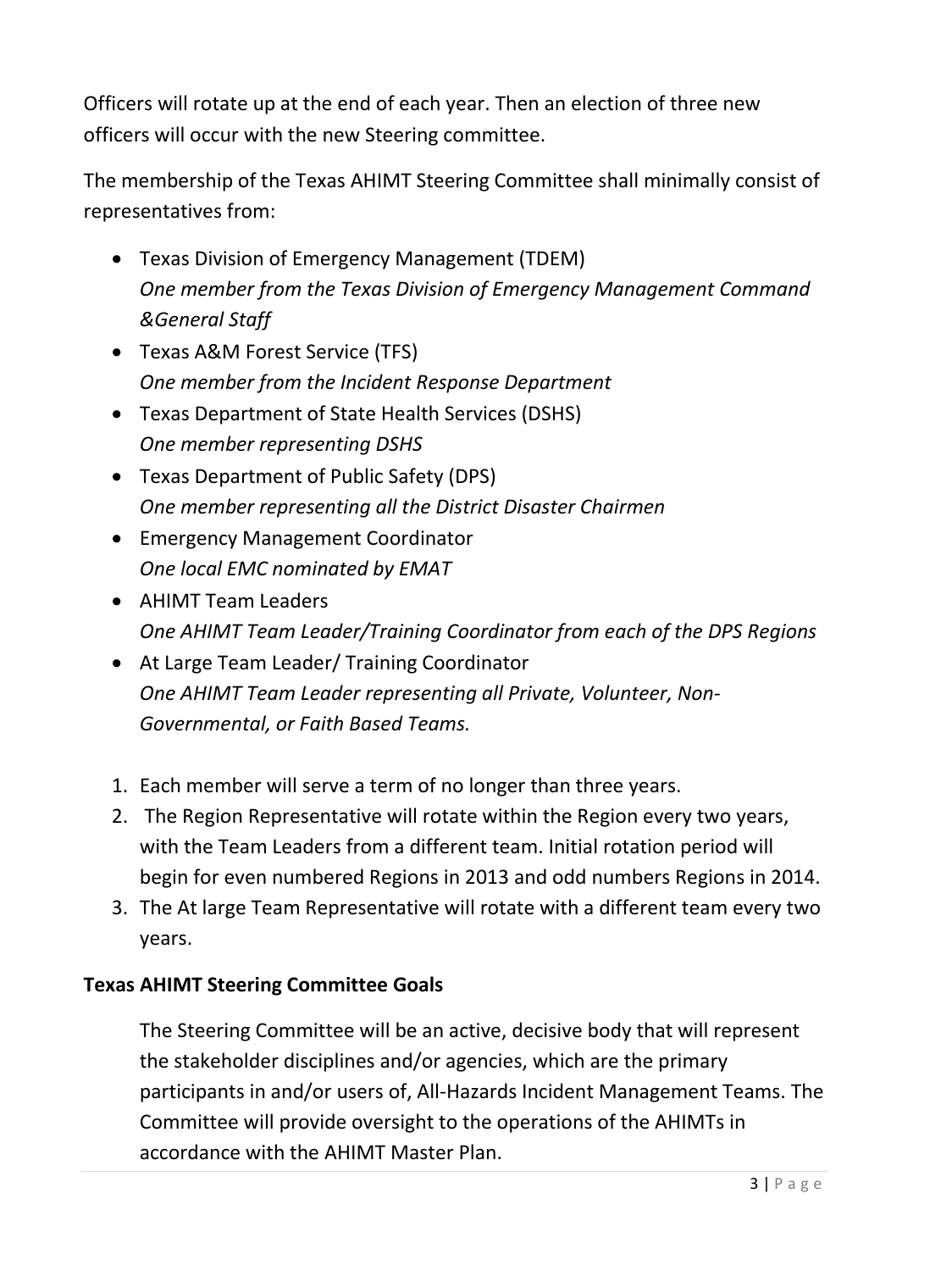## **Texas AHIMT Steering Committee Objectives**

1. Ensure that AHIMT members are provided with validated training.

2. Ensure that qualified individual(s) are selected for the position of Team Leaders.

3. Ensure AHIMT Team Manuals are consistent with the Texas AHIMT Master Plan.

4. Provide oversight for the state credentialing process which follows national guidelines.

5. Develop overall guidance for program strategic plan, policies and guidelines.

## **Texas AHIMT Steering Committee Operating Procedures**

1. The Committee will have equal authority vested to each member.

2. The Committee members or designee will endeavor to meet and participate at Committee meetings.

3. The Committee will meet quarterly in October, January, April, and July, or as needed as determined by the Committee.

4. There will need to be a quorum established, of a simple majority of seven

(7) members of the Steering Committee in order to vote on issues.

5. Members need to physically attend a minimum of 2 meetings per year and may utilize electronic or other methods to voice votes.

6. In between scheduled meetings the Chairman may call for a special meeting, via electronic communications to put forth issues for consideration. 7. In the event of a member not complying with the standards the member

will be considered for removal by the standing committee.

## **Texas AHIMT Steering Committee Responsibilities**

1. The Committee will annually review the AHIMT Master Plan and make necessary revisions.

2. The Committee will review and approve AHIMT Team Manuals and any revisions that are made.

3. The Steering Committee may have Working Groups comprised of one Steering Committee member, to serve as chairperson, to work on specific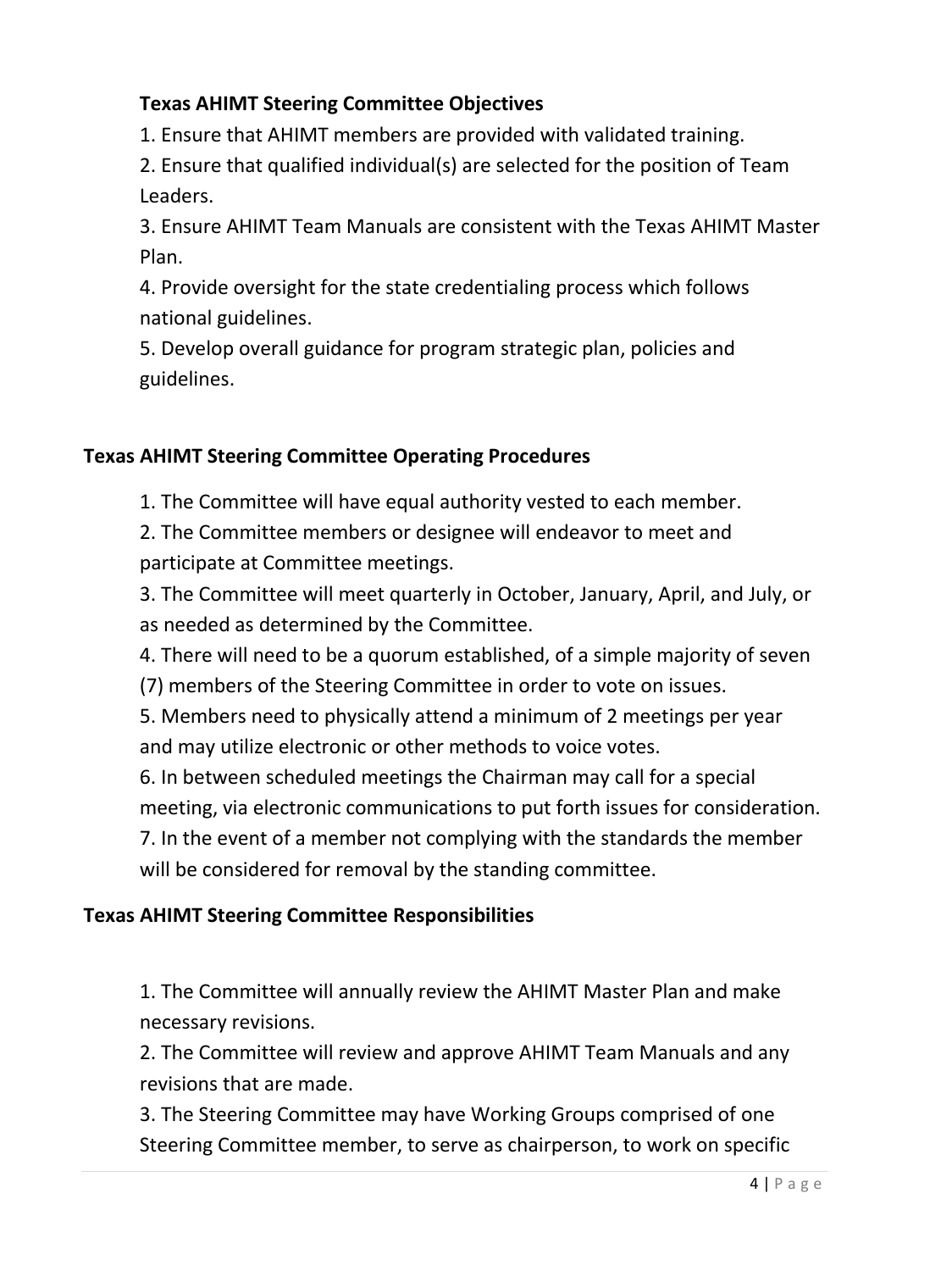projects or issues related to the AHIMT Program, with members from other AHIMT.

4. Provide guidance for the state credentialing process ensuring it follows national guidelines.

## **Texas A&M Forest Service (TFS)**

The Texas A&M Forest Service is responsible for:

1. Ensuring all NIMS Compliance and coordination for the AHIMT program.

2. Oversight of NIMS/ICS training in the State of Texas including instructor credentialing, in cooperation with the State of Texas Training Office.

3. Oversight of All-Hazards Incident Management Team (AHIMT) training including position specific training and Position Task Books, in accordance with the State of Texas Training Office and Emergency Management Institute (EMI) guidelines.

4. Oversight of the All-Hazards Incident Management Team (AHIMT) course (O-305) following the guidance and recommendations of the AHIMT Steering Committee and meeting United States Fire Administration (USFA)standards. 5. Providing for the development of the Memorandum of Understanding (MOU) with the AHIMT members.

6. Collecting, Credentialing, and recording into the Incident Qualifications System, in conjunction with Team training Coordinator, all AHIMT members training and qualifications.

7. Issuing Credentials in the form of Identification Cards or Qualification Cards.

8. Provide a State AHIMT Coordinator.

## **Team Leader**

Each AHIMT will require a Team Lead/designee responsible for managing administrative needs. They will handle administrative matters relating to the team and provide off-site coordination and support of the team when it is deployed.

The Team Leader duties and responsibilities include:

- Team Manual development and maintenance.
- Team roster
- Team call-out roster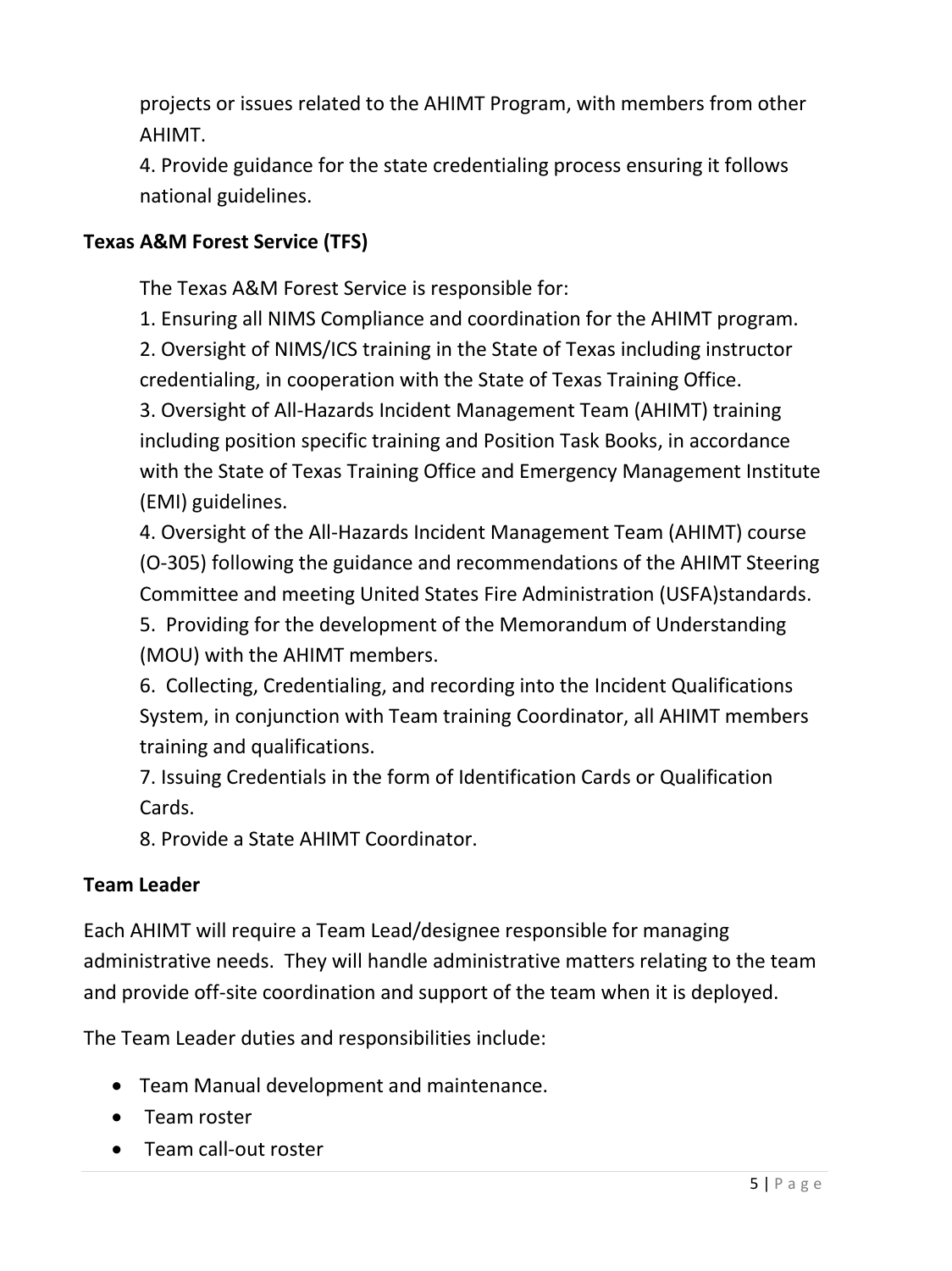- Team training schedule
- Forward and disseminate Team related information to team members concerning meetings, publications and articles of interest, safety items, etc.

## **AHIMT Master Plan**

The AHIMT Master Plan is developed and maintained by the Texas AHIMT Steering Committee. The Master Plan is the governance document for all Texas AHIMT Program. Team Manuals must be consistent with the Master Plan. AHIMTs must comply with the Master Plan.

## **Creating a recognized Texas Type 3 All-Hazards Incident Management Team**

## **Identifying Stakeholders and Participants in an AHIMT**

When creating a team begin by identifying the stakeholders or participating agencies and jurisdictions. If unsure who to involve in the team, then the Capabilities Aggregation Method (CAM C-3) approach may be of assistance in this process.

Capability Center – This implies immediate jurisdictional boundaries with Cities, counties, or tribes that adjoin your jurisdictional boundaries.

Capability Cluster – Regional jurisdictions – cities, counties, or tribes that adjoin your Capability Center.

Capability Contour – Cities, counties, or tribes that adjoin your Capability Cluster.

## **AHIMT Memorandum of Understanding (MOU)**

Deployable Team members in the All-Hazards Incident Management Team Program must have Memorandums of Understanding (MOU) in place with the Texas A&M Forest Service.

An MOU is the governance document for the AHIMT that voluntarily unites all stakeholders and participants that have agreed and consented to pursue and participate in the AHIMT.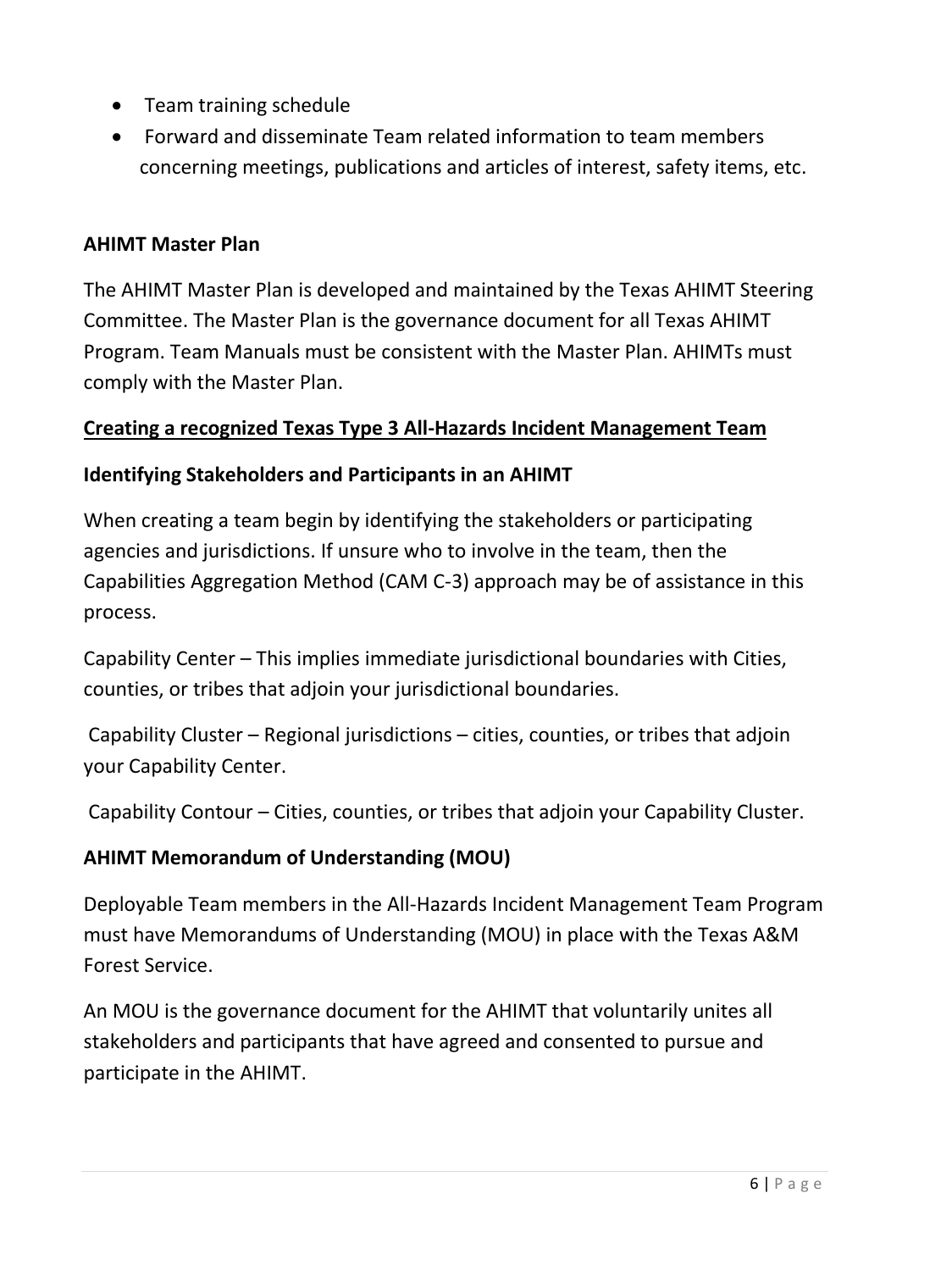The MOU is a contract which documents in writing the good faith intentions of each stakeholder and participant by specifying the tenets upon which each stakeholder and participant has agreed and consented to voluntarily unite.

See Appendix A – Sample MOU.

## **AHIMT Team Manual**

Each AHIMT is required to develop a Team Manual. The Team Manual must be consistent with the Texas AHIMT Master Plan.

The Team Manual is the governance document for the team and sets forth the rules, guidelines, policies, and procedures adopted by the stakeholders and participants in dealing with activation, deployment, operations, and routine matters.

The Team Manual helps facilitate the efficient and orderly performance of the team. It helps to memorialize the roles, responsibilities, and expectations with regard to the team, which reduces the likelihood of future misunderstandings concerning the performance and operation of the team.

See Appendix B - AHIMT Team Manual Contents for recommended contents of the AHIMT Team Manual.

## **AHIMT Purpose and Function**

An AHIMT primarily deploys to support and assist an existing Incident Command.

An AHIMT may deploy to assume Incident Command and manage/support an incident, but only after receiving a Letter of Expectations from the Authority Having Jurisdiction (AHJ).

Sample Appendix F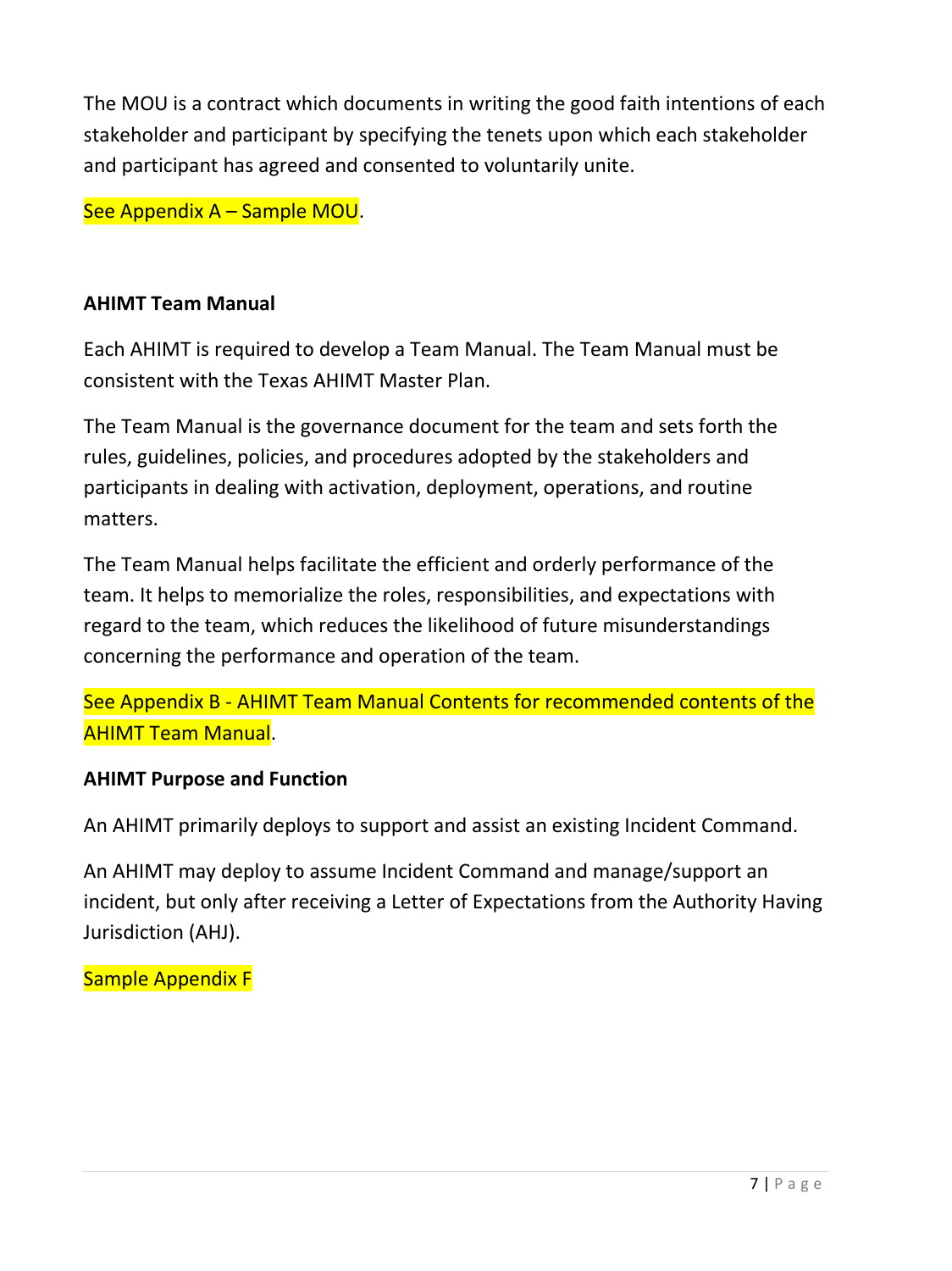## **AHIMT Organization**

A Type 3 AHIMT will minimally be comprised of the following Command and General Staff ICS positions:

- Team Leaders
- Public Information Officer
- Liaison Officer
- Safety Officer
- Operations Section Chief
- Planning Section Chief
- Logistics Section Chief
- Finance/Administration Section Chief
- \* Intelligence/Investigation Section Chief (Optional depending on incident)

In addition to the eight Command and General Staff positions a Type 3 Team may also elect to have the following Positions:

- Staging Area Manager
- Division/Group Supervisor
- Resource Unit Leader
- Situation Unit Leader
- Communications Unit Leader
- Medical Unit Leader
- Food Unit Leader
- Supply Unit Leader

Additional ICS Positions may be added as necessary depending on the kind and type of event or incident.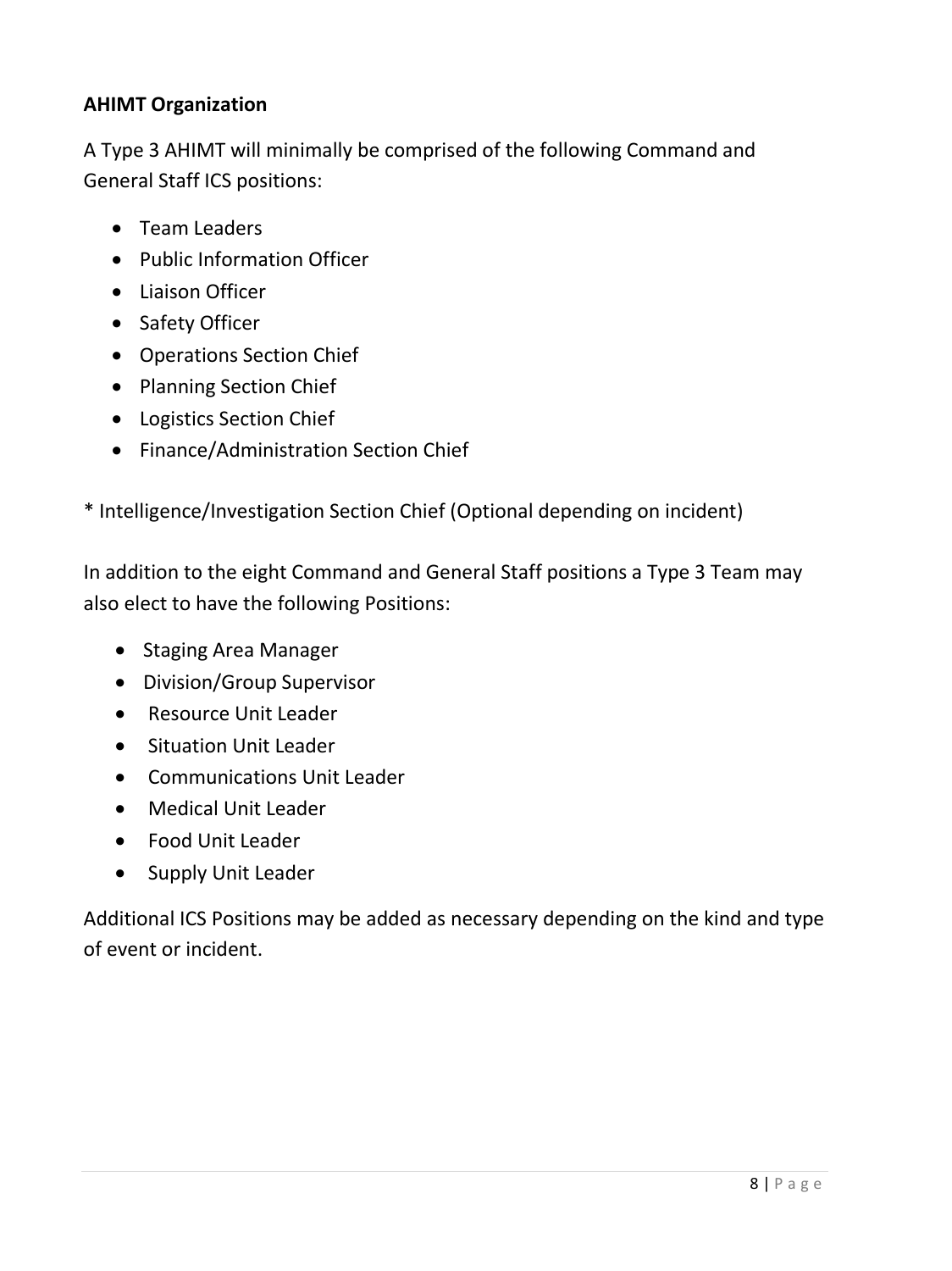## **AHIMT Staffing and Personnel Selection**

Individuals from a broad cross section of disciplines and jurisdictions including law enforcement, fire, EMS, public works, emergency management, public health, finance, and general administration will staff the teams.

Any person who meets the minimum requirements, as specified below in the Prerequisite Training for AHIMT Membership, is eligible to join an AHIMT.

It will be the goal of each AHIMT to identify and designate at least three (3) qualified individuals for each identified core team position. This will allow for a rotational schedule for individuals and additional teams.

Candidates for AHIMT positions must meet all the prerequisites of training and experience, including agency specific supplemental requirements when appropriate. The basic requirements for each team member are described below in Training.

They must have a Memorandum of Understanding (MOU) on file with the Texas A&M Forest Service in order to be deployed under State activation.

## **Application and Selection Process**

1. Letter of Support

Each Applicant is required to submit Letter of Support signed by the head of their authorizing organization. This letter ensures their authorizing organization has authorized their participation, supports it, and will provide the Applicant with all protections under their Worker's Compensation during training, response, and/or deployment

## See Appendix C - Sample Letter of Support.

## AHIMT Application

Each Applicant is required to submit a completed AHIMT Application. This application provides basic information about the applicant, their training, and experience. It is used to make sure they meet the minimum requirements for the AHIMT.

## See Appendix D – Sample Application.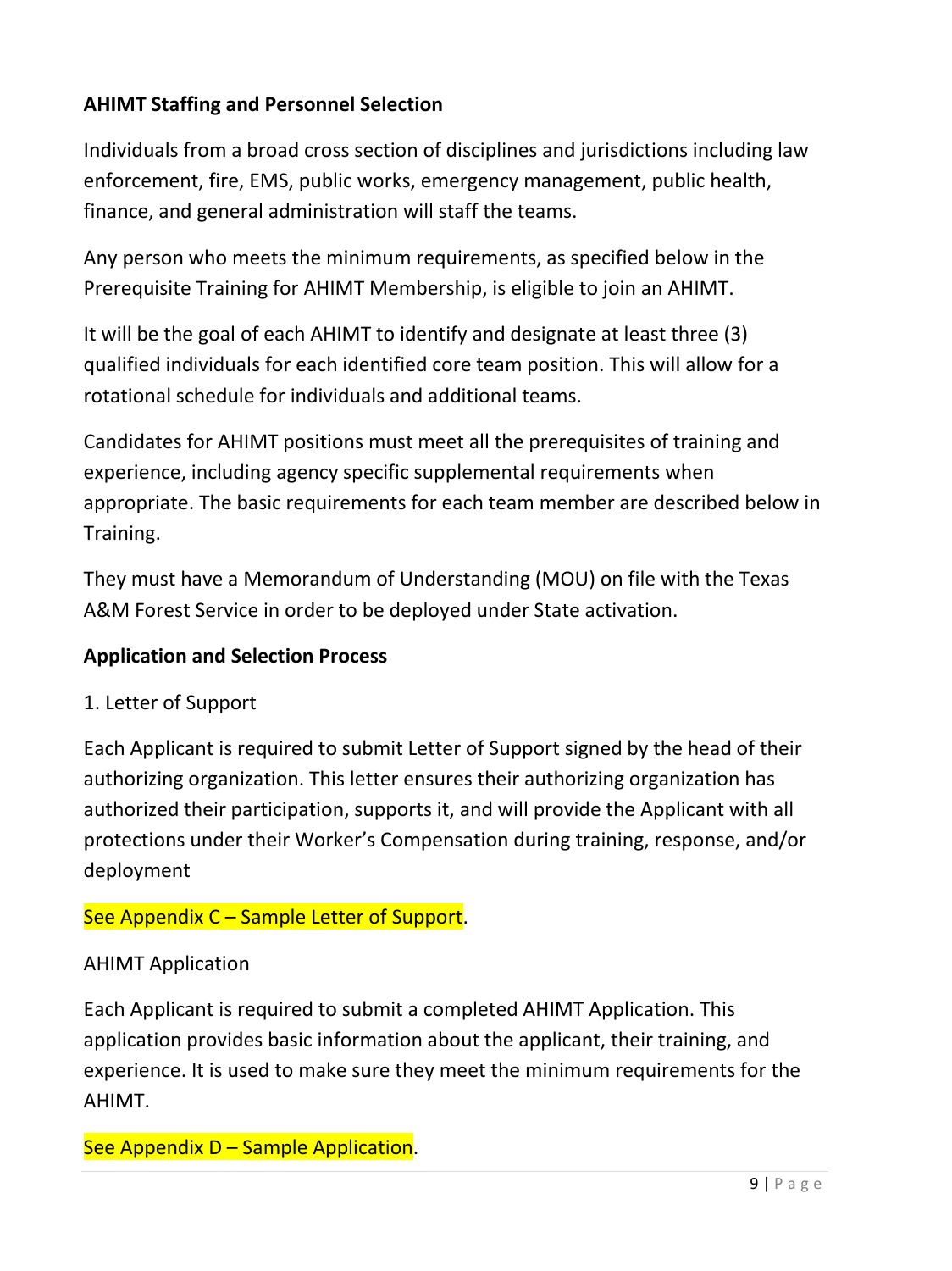## 2. Resume and Letters of Reference

Each Applicant is required to submit a professional resume and at least three letters of professional reference.

The resume is used to review the Applicant's level of experience and training as it relates to their career field and the Incident Command System. The letters of professional reference attest to the Applicant's professional performance and conduct in their career field and the Incident Command System.

Each Applicant's resume will be evaluated on the following criteria:

- Career experience
- ICS experience in an ICS team leader, unit leader, general staff, or command staff position
- Experience with the ICS planning process and development of an Incident Action Plan and/or Incident Briefing Form (ICS 201).
- Training and professional development including all NIMS/ICS related training courses.

## 3. Skills and Experience

Each applicant is required to submit any documentation showing their experience serving in a command or general staff position on an actual incident. This could include copies of:

- $\bullet$  ICS 214 Unit Log
- Position Task Books
- Incident Action Plan (IAP)
- ICS 201 Incident Briefing Form

## 4. Interview (Optional)

Applicants may be interviewed by a panel from the Local AHIMT committee.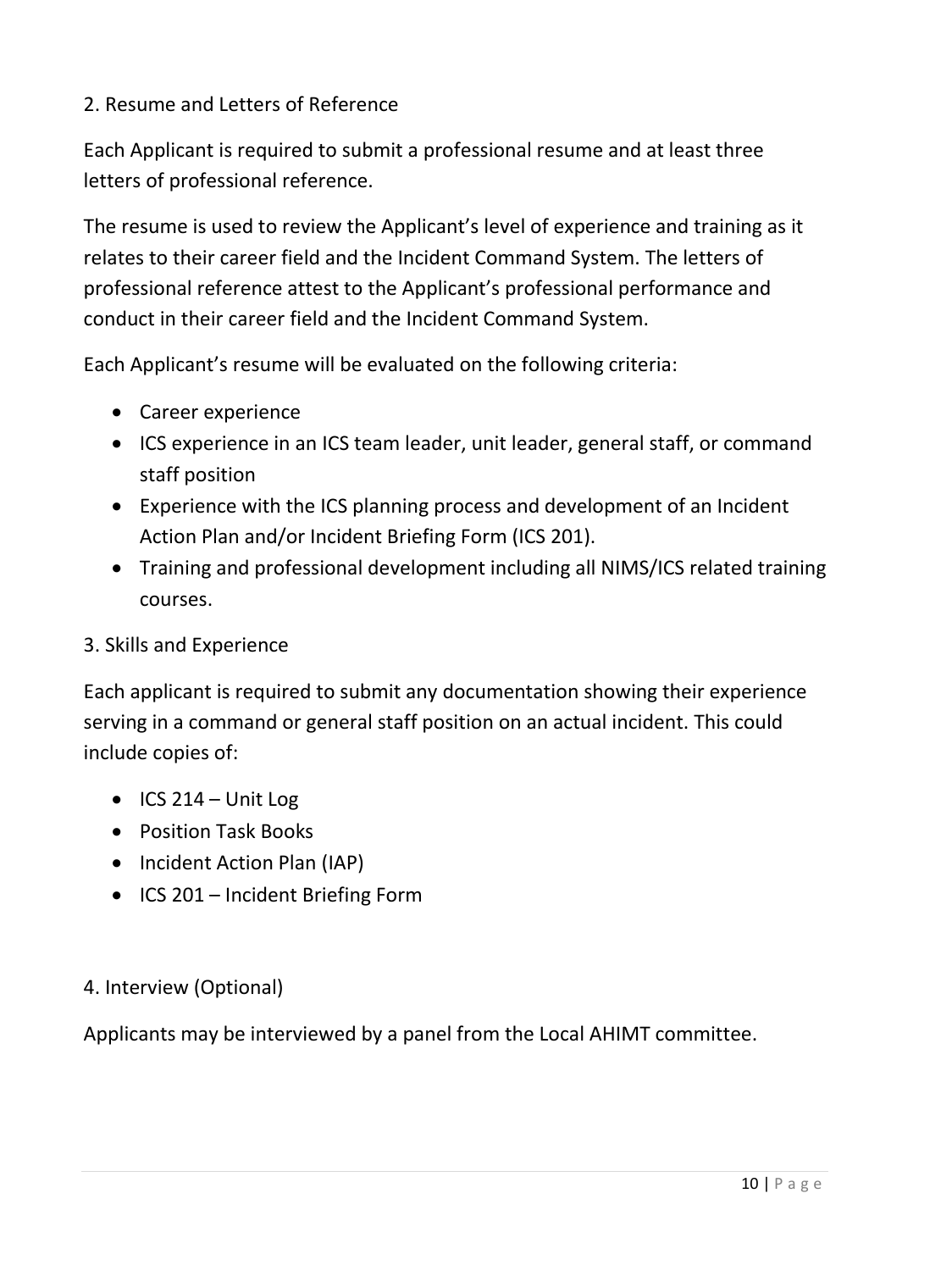- 5. Selection
	- Actual selection is subject to approval by the respective AHIMT Command and General Staff.
	- Preference will be given to those candidates with the most NIMS-ICS knowledge, experience, and training.

### **Removal from Team**

An AHIMT member can be removed from an AHIMT for documented cause. This may include:

- Failing to complete required training
- Repeated failure to participate in team training.
- Repeated failure to respond to call-outs when in "on-call" status.
- Poor performance during deployments.
- Alcohol/Drug abuse on deployment /assignment
- Any significant human resource (HR) infraction based on team, state or home agency policy.
- Violation of the Code of Conduct.

If for any reason a person must be removed from the AHIMT, then all team members and the removed team member's parent organization will be notified.

### **Training**

Training requirements are based on U.S. Department of Homeland Security, Federal Emergency Management Agency, U.S. Fire Administration, Type 3 Incident Management Team (IMT) Program guidelines. The Steering Committee may require more than the minimum guidelines.

## **Prerequisite Training for AHIMT Membership**

Personnel assigned to an AHIMT must complete the following training:

- NIMS ICS-100, 200, 300, and 400 (Pre-requisite for AHIMT membership)
- NIMS IS-700 and 800 (Pre-requisite for AHIMT membership)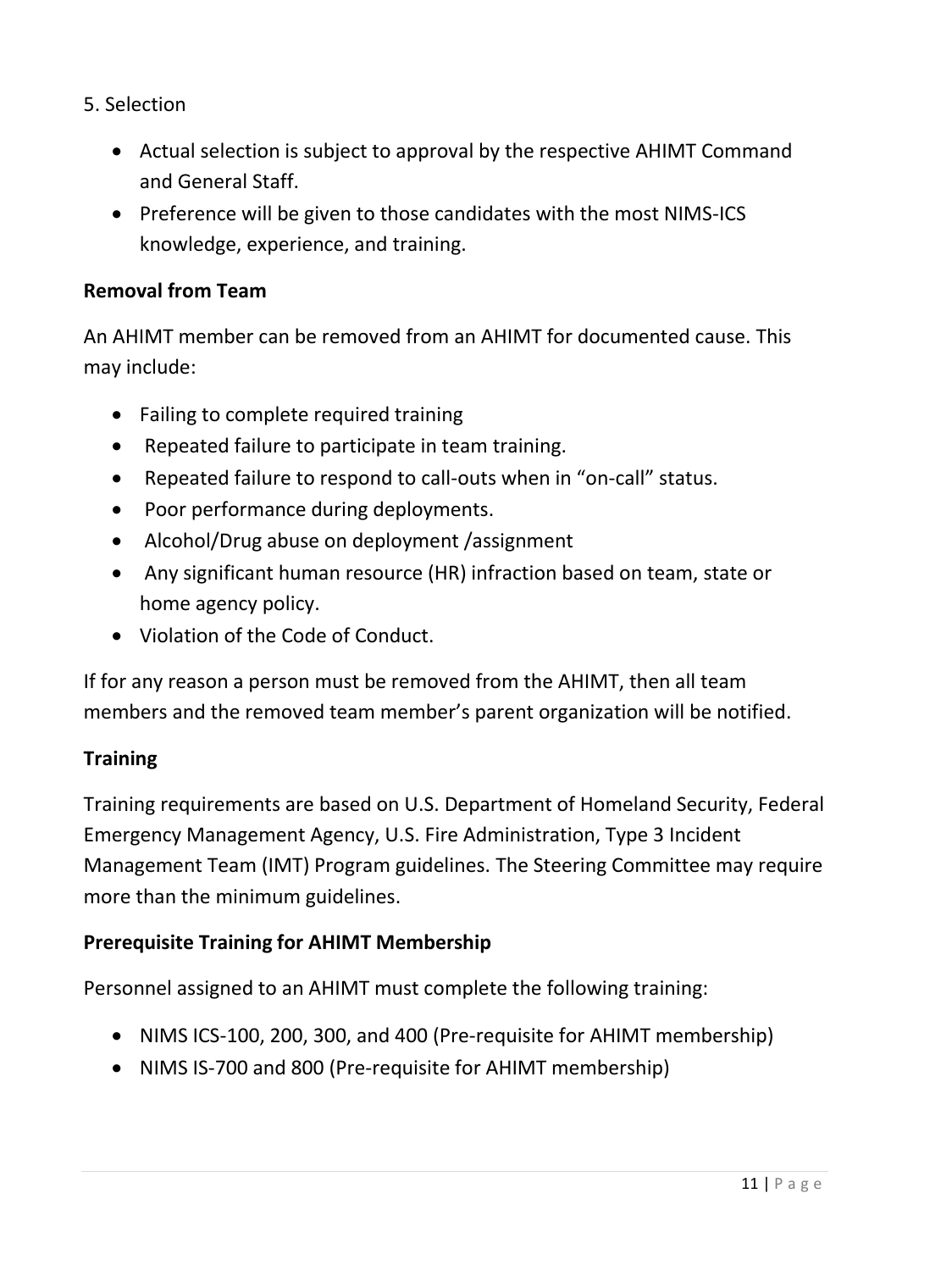## **Training after Joining AHIMT**

Required:

All Hazard Incident Management Team Course (O-305)

- Minimum 36 hours
- Includes evaluated functional exercise on last day ICS Position Specific **Training**

Position Specific Courses for the members assigned position.

- These courses vary by position.\*
- The courses taken will be sponsored by the Emergency Management Institute (EMI), United States Coast Guard (USCG) or National Wildfire Coordination Group (NWCG).

\*Actual training hours may vary as requirements may change over time.

### **Position Task Books (PTB)**

AHIMT members will complete a Position Task Book for the position they will be assigned.

Completion of Position Task Books (PTB) could include demonstration of competencies and behaviors while participating in full-scale exercises and actual planned events and incidents.

### **Historical Recognition**

Team members who have performed a Command, General Staff, or Unit Leader position at past events or incidents within the last five years may receive credit for the assignment on their current task book. However, they may only count two assignments toward that taskbook.

Qualified Evaluator

A Qualified Evaluator is a person who is qualified in the ICS position they are rating or the Team Leaders or Deputy Team Leaders.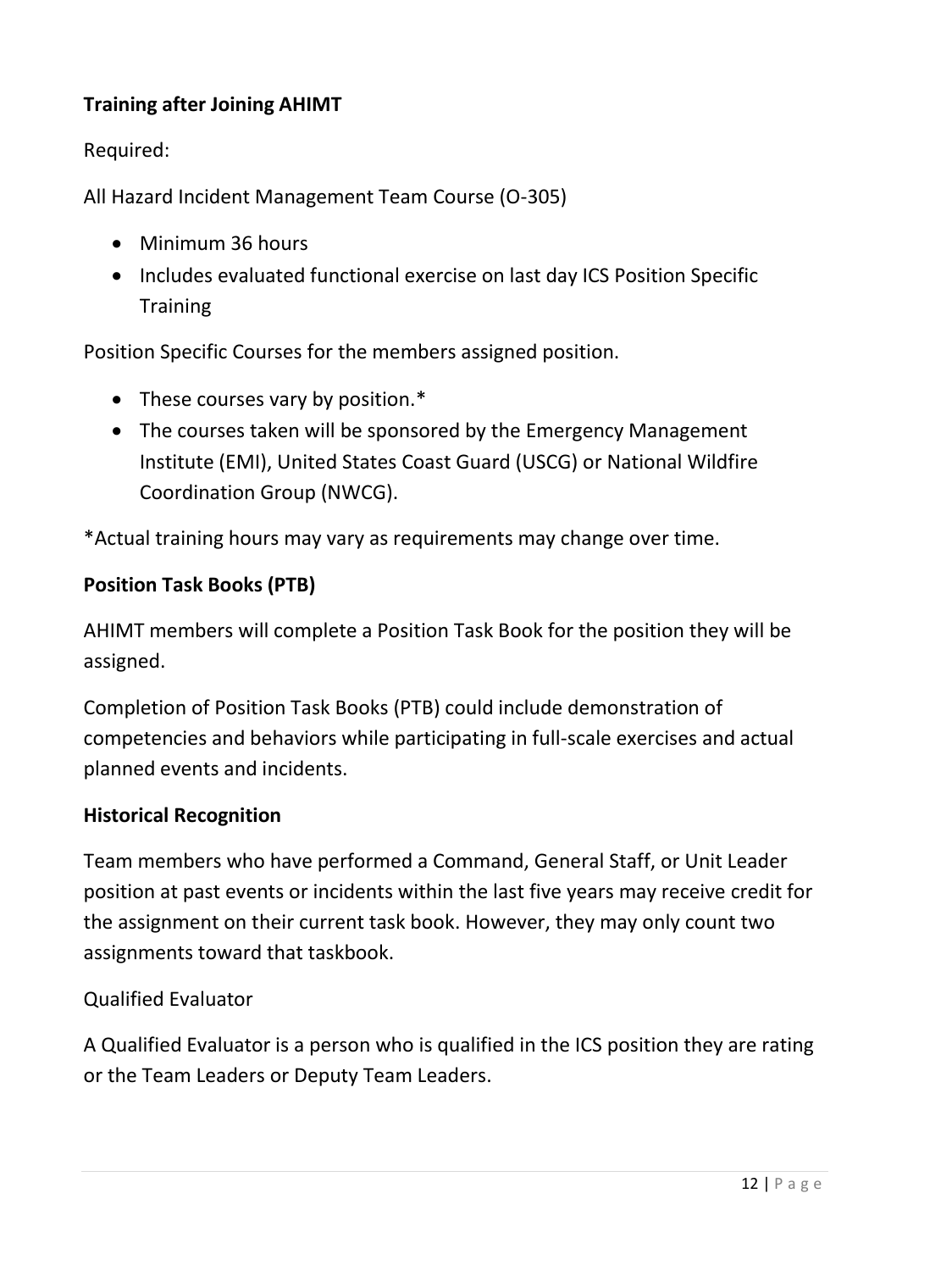## Final Evaluator

The Final Evaluator is a person who is qualified in the ICS position they are rating or the Team Leaders or Deputy Team Leaders and is the last person to evaluate the IMT member and complete the Position Task Book.

## **Cross Training**

AHIMT members should be trained and qualified to perform more than one ICS position. However, team members will only appear on the roster once. This will help to ensure succession planning for the continued sustainment of the team.

## **Continuing Education**

Team members will maintain annual continuing education requirements (16 hours minimum annually). Continuing education must be related to ICS, Emergency Management, Emergency Operations Center, Multiagency Coordination, position specific training, exercises, and/or actual incidents.

The Team Training Coordinator will monitor compliance with the Continuing Education requirement. The Team Training Coordinator will maintain training records on each team member, which are kept by the AHIMT.

Teaching courses can be considered as continuing education. Self-study courses will also be considered for CE credit.

## **Funding and Reimbursement**

Except as provided by a Memorandum of Understanding, all funding for AHIMT activities, equipment, and related expenses shall be the responsibility of the individual team member and/or the member's sponsoring organization.

If requested for deployment, reimbursement for personnel, travel/lodging/per diem, and operating costs will be pursuant to any mutual aid agreement or the Emergency Management Assistance Compact.

In all other situations the following procedure will be followed:

The AHIMT Finance Section Chief/Team Leader will track all costs for the team's activation, response, operations, and demobilization.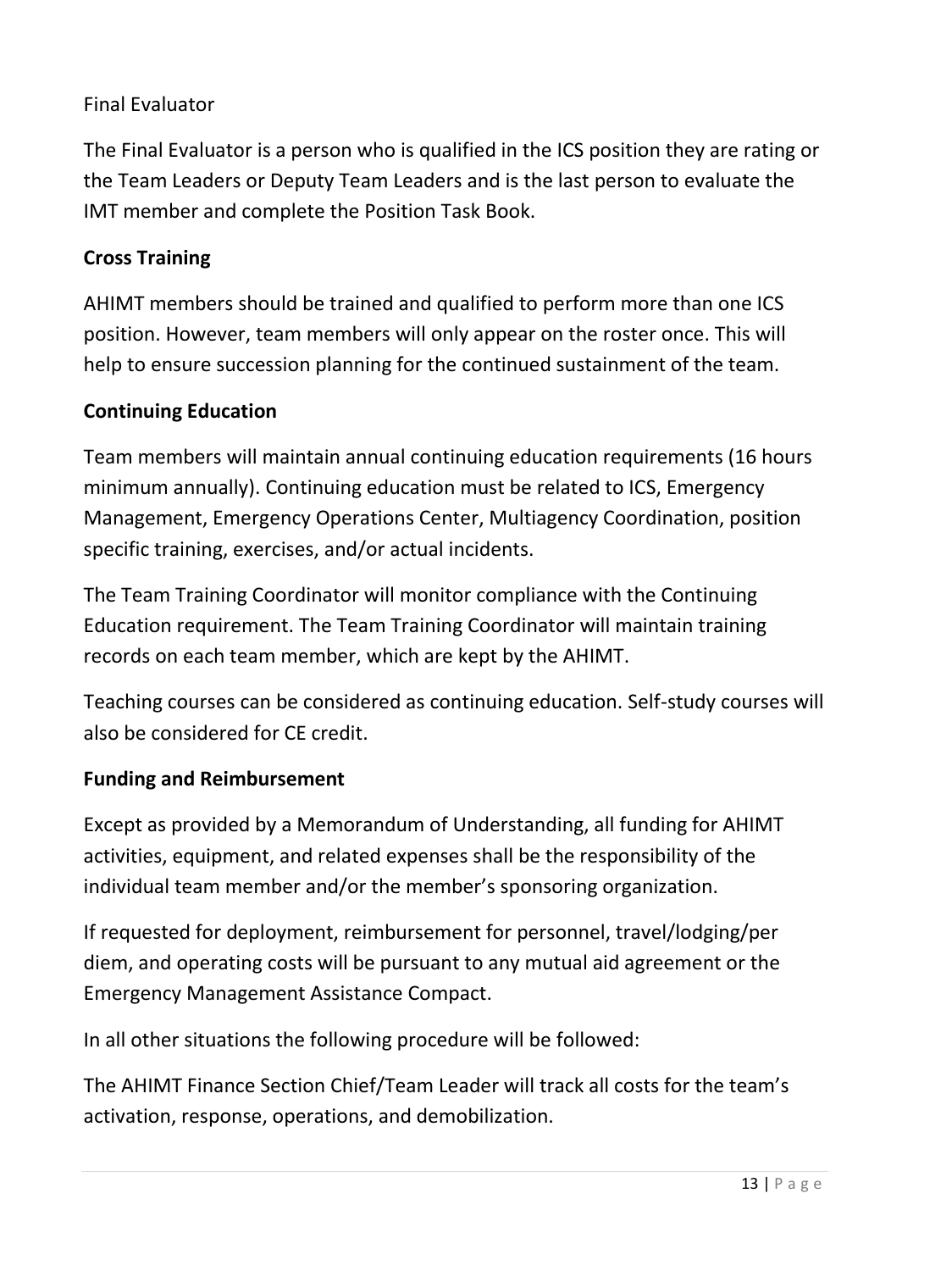The AHIMT Finance Section Chief/Team Leader will prepare an invoice for the identified costs, which will minimally include:

- Members name and ICS position title
- Hours worked by each member
- Hourly rate for each member based on the member's parent organization's collective bargaining agreement/rate of pay
- Each member's vehicle description and mileage to and from the incident

The AHIMT Finance Section Chief/Team Leader will process the invoice according to established procedures and submit to the TFS Chief of Party, who will deliver it to the proper business manager for processing.

The AHIMT Host Agency may choose to submit the invoice to the Texas A&M Forest Service.

The requesting jurisdiction pays the AHIMT Host Agency in accordance with Memorandums of Understanding, Mutual Aid Agreements, or other agreements.

The AHIMT Host Agency shall distribute reimbursement funds to the individual member's parent organizations.

## **Position Responsibilities**

AHIMT Position Responsibilities are based upon existing NIMS ICS doctrine, principles, and guidance.

See Appendix  $E - ICS$  Position Responsibilities. When functioning in a supporting or assisting role, they may fill subordinate positions within their regular Command or General Staff Position.

Team Leaders may function as:

- Deputy Team Leaders
- Public Information Officer
- Liaison Officer
- Safety Officer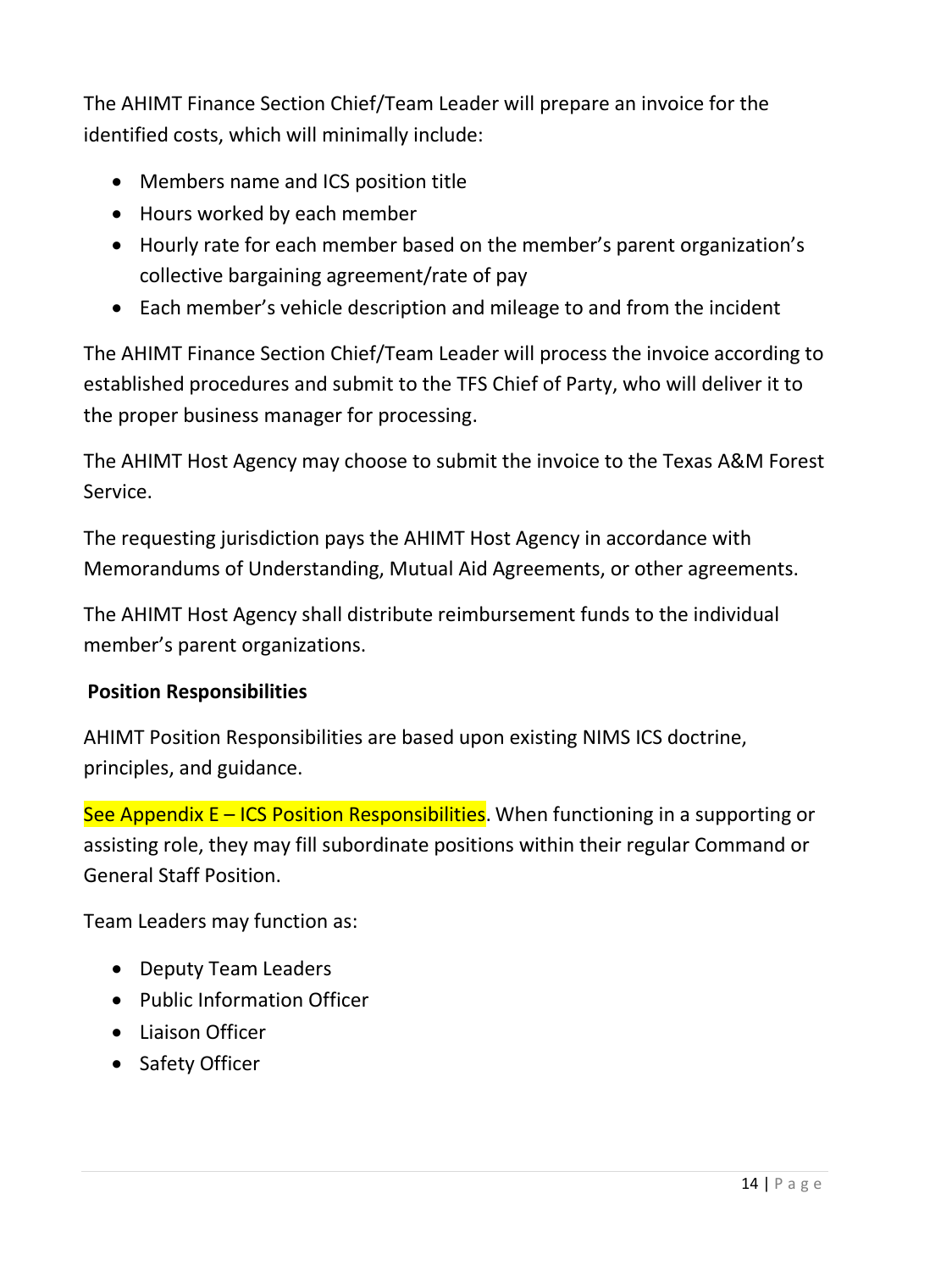Operations Section Chief may function as:

- Deputy Operations Section Chief
- Branch Director
- Division or Group Supervisor

Planning Section Chief may function as:

Deputy Planning Section Chief or any Planning Section Unit Leader position.

Logistics Section Chief may function as:

Deputy Logistics Section Chief or any Logistics Section Unit Leader position.

Finance/Administration Section Chief may function as:

 Deputy Finance/Administration Section Chief or any Finance/ Admin. Section Unit Leader position.

### **LOCAL Deployment**

The AHIMT Team Leaders authorizes the activation and response of the AHIMT.

AHIMT members do not have to have a MOU with the Texas A&M Forest Service to make a local response.

Upon receiving the request for an AHIMT, the Team Leaders will contact the requesting on-scene Team Leaders and gather additional information about the incident situation, the AHIMT mission, and other information necessary to complete a Deployment Briefing. After gathering this information the AHIMT Team Leaders will decide whether or not the AHIMT will respond to the request.

Each AHIMT will maintain a readiness schedule, rotating members between being available and response ready. Each AHIMT will determine the length of availability and response ready, and off-duty status for their members.

Response ready – Members who are in response ready status is prepared and ready to respond to an activation and call-out. Team leaders will develop a response ready roster and send to the TFS IMT Coordinator

Off-Duty – Members in Off-Duty status are not prepared nor expected to respond to relieve the On-Call or Standby AHIMT members.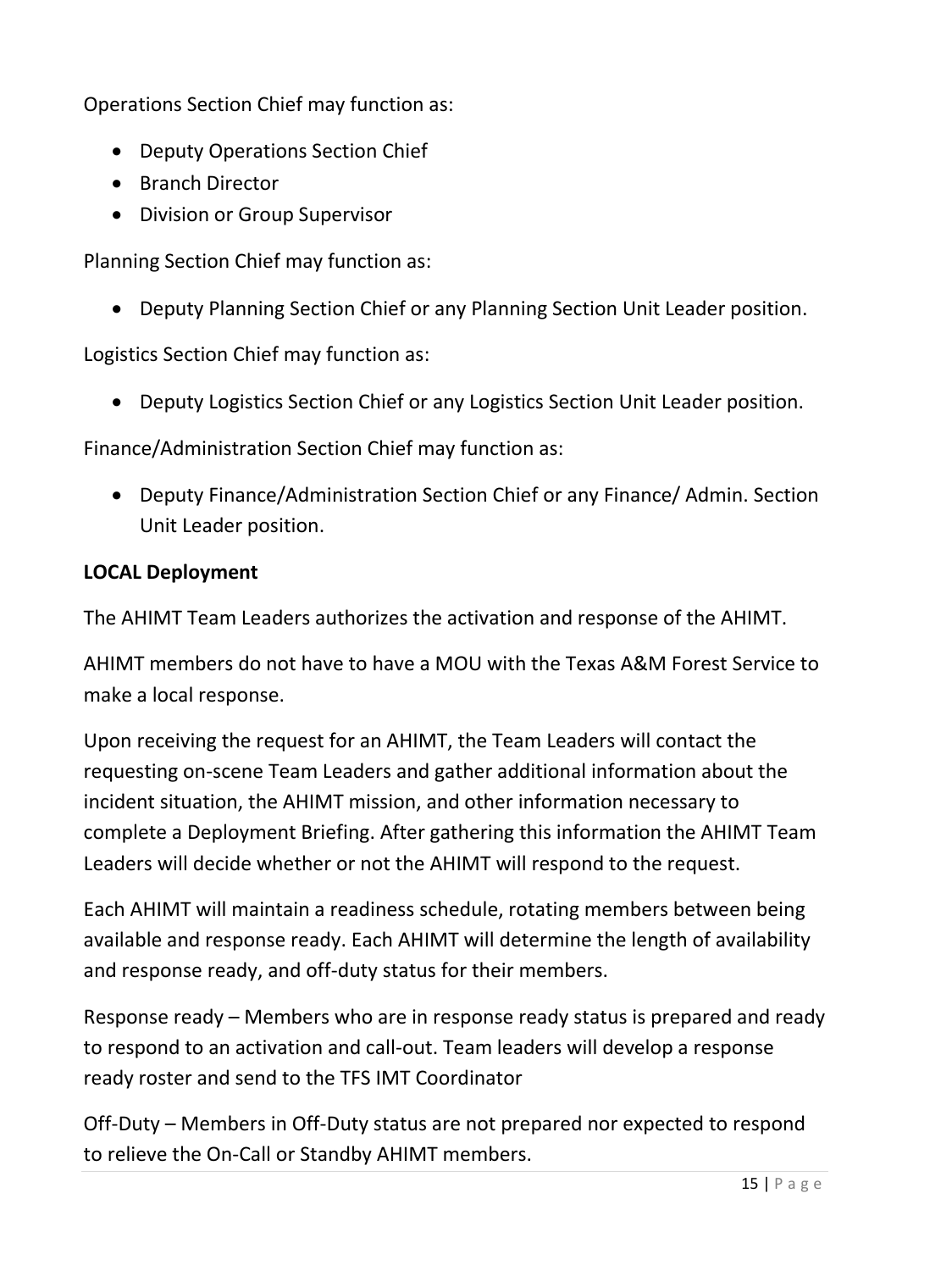If the Response ready AHIMT Team Leaders decides the AHIMT will respond to the incident, then he/she will:

- Contact the other On-Call AHIMT members and provide them with a Deployment Briefing.
	- 1. AHIMT members are activated from a roster of qualified personnel on a rotating basis.
	- 2. Each team shall attempt to maintain a well-balanced team with at least 50% of the members having previous response experience. This procedure ensures that the same individuals are not always selected, thereby providing an opportunity for more team members to gain experience.
- Notify TFS State AHIMT Coordinator of the activation.

Once all of the Response ready AHIMT members have been notified and activated, the AHIMT Team Leaders will confirm to the requesting jurisdiction the status of the Team and their estimated time of arrival at the incident scene.

Once AHIMT members have been notified and activated they will:

- Respond directly to the incident scene or report to a Point of Departure whichever the AHIMT Team Leaders designates depending on the situation and nature of the mission.
- Be suitably equipped with clothing, medical, and personal needs for the possible duration of the assignment.
- Be suitably equipped with the STAR approved materials, equipment, and supplies to perform their ICS position responsibilities and tasks.
- Provide their own transportation unless other arrangements have been made. Team members are encouraged to carpool.
- Team leader and team members will notify their respective supervisor they have been deployed.
- Team leader will notify their respective local DC of their deployment.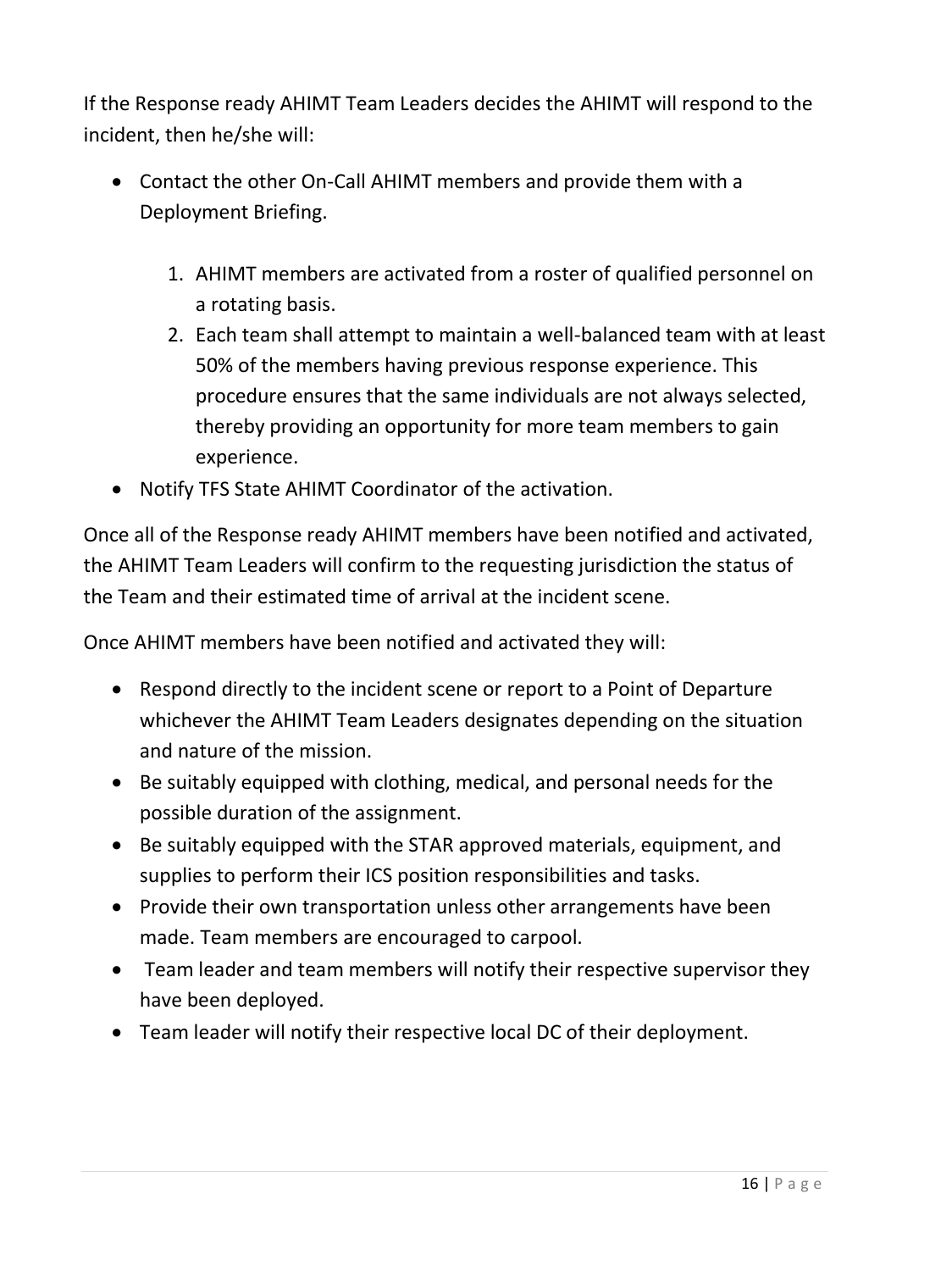When warranted, an AHIMT may be pre-positioned for anticipated major emergencies, disasters or events. During pre-positioning, information flow and coordination with decision makers is critical for timely and effective decisions on the nature and extent of an AHIMT response. The AHIMT will receive situation reports and other appropriate information during the pre-positioning period.

Upon arrival at the incident scene, the AHIMT Team Leaders will meet with the current on-scene Team Leaders and receive a situational briefing to further assess the situation. After assessing the situation, the AHIMT Team Leaders will decide whether or not the AHIMT will continue to respond.

If the decision is for the AHIMT to continue their response to the incident scene, then the AHIMT Team Leaders will contact the responding Response ready AHIMT members and provide them with an updated Deployment Briefing.

If the AHIMT Team Leaders decides to cancel the AHIMT response, then he/she will notify the Response ready AHIMT members and AHIMT POC to cancel and if already enroute, to turn around and return home.

## **Notification of Request for IMT Resources for State Deployment**

- The State Operations Center issues a STAR for the number of teams, number of team members, length of assignment and mission.
- State AHIMT Coordinator requests availability of team resources from Team Leaders. Only team members with active MOU on file maybe deployed.
- All Team Leaders will provide availability roster within two hours of request to the State AHIMT Coordinator.
- State AHIMT Coordinator will configure teams and will then notify TFS EOC and STAR is completed, with cost estimates for team members and any additional equipment.
- TFS EOC coordinates with TICC for the processing of resource orders.
- The State AHIMT Coordinator notifies Texas SOC of Estimated Time of Arrival of AHIMT to Incident.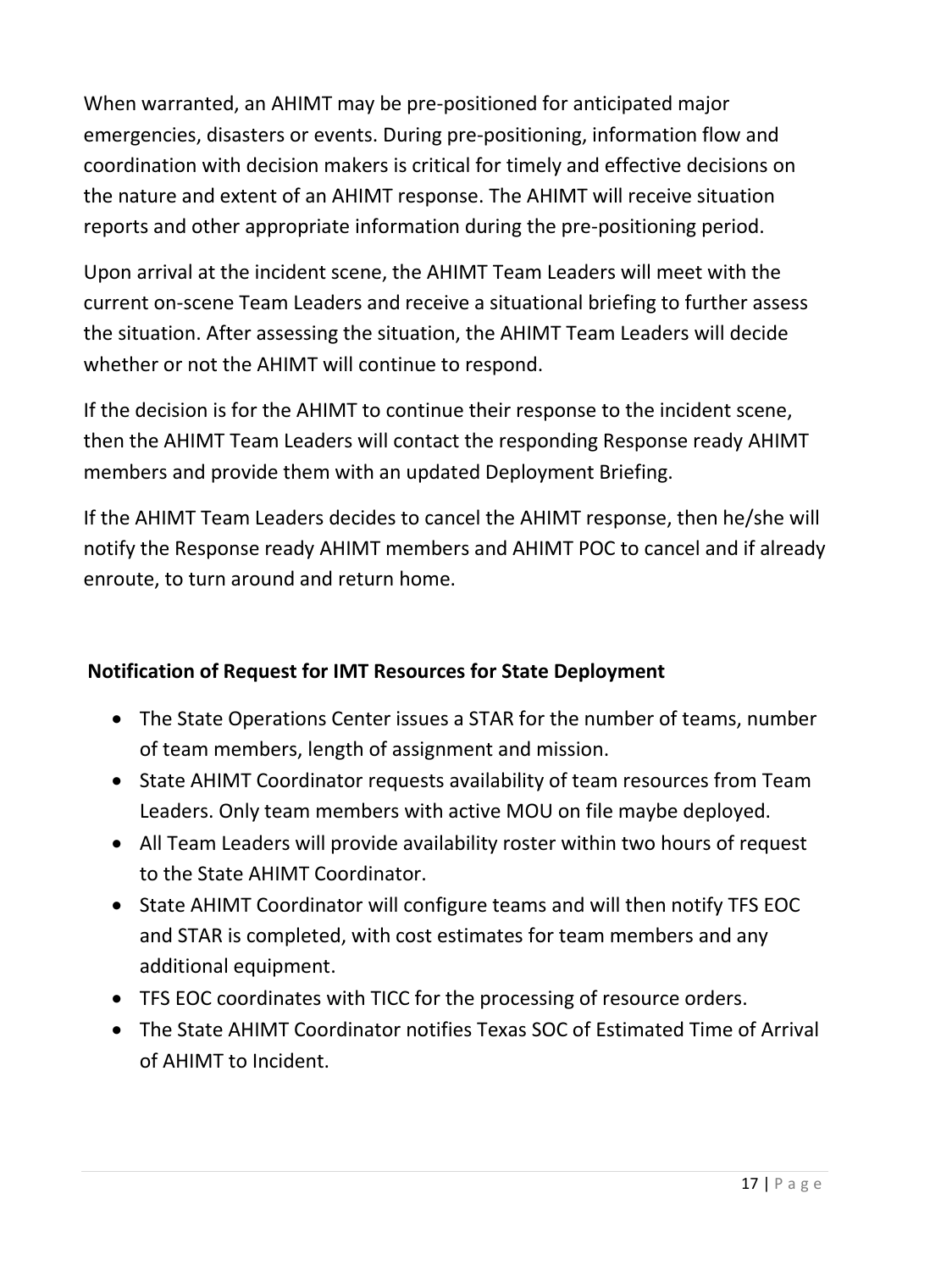## **Prior to Arrival that Assignment Location**

- Prior to arrival in assigned area, State IMT Coordinator will provide a copy of the approved State of Texas Assistance Request (STAR), resource orders and any other pertinent information to the responding jurisdiction and Team Leaders.
- State IMT Coordinator will provide a copy of resource orders with last four digits of the SSN to TWIRP for WebEOC user accounts.

## **Texas A&M Forest Service Chief of Party Duties & Responsibilities**

- Serves as TFS representative and spokesperson and negotiates Letter of Expectation along with Team Leader
- Communicates with TFS Incident Response Department throughout the assignment
- Communicates with DDC and/or local jurisdiction to confirm mission assignment and receive any special instructions
- Confirms that all IMT members have active Memorandums of Understanding (MOU)
- Develops emergency procedures for all IMT members
- Approves and coordinates all request for purchases by IMT members
- Assures IMT personal needs are met under the circumstances
- Monitors team conduct and performance
- Assures that IMT has the necessary supplies and equipment for assignment
- Along with the Team Leaders, communicates daily with the DDC and/or local jurisdiction representative concerning appropriateness and quality of assignment
- Conducts, in conjunction with the Team Leaders, daily team briefing and status assessment
- Along with the Team Leader, conducts the assignment debriefing, critique, evaluation and after action report
- Assure that position task books are reviewed and initialed or signed as appropriate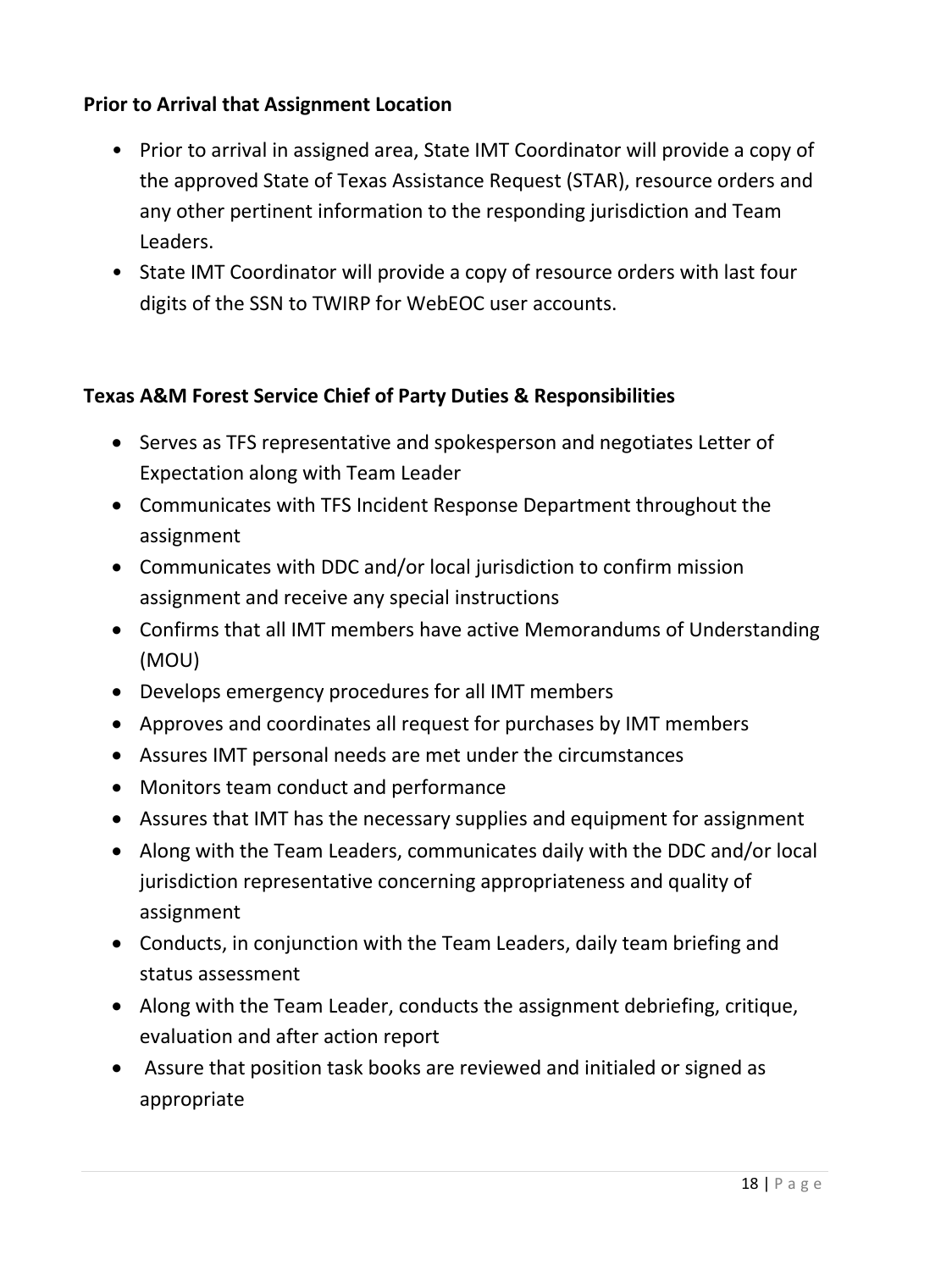Coordinates demobilization information and assures that all crew time reports have been submitted and Emergency Firefighter Reports are prepared and completed

## **Work/Rest, Length of Assignment, and Days Off**

- Type 3 Teams may deploy for more than one operational period and up to 14 days at the incident exclusive of travel.
- AHIMTs will ensure all personnel are provided a minimum 2:1 work to rest ratio (for every 2 hours of work or travel, provide 1 hour sleep and/or rest)
- Work shifts that exceed 16 hours and/or consecutive days that do not meet the 2:1 work/rest ratio should be the exception and no work shift should exceed 24 hours.
- The AHIMT Team Leaders or Team Leader must justify work shifts that exceed 16 hours and those that do not meet the 2:1 work/rest ratio.

## **Single Site Events**

Major emergencies and disasters involving a single site or small geographical area will have a single IMT established to facilitate the management and coordination of resources.

## **Multiple Site Incidents/Events**

Incidents or events involving multiple sites or large geographical areas may require major or complex incident/event management:

- Combining several incidents into an incident complex
- Dividing an incident into two or more single incidents
- Expand the planning capability
- Adding a second Operations or Logistics Section
- Activating an Area Command

If the Team is tasked to manage multiple sites, the AHIMT Team Leaders should confer with the local jurisdiction and request an additional AHIMT to assist with the management of the multiple sites, incidents, or events.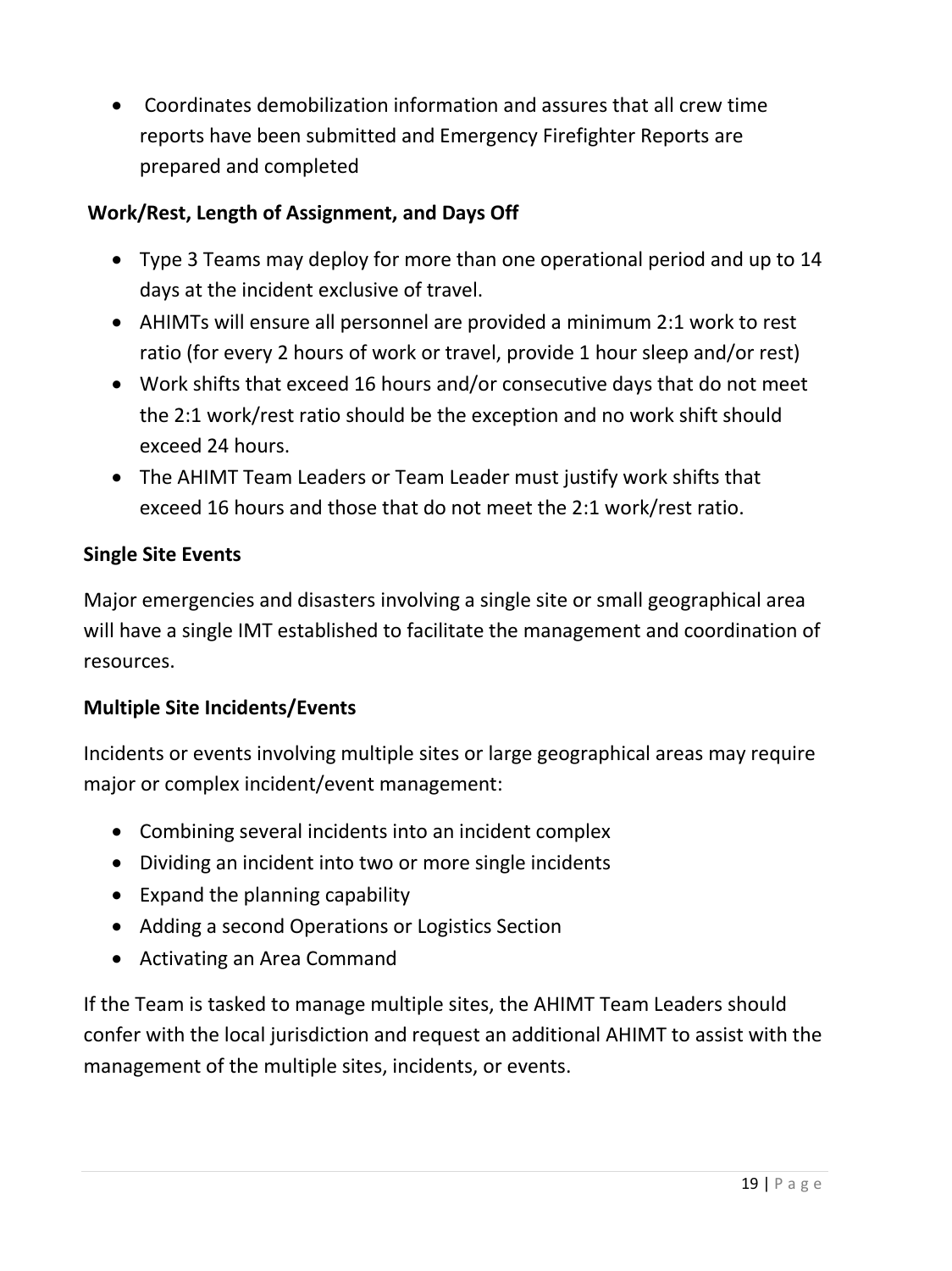When there are multiple incidents generally in the same area that are each being managed by an IMT or a very large incident that has multiple IMTs assigned to it, there may be a need to establish an Area Command. The Team Leaders for each team involved in management of such incidents/events should confer with the local jurisdiction and make a decision to establish an Area Command or Unified Command.

## **Delegation of Authority or Letter of Expectations**

A Delegation of Authority is only used when an AHIMT is being asked to take over management of the incident. A Letter of Expectations shall be used when an IMT is in a supporting role to a local jurisdiction or DDC.

The Texas A&M Forest Service Chief of Party will determine if the AHIMT needs to develop a Delegation of Authority or a Letter of Expectations. The Chief of Party with the AHIMT Team Leaders will cooperatively develop and submit for signature to the local Agency Representative a written Delegation of Authority (DOA) or Letter of Expectations (LOE). The DOA or LOE is required to assure that there is a complete understanding by all parties of the scope, nature, and requirements of the assignment. A written DOA or LOE is preferred, but at the very least an oral agreement must be made as to the expectations by all parties involved.

See Appendix F – Sample Delegation of Authority and Letter of Expectations.

## **Incident Management**

The incident will be managed in accordance to the fundamental features, concepts, and principles of the Incident Command System. The incident management will be consistent with the team members NIMS/ICS training.

## **Demobilization**

IMT components will be demobilized in accordance with the demobilization plan prepared by the IMT Planning Section, approved by the AHIMT Team Leaders, and implemented and managed by the IMT Logistics Section.

The considerations for AHIMT demobilization can be found in Appendix B.

The AHIMT is not completely demobilized until all IMT resources have returned to their home jurisdiction.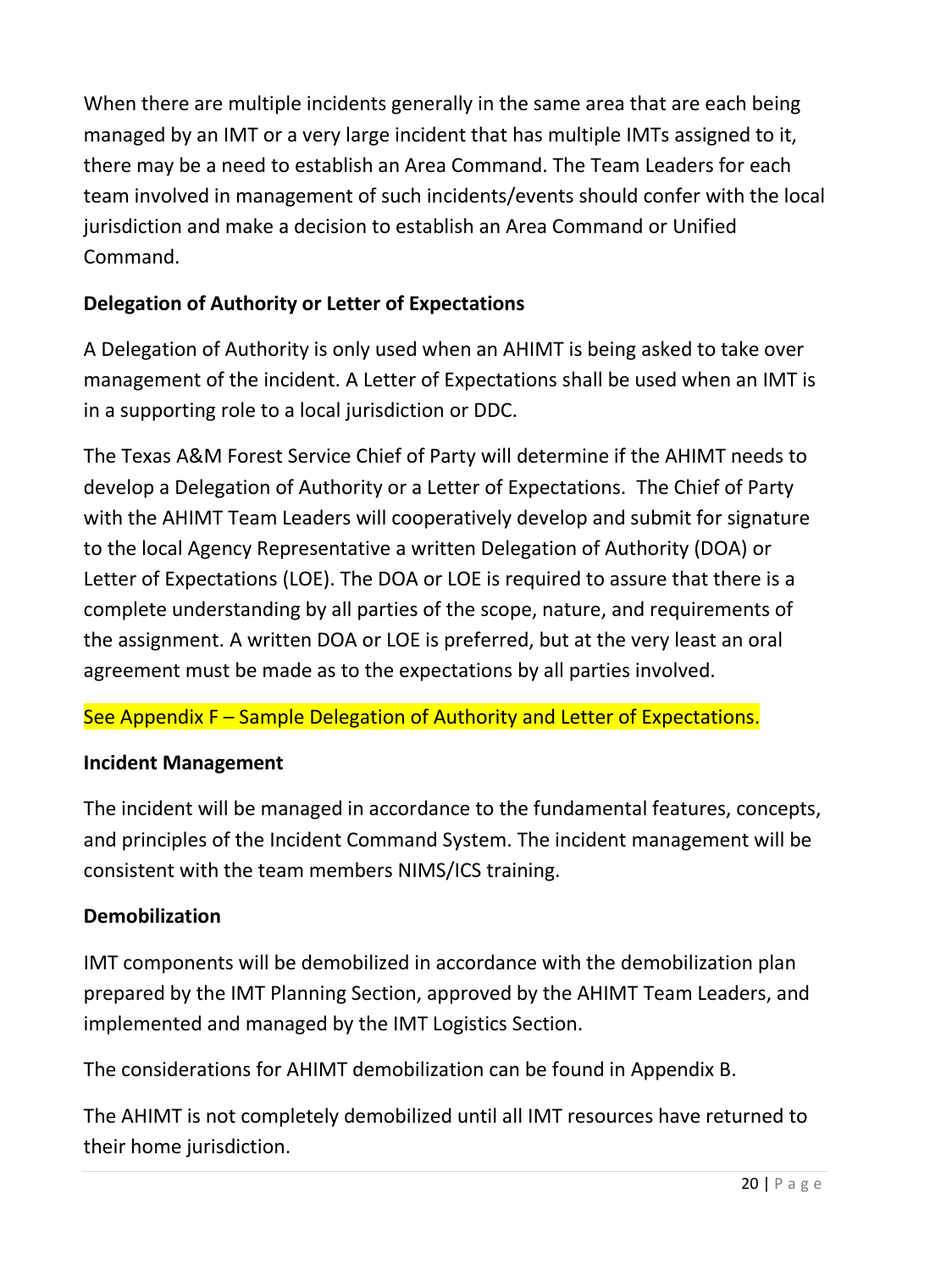## **Performance Evaluation**

Prior to demobilization, the AHIMT Team Leaders should discuss overall Team Performance with the Authority Having Jurisdiction (AHJ). This discussion provides an opportunity to cover important aspects of team performance, such as:

- Accomplishment of Agency goals and objectives
- Effective incident management, team leadership, and professionalism
- Sensitivity to local concerns, resource limits, environmental, political and social concerns, and cost
- Recognition of changing conditions and effective use of local resources
- Proper emphasis on safety and initiating action

### See Appendix G – Sample Incident Management Team Evaluation Form.

In addition, each supervisor should evaluate the performance of all Team members using ICS Form 226 — Individual Performance Rating. Each team member and their supervisor will sign the rating form at the conclusion of the rating discussion. A separate form is completed for each IMT position held. Section Chiefs should review all appraisals for team members in their section. The AHIMT Team Leaders will review and countersign all ratings where the overall rating is outstanding or unsatisfactory. Each team member should be given a copy of their appraisal at the end of their assignment.

Copies of the completed evaluation forms are forwarded to the AHIMT Team Training Coordinator for inclusion in Team records/files.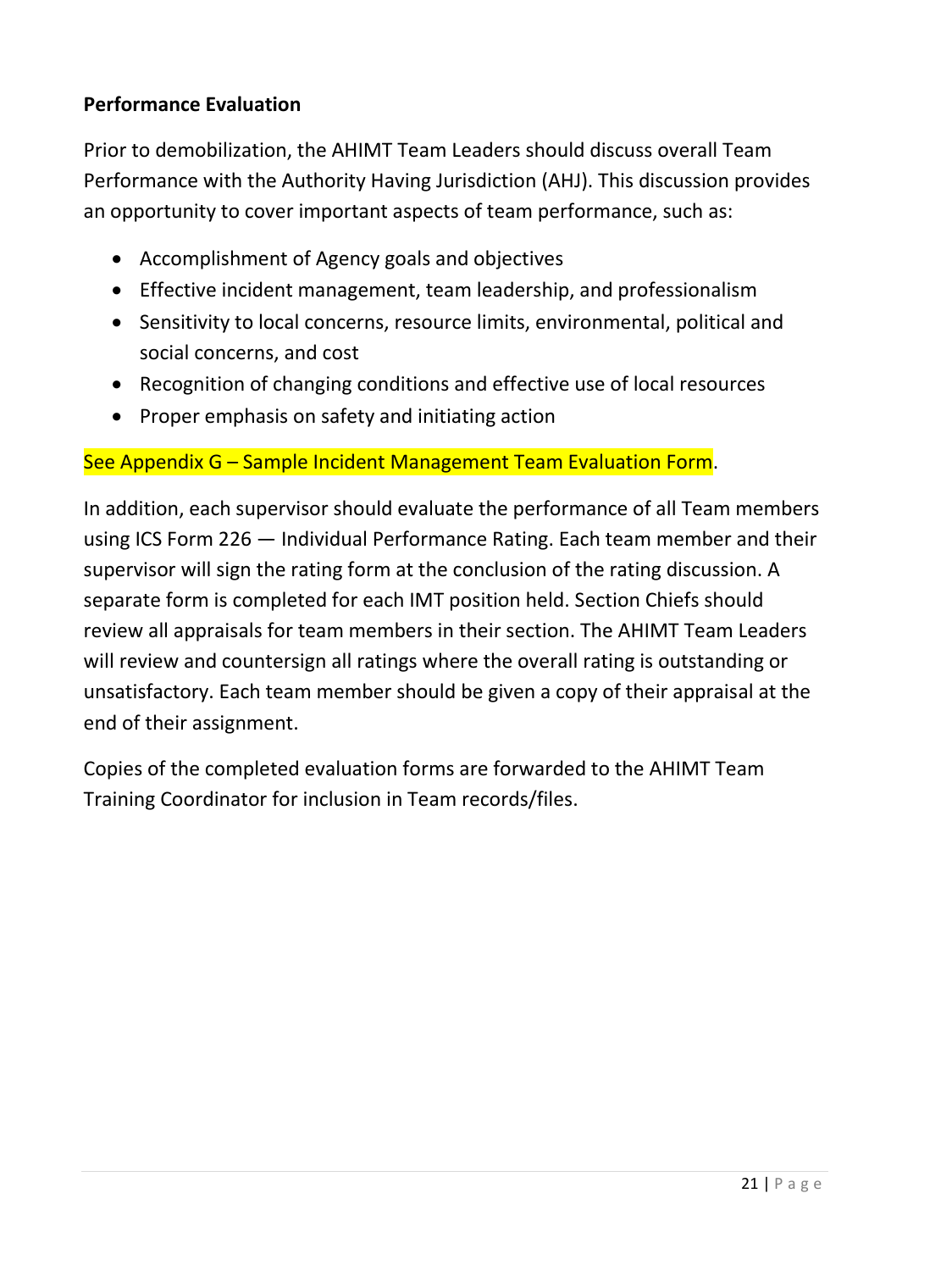## **Release and Return to Home Unit**

The final item on the AHIMT Team Leaders checklist prior to departure from an incident is the Release and Return to Home form. By signing this form, the Agency Administrator agrees that the Team:

- Has accomplished the stated mission and objectives and is approved for release
- Has documented all consumable/disposable supplies used, and if the local jurisdiction will reimburse the Team for their replacement if necessary
- Will forward a copy of the final After-Action Report to the Authority Having Jurisdiction (AHJ).

If a Delegation of Authority or Letter of Expectations was issued to the team, then this document returns the authority and responsibility for the management of the incident to the local jurisdiction's Agency Administrator or DDC.

## See Appendix H – Sample Release and Return to Home Unit Form

## **After-Action Review Process**

Just as the demobilization process begins with the activation, so does the afteraction process. The Planning Section Chief should constantly reinforce the need for IMT personnel to document any issues or items that may be included or reviewed in the after-action process.

The debriefing may be conducted in a two-stage process with the first phase beginning prior to the release of the IMT from the incident, preferably prior to transport home. If required, the second phase is the more detailed debriefing that occurs after the IMT personnel have time to rehabilitate themselves after returning from their assignment.

The After-Action Process and After-Action Report will be conducted and developed in accordance with the principles and practices of the Homeland Security Exercise and Evaluation Program (HSEEP).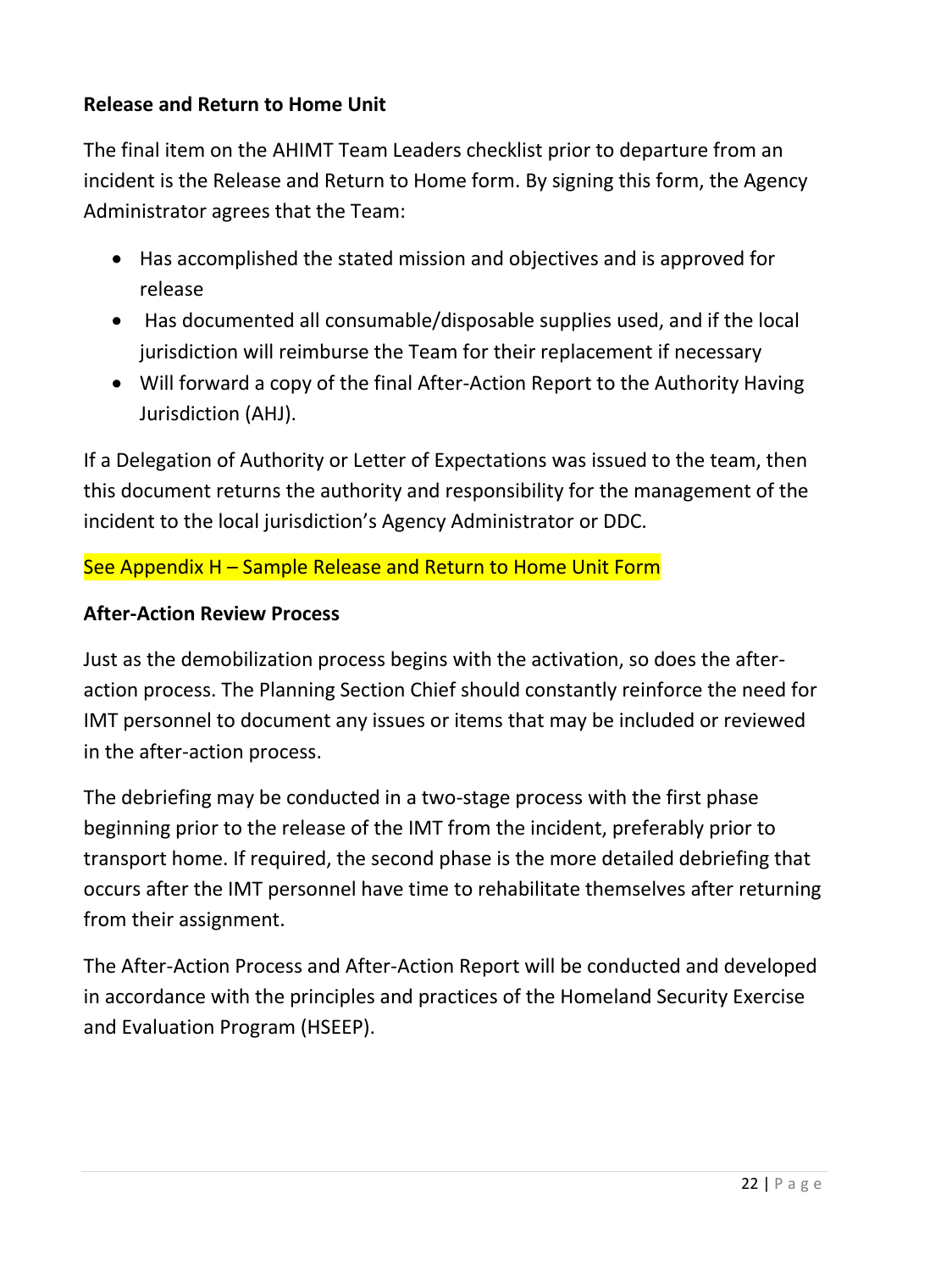## **Phase One — Hot Wash**

At the earliest convenient opportunity after conclusion of incident management activities and while still on-scene, the AHIMT Planning Section Chief should conduct a Hot Wash.

The Hot Wash is intended to provide AHIMT members an opportunity to express their concerns and identify action items.

The Hot Wash is normally done by function, starting with the planning function and concluding with the AHIMT Team Leaders. This will introduce issues that need to be discussed while the focus is still on the mission and issues are still fresh in the minds of the team members.

Issues that surface will be documented and serve as the basis for the AHIMT After-Action Report.

### **Phase Two — Debriefing**

The AHIMT Team Leaders will evaluate the need for a Formal Debriefing and determine the appropriate level of participation based on the incident scope and complexity. If needed, this meeting should be scheduled as soon as possible following demobilization from the incident.

The input from the Phase One – Hot Wash will provide the basis for the Debriefing Agenda. Output from this Debriefing will be used to prepare the AHIMT After-Action Report to be submitted to the Texas AHIMT Steering Committee.

The Debriefing should address at a minimum, the following topics:

- Strengths
- Areas for improvement
- Lessons Learned and best practices
- Need for Critical Incident Stress Management debriefing for the team or individual team members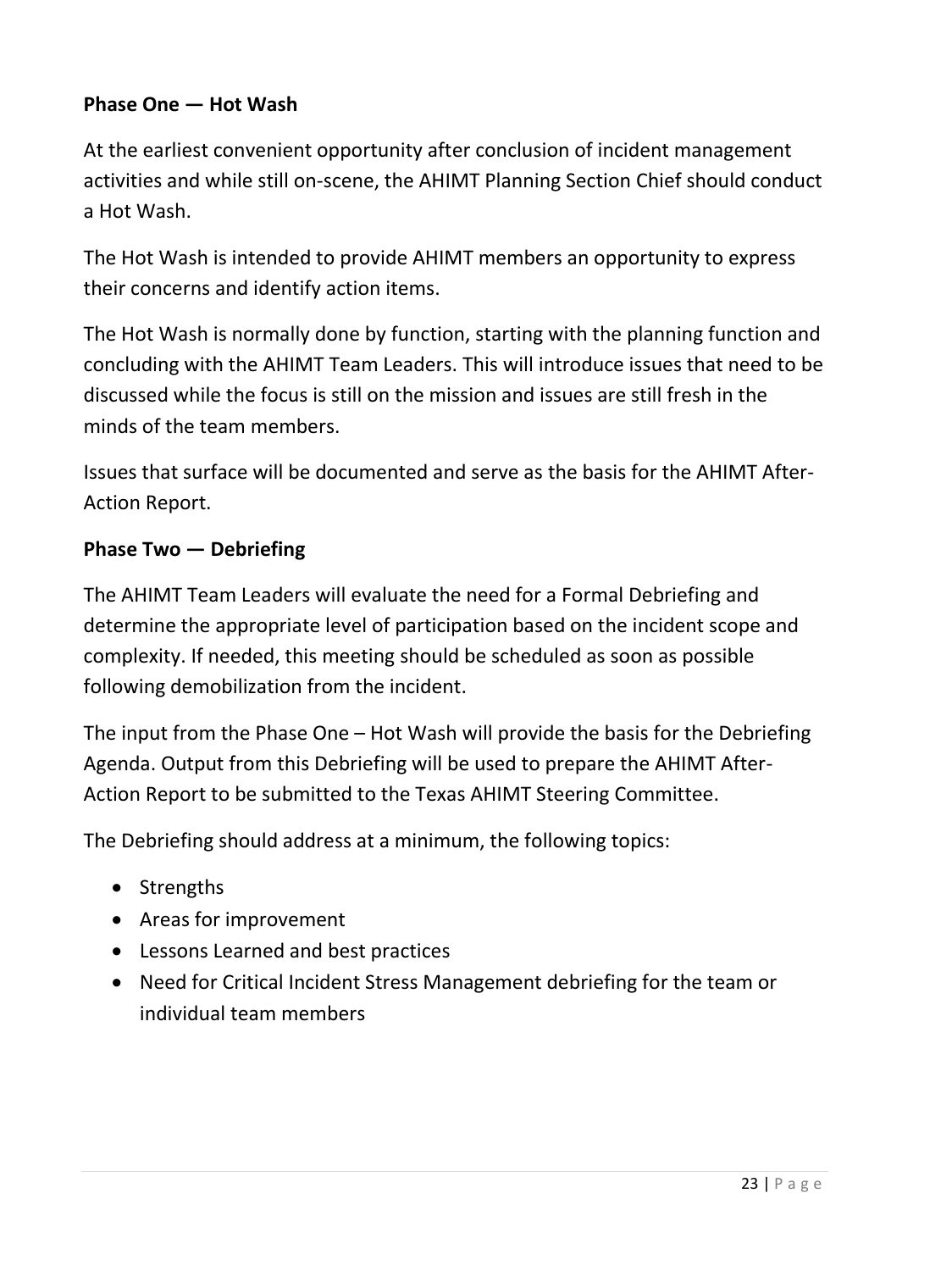## **After-Action Report**

The AHIMT Team Leaders will ensure the Planning Section Chief develops an AHIMT After-Action Report, which includes a documentation of activities, strengths or positive aspects, areas for improvement, and recommended corrective action. The AHIMT Team Leaders shall present the After-Action Report to the Texas AHIMT Steering Committee within 30 days of AHIMT demobilization from an incident.

The final After-Action Report should minimally include:

- An executive summary
- A chronology of events including alert, activation, mobilization, on-site operations, and post- mission activities
- Strengths
- Areas for improvement
- Lessons learned and best practices
- Improvement Plan (IP)

### **Complaints**

Complaints regarding the performance of the AHIMT during an incident will be directed to the TFS. The TFS will conduct an inquiry into the complaint. Upon completion of the inquiry the TFS will determine if the complaint is sustained or unfounded. If the complaint is sustained, then the TFS will recommend appropriate corrective action to the AHIMT Team Leaders to improve the team's performance.

Complaints regarding an individual member's performance will be directed to the AHIMT Team Leaders. The AHIMT Team Leaders will conduct an inquiry into the complaint. Upon completion of the inquiry the AHIMT Team Leaders will determine if the complaint is sustained or unfounded. If the complaint is sustained, then the AHIMT Team Leaders will recommend appropriate corrective action to improve the team member's performance.

Complaints of misconduct by an individual member of the AHIMT will be directed to the member's parent organization for investigation, disposition, and any corrective action.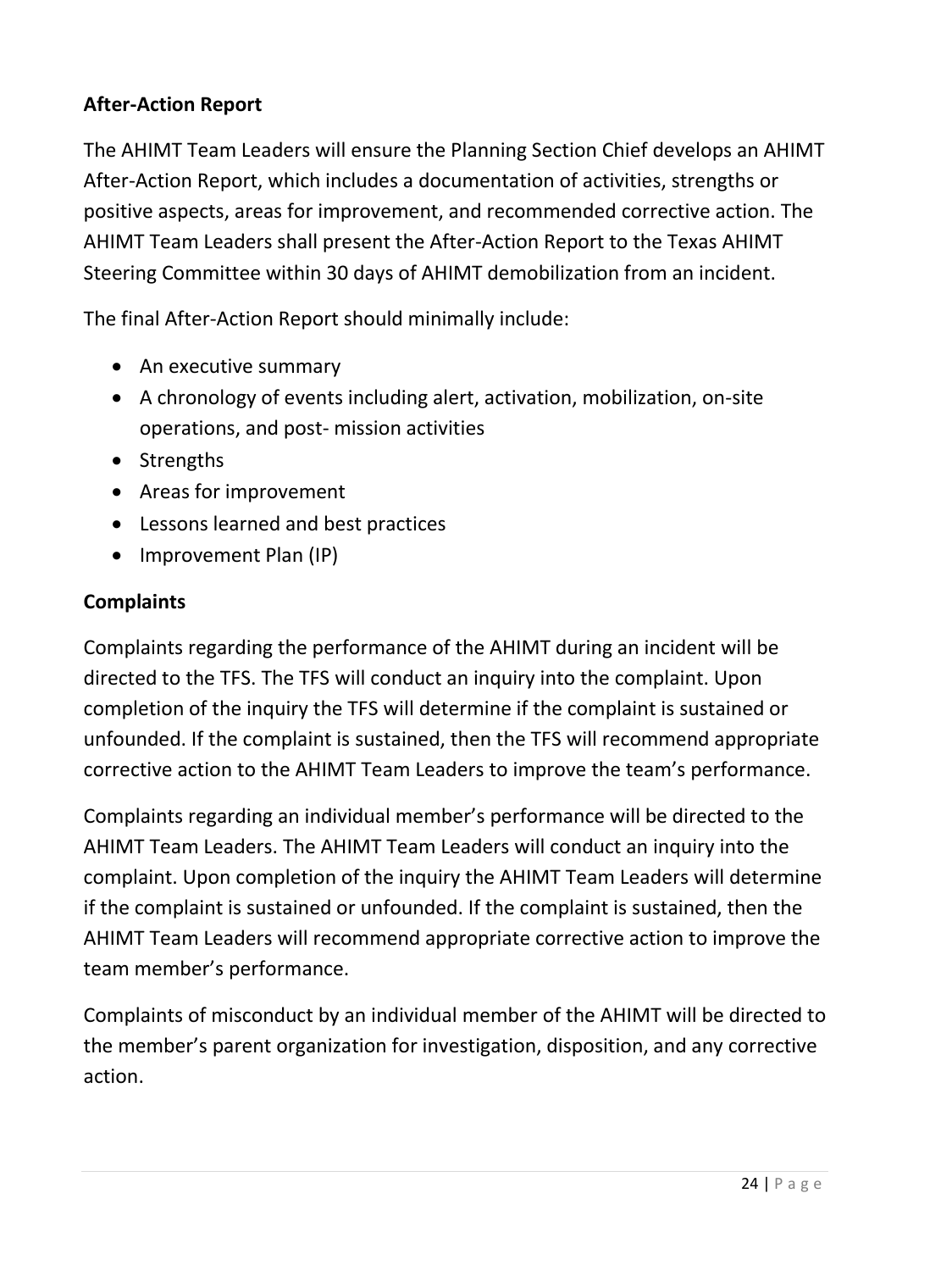## **Reports**

Incident Briefing Forms (ICS 201) and Incident Action Plans (IAP)

- The Team Leaders or Planning Section will complete the Incident Briefing Form or Incident Action Plan, whichever is appropriate for the situation.
- The Incident Briefing Forms and Incident Action Plans will be completed in accordance with Incident Command System training.
- The completed Incident Briefing Forms and Incident Action Plans will be kept on file in the AHIMT records management system.

## **After Action Reports (AAR) and Improvement Plans (IP)**

- The AHIMT Team Leaders will ensure an AHIMT After Action Report is produced.
- The completed After Action Report and Improvement Plan will be kept on file in the AHIMT records management system.
- The AHIMT Team Leaders shall send a copy of the After-Action Report to the Texas AHIMT Steering Committee Chairman within 30 days of AHIMT demobilization from an incident.

## **AHIMT Records Management System for Incident Assignment**

Each AHIMT shall maintain a records management system to store original documents produced by the team. The following completed original documents should be filed and stored in the AHIMT records management system:

- Memorandums of Understanding
- Member applications
- Member Letters of Commitment
- Team Manual
- Team Rosters
- Call-Out Lists
- Mutual Aid requests
- Delegations of Authority or Letter of Expectation
- Incident Briefing Forms
- Incident Action Plans
- Release and Return Home forms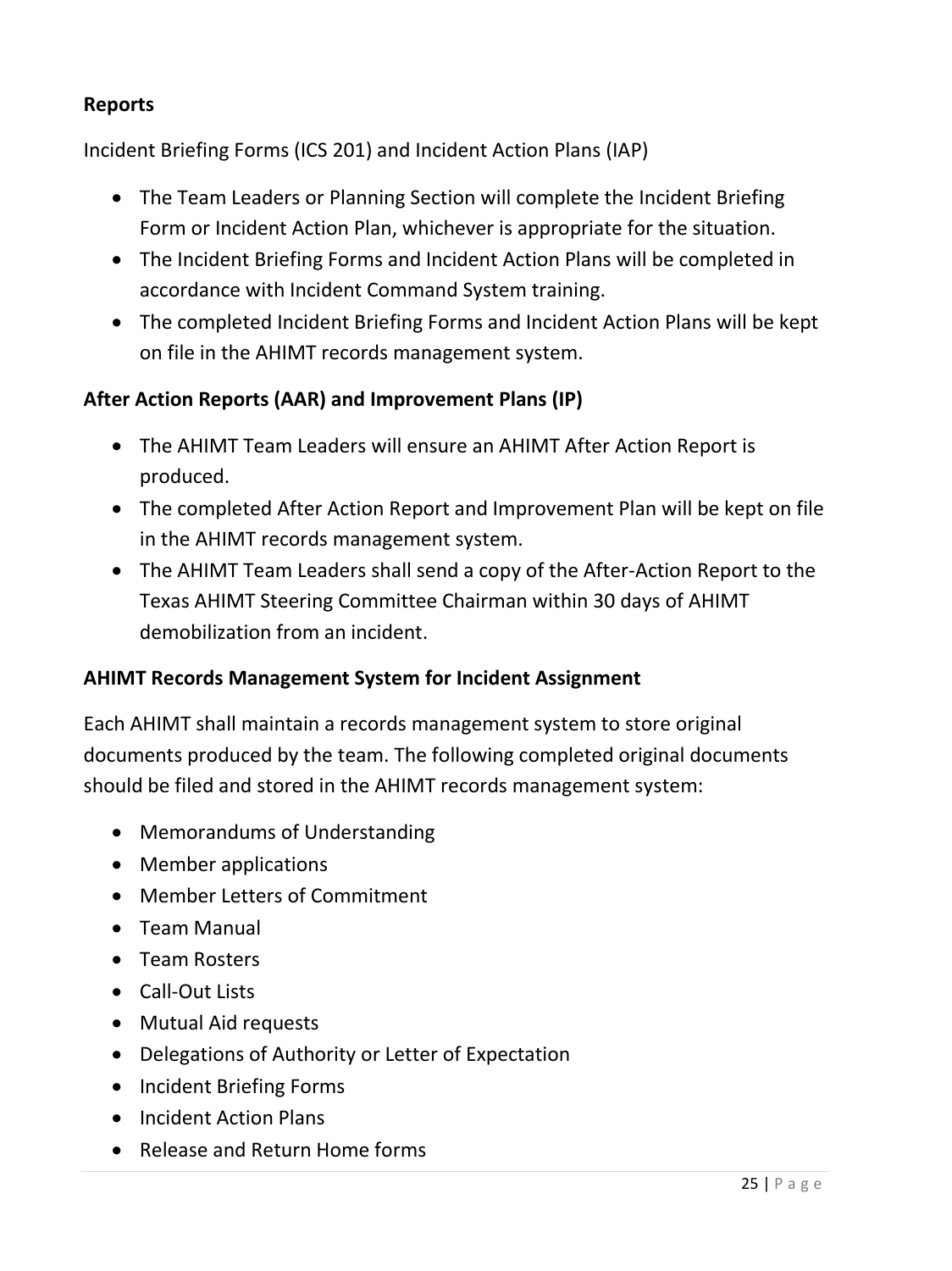- Team Evaluations
- Individual Performance Evaluations
- After Action Reports
- Corrective Action Plans
- Completed complaint inquiries

### **Equipment**

### **Issued Equipment**

- AHIMT members may be issued equipment to perform their position functions, duties, and tasks.
- Each member is responsible for the proper care, use, and control of their issued equipment.
- Issued equipment will be inspected and inventoried in accordance with the policies, procedures, and regulations of the Team Manual.

### **Vehicle Operations**

- All vehicles will be operated in accordance with applicable statutes and laws and the AHIMT member's parent organization's policies, procedures, and regulations.
- Traffic collisions and/or damage to any vehicle will be reported immediately and handled in the same manner as the AHIMT member's parent organization's policy and procedure, pursuant to state law.

## **Equipment Accountability and Checkout**

The AHIMT may have equipment under its control. This equipment will be issued/checked-out and checked-in. The AHIMT shall account for all issued, loaned or borrowed equipment.

## **Equipment Maintenance and Repair**

The AHIMT may have equipment under its control. The AHIMT will arrange for or coordinate necessary maintenance and repairs of equipment under their care and control.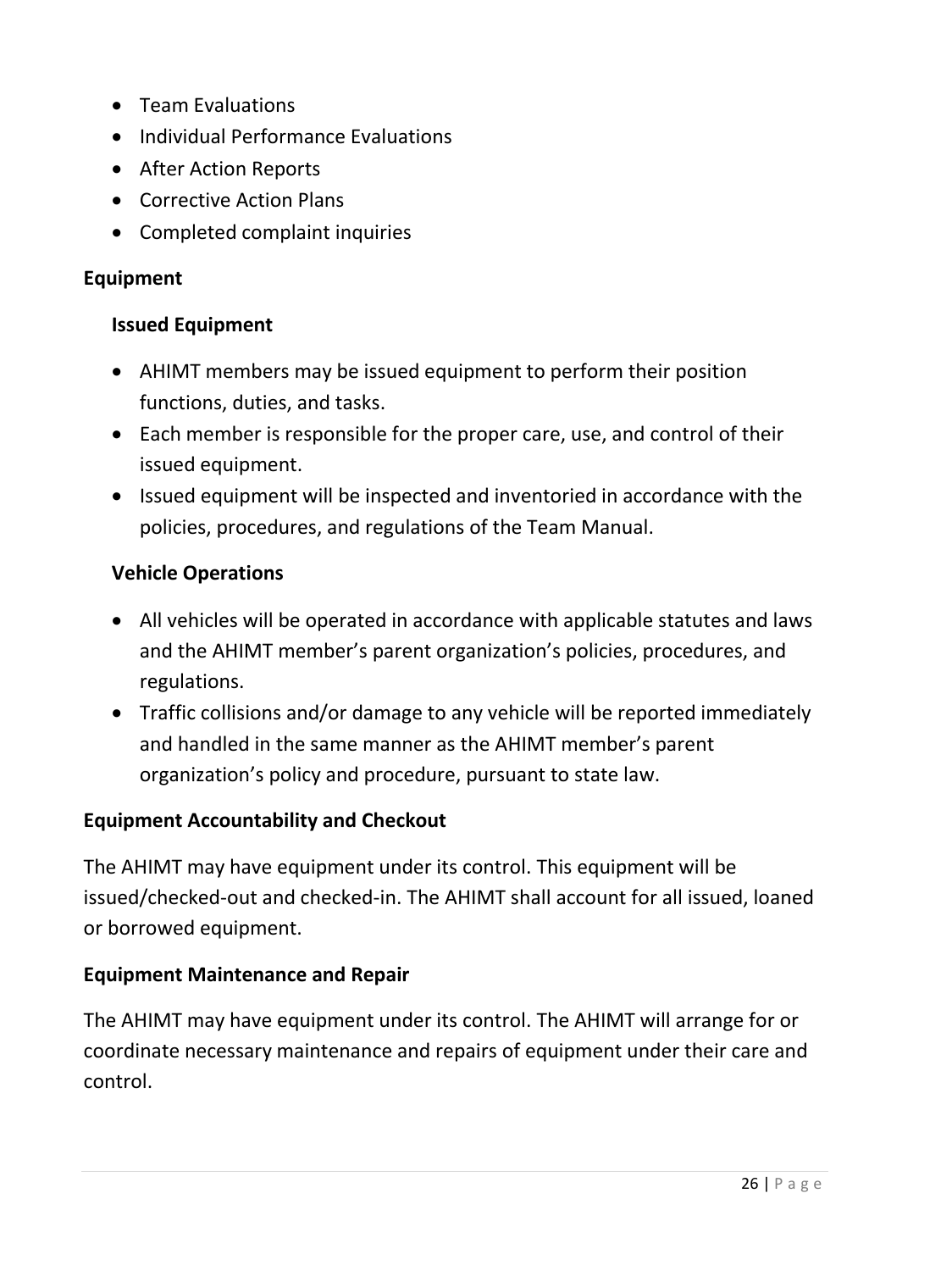## **Texas AHIMT Master Plan Maintenance**

The Texas AHIMT Steering Committee is responsible for the development and maintenance of the Texas AHIMT Master Plan.

The Texas AHIMT Steering Committee will annually review and revise, as needed the Texas AHIMT Master Plan.

This section establishes procedures for interim changes and full updates of the Master Plan.

## **Types of Changes**

Changes include additions of new or supplementary material and deletions. No proposed change should contradict or override authorities or other plans contained in statute, Executive Order, or regulation.

### **Submitting Changes**

Any Steering Committee member, AHIMT member, or AHIMT stakeholder or participant may propose a change to the Master Plan.

### **Coordination of Review**

The Texas AHIMT Steering Committee is responsible for coordination of review of the proposed changes. The Texas AHIMT Steering Committee will submit the proposed changes to all participating AHIMTs and ask for their comments and input.

## **Approval**

The Texas AHIMT Steering Committee will review and discuss the proposed change along with any comments and input received from participating AHIMTs. The Texas AHIMT Steering Committee will approve as is, approve with modifications, or disapprove any changes to the Master Plan.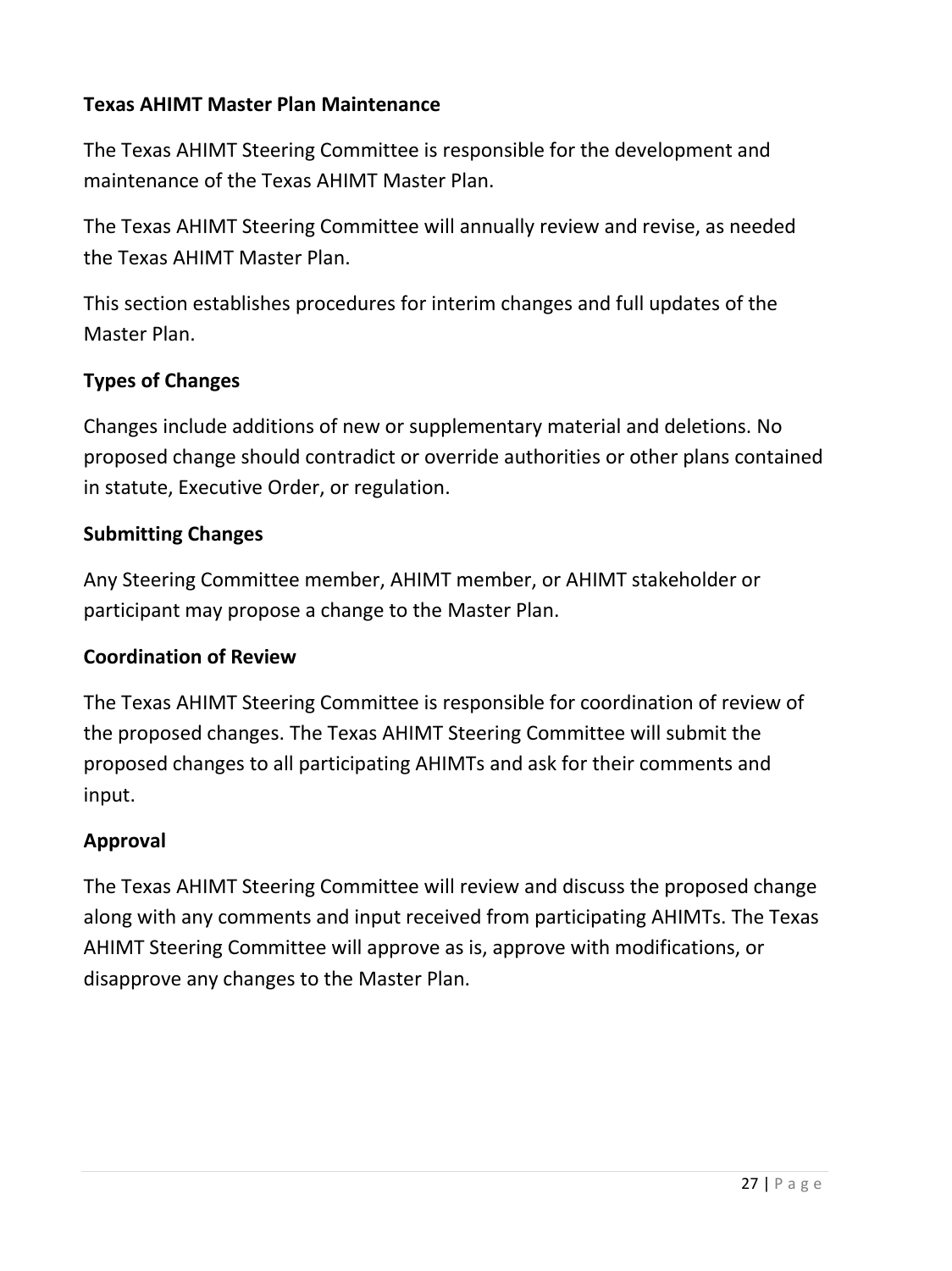## **Notice of Change**

After approval of the final change language, the Texas AHIMT Steering Committee will issue an official Notice of Change. The notice will provide the change language on one or more numbered and dated insert pages that will replace the pages in the Master Plan. Once published, the changes will be considered part of the Master Plan.

### **Distribution**

The Texas AHIMT Steering Committee will distribute Notices of Change to all participating AHIMTs.

### **Reissuance of the Master Plan**

When the Texas AHIMT Steering Committee deems necessary an entire Master Plan with approved revisions will be distributed to all participating AHIMTs, otherwise it will appear on the Texas Interagency Coordinating website located at <http://ticc.tamu.edu/Response/AHIMT.htm>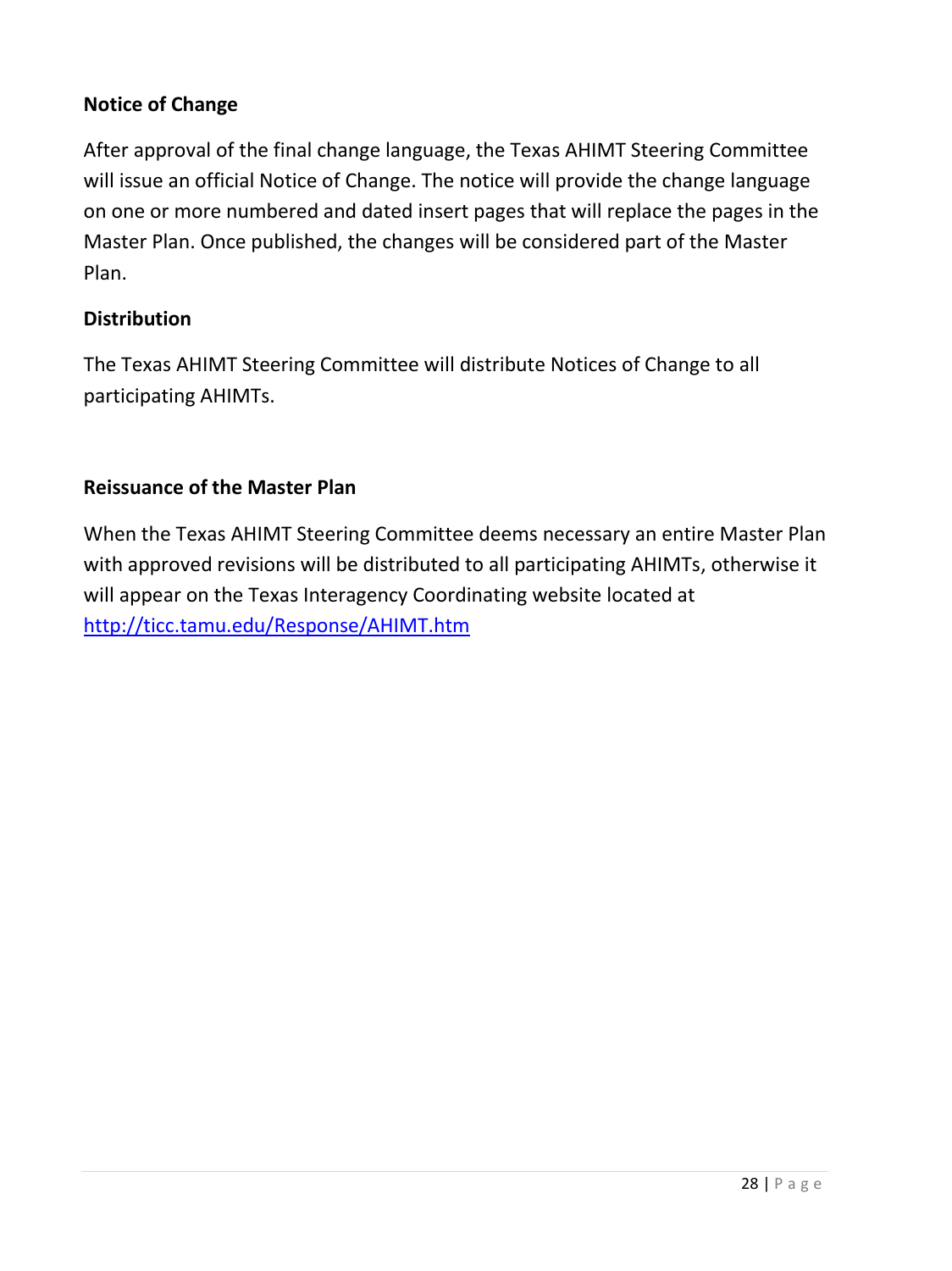## **Appendix A**

## **Memorandum of Understanding Between The Texas A&M Forest Service And Regional Incident Management Team Member And**

### **The Participating Agency/Employer**

This Memorandum of Understanding (MOU) is entered into this \_\_\_\_ day of \_\_\_\_\_\_, 20 \_\_ by and between the Texas A&M Forest Service, a member of The Texas A&M University System, an agency of the State of Texas (TFS) and Regional Incident Management Team (RIMT) Member (Member) and the Participating Agency/Employer \_\_\_\_\_\_\_\_\_ (Employer).

#### **I. PURPOSE**

To delineate responsibilities and procedures for RIMT activities under the authority of the State of Texas Emergency Management Plan.

#### **II. SCOPE**

The provisions of this MOU apply to RIMT activities performed at the request of the State of Texas. The scope of this MOU also includes training activities mandated by the State of Texas and TFS to maintain RIMT operational readiness.

#### **III. PERIOD OF PERFORMANCE**

This MOU shall commence on the date of the last signature and shall continue for a period of five years, unless terminated earlier in accordance with section IX.B.

#### **IV. DEFINITIONS**

A. Activation: The process of mobilizing RIMT Members to deploy to a designated incident or event site. When the RIMT responds to such a mobilization request, the Member is required to arrive with all equipment and personal gear to the designated Point of Assembly (POA) within two hours of activation notice. The time at which the RIMT Member receives a request for activation and verbally accepts the mission will be considered the time at which personnel costs to be charged to RIMT activities shall begin.

B. Alert: The process of informing RIMT Members that an event has occurred and that RIMT may be activated at some point within the next 24-48 hours.

C. De-Activation: The process of de-mobilizing RIMT Members upon notification from the State to stand down.

D. Director: The Director of TFS.

E. Member: An individual who has been formally accepted into an RIMT, meeting all requirements for skills and knowledge, and is in good standing with regard to compliance with necessary training and fitness.

F. Single Resource: An individual who has been formally accepted into an RIMT, meeting all requirements for skills and knowledge, in good standing with regard to compliance with necessary training and fitness that is not sponsored by a governmental agency or jurisdiction and enters into an MOU with TFS.

G. Participating Agency/Employer: The RIMT Member's employer who, by execution of this MOU, has provided official support of the Member's involvement in the RIMT.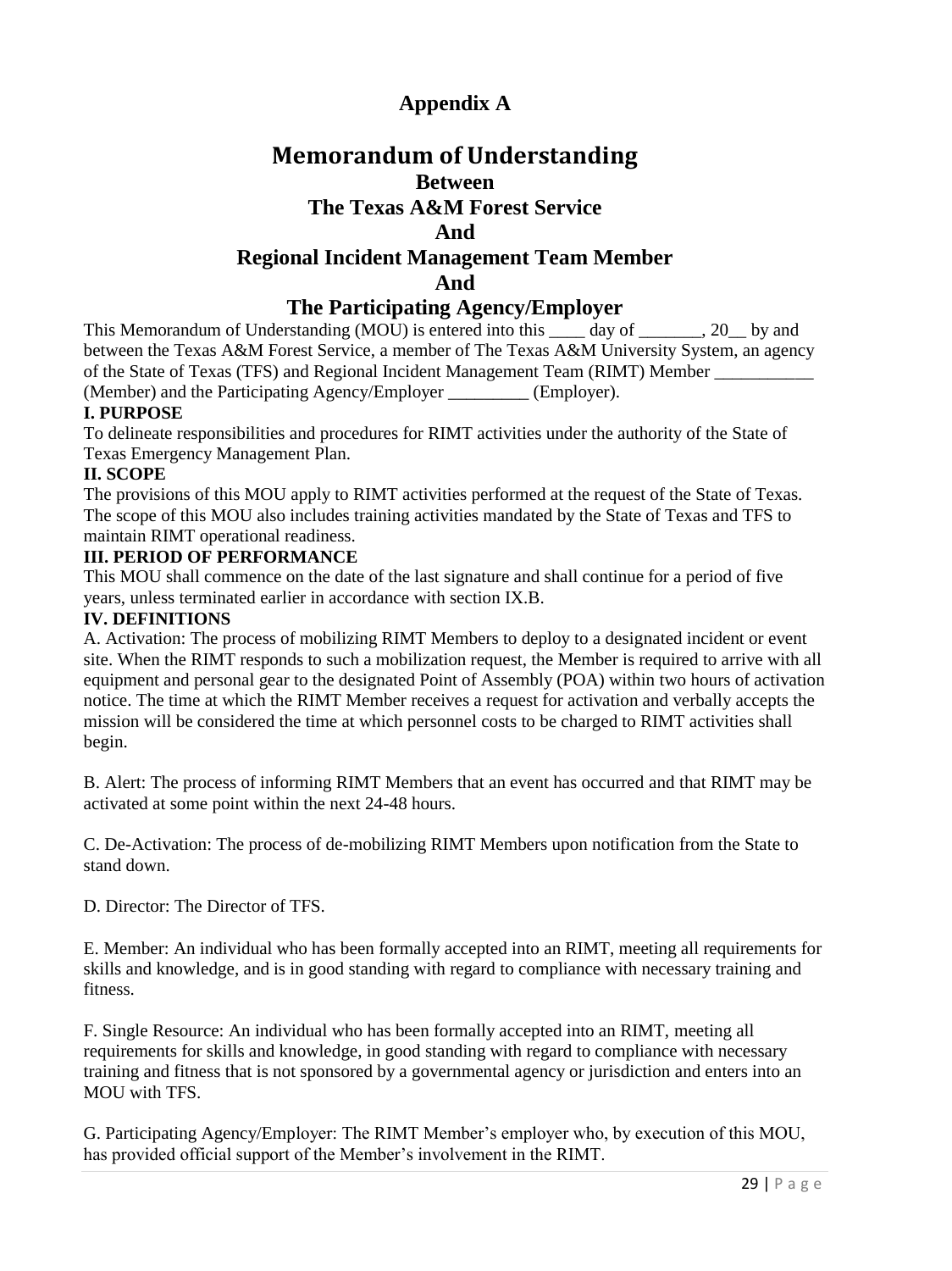H. State: For the purpose of this MOU, the State of Texas through the Texas Department of Public safety (DPS), Texas Division of Emergency Management (TDEM).

I. RIMT: An integrated collection of personnel and equipment meeting standardized capability criteria for addressing incident management needs during disasters.

J. TFS/State Sponsored RIMT Training and Exercises: Training and/or exercises performed at the direction, control and funding of TFS and/or the State.

K. Local RIMT Sponsored Training and Exercises: Training and/or exercises performed at the direction, control and funding of a participating agency or RIMT Member in order to develop and maintain the incident management capabilities of the member and the RIMT. RIMT sponsored training shall be coordinated with TFS staff and receive prior written authorization to conduct such training.

#### **V. RESPONSIBILITIES**

A. TFS shall:

1. Recruit and organize the RIMT, according to guidelines prescribed by TFS.

2. Provide administrative, financial and personnel management related to the RIMT and this MOU.

3. Provide training to RIMT Members. Training shall be consistent with the objectives of developing, upgrading and maintaining individual skills, as identified in the position description requirements, necessary to maintain operational readiness.

4. Develop, implement and exercise an internal notification and call-out system for RIMT Members.

5. Provide all tools and equipment necessary to conduct safe and effective incident management operations as listed in the current approved RIMT cache list.

6. Maintain all tools and equipment in the RIMT cache in a ready state.

7. Provide coordination between the State, other relevant governmental and private entities, Employer and RIMT Member.

8. Maintain a primary contact list for all RIMT Members.

9. Maintain personnel files on all members of RIMT for the purpose of documenting training records, emergency notification and other documentation as required by the State.

B. The Employer shall:

1. Maintain a roster of all its personnel participating in RIMT activities.

2. Provide a primary point of contact to TFS for the purpose of notification of RIMT activities.

3. Provide administrative support to employee members of RIMT, i.e. "time off" when fiscally reasonable to do so for RIMT activities such as training, meetings and actual deployments.

4. Submit reimbursement claims within thirty (30) days of official deactivation or completion of TFS/State sponsored RIMT training of the RIMT Member.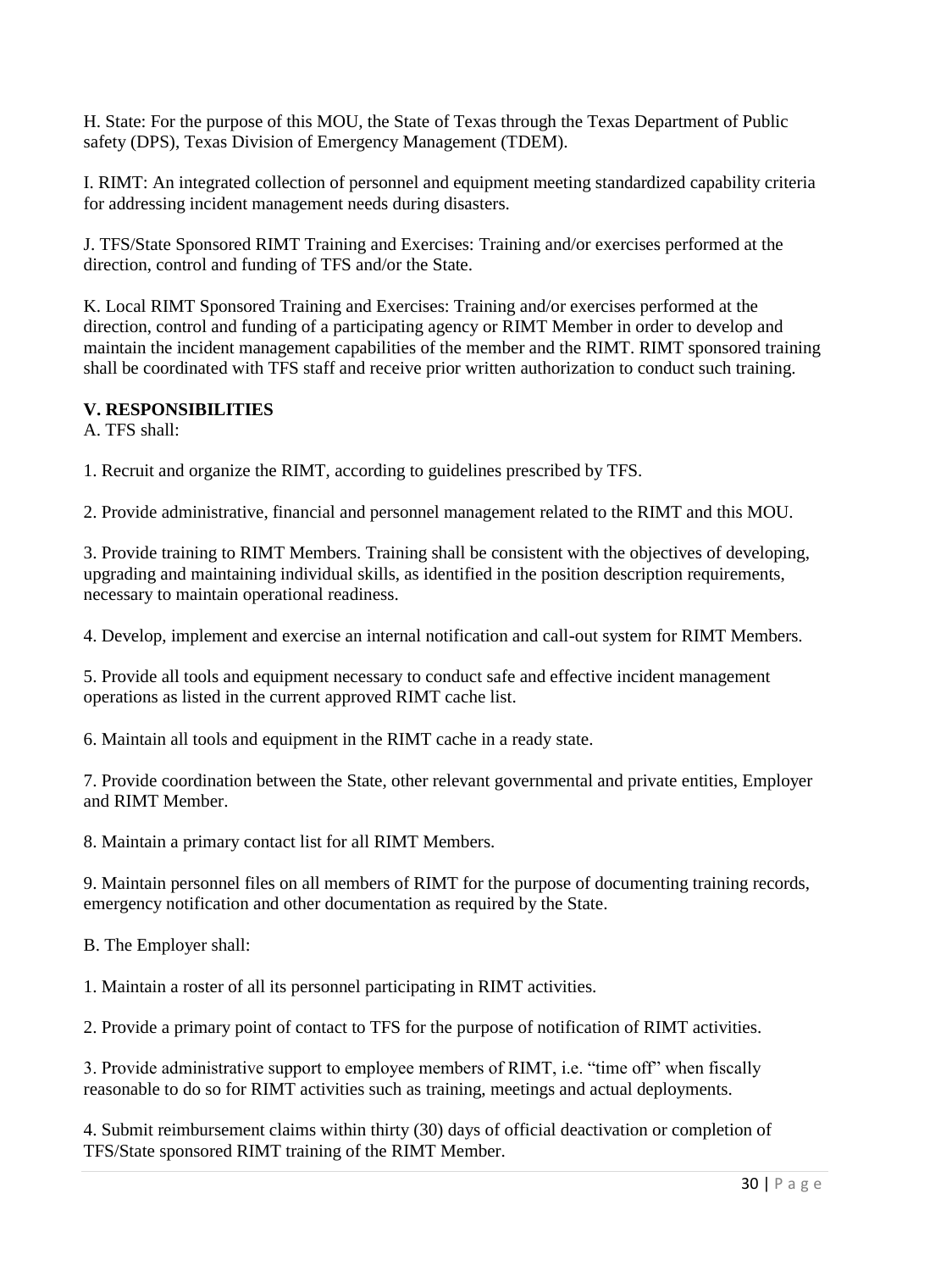C. Member shall:

1. Be physically capable of performing assigned duties required in the position description (PD) requirements for the assigned position.

2. Maintain knowledge, skills and abilities necessary to operate safely and effectively in the assigned position.

3. If the Member is a Single Resource, the Member must submit to a background check consistent with Texas A&M System policies. Individuals who refuse to submit to a background check will be denied participation in the RIMT program.

4. Maintain support of Employer for participation in RIMT activities.

5. Keep Employer advised of RIMT activities that may require time off from work.

6. Advise RIMT point of contact of any change in notification process, i.e. address or phone number changes.

7. Be available for immediate call-out during the period Member's assigned RIMT is first on the rotation for call-out.

8. Respond immediately to a mobilization request with acceptance or refusal of current mission request and arriving within 2 hours from time of mobilization request to the assigned POA.

9. Maintain all equipment issued by RIMT in a ready state and advising TFS Manager deployed with RIMT of any lost, stolen or damaged items assigned to Member.

9. Be prepared to operate in the disaster environment.

10. Follow the RIMT Code of Conduct in Attachment A.

#### **VI. PROCEDURES**

A. Activation

1. Upon request from the State for disaster assistance, and/or determination that pre-positioning the RIMT is prudent, TFS shall request the activation of the RIMT to respond to a designated POA.

2. TFS shall communicate an Alert and/or Activation notice to RIMT Members through the internal paging and call-out system according to the current approved mobilization plan.

B. Mobilization, Deployment and Re-deployment

1. TFS will notify members of activation of RIMT.

2. Upon arrival at the POA, the State representative will provide initial briefings, maps, food, housing and any other items essential to the initial set-up and support of the RIMT.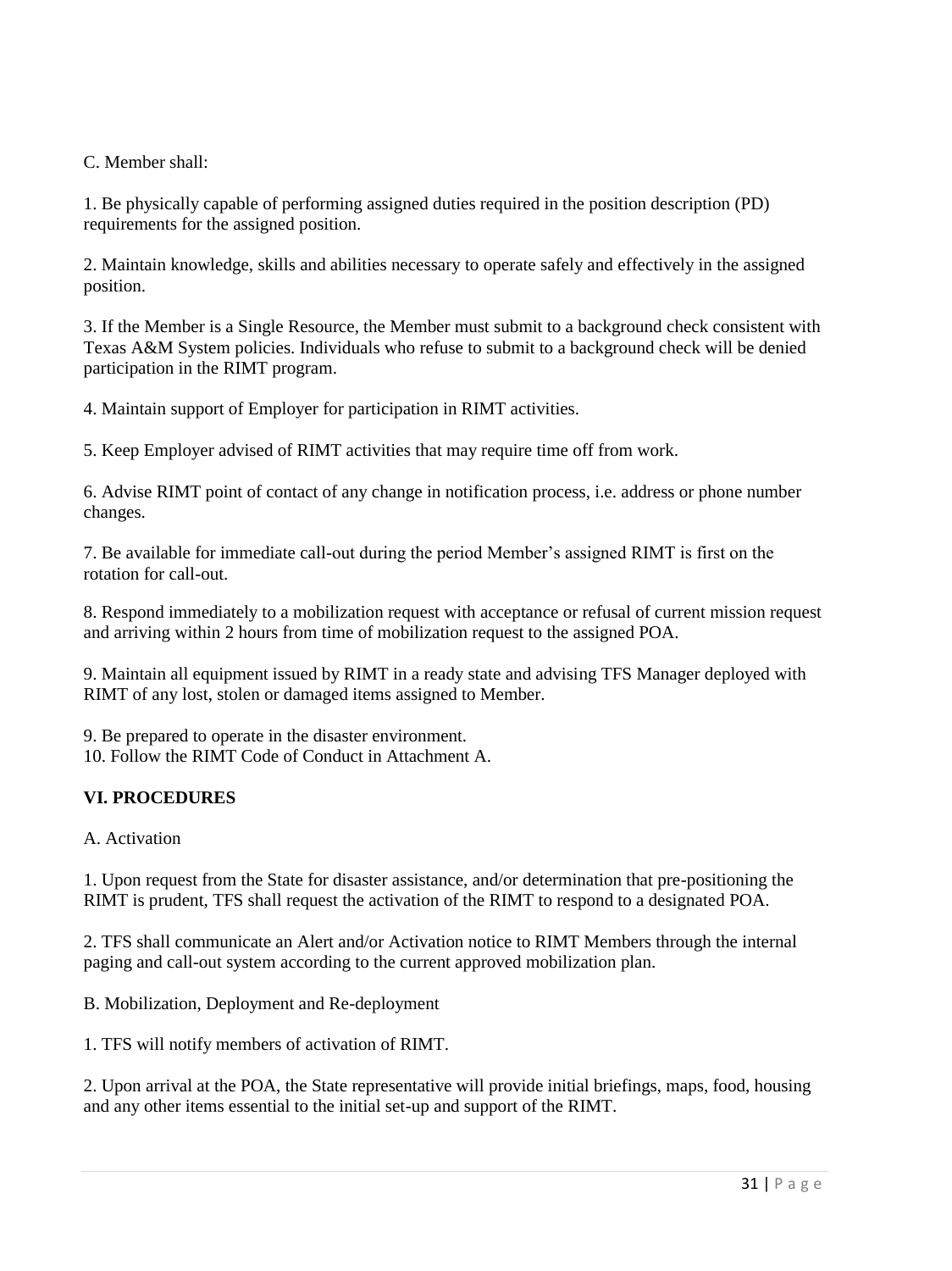3. When RIMT is activated, the RIMT, including all necessary equipment, will move to the predesignated point of departure (POD) for ground or air transportation.

4. The RIMT shall be re-deployed to the original POA upon completion of the RIMT mission.

#### C. Management

1. TFS will have overall management, command and control of all RIMT resources and operations.

2. Tactical deployment of RIMT will be under the direction of the local Team Leaders and the RIMT Team Leaders assigned to the incident.

3. TFS may remove the RIMT Member from the RIMT at any time with or without cause.

#### VII. TRAINING AND EXERCISES

#### A. Local RIMT Sponsored Training and Exercises

Periodically RIMT Members will be requested or required to attend local RIMT sponsored training or exercises. Local RIMT sponsored training or exercises shall be performed at the direction, control and funding of the local RIMT in order to develop the technical skills of RIMT Members. Costs associated with this training or exercises will not be reimbursed by TFS or the State.

#### B. TFS/State Sponsored RIMT Training and Exercises

Periodically RIMT Members will be required and/or invited to attend TFS/State RIMT training and/or exercises. This training and exercises will be performed at the direction, control and funding of TFS, or the State in order to develop and maintain the incident management capabilities of the RIMT. Allowable travel costs associated with this training will be reimbursed by TFS.

#### C. Minimum Training Requirements

Member is required to attend a minimum of 50% of the available RIMT training and exercise opportunities provided for the assigned RIMT position. Failure to attend a minimum of 50% of the training opportunities will result in dismissal from the RIMT. Exceptions may be granted at the discretion of the RIMT Team Leaders.

#### **VIII. ADMINISTRATIVE, FINANCIAL AND PERSONNEL MANAGEMENT**

#### **A. Reimbursement to Employer**

1. TFS will reimburse Employer for all wages identified and allowed in the RIMT Standard Pay Policy (Attachment B). TFS will reimburse all amounts necessary to fund payroll associated costs of state and/or federal disaster deployments.

2. TFS will reimburse Employer for the cost of backfilling while Member is activated. This shall consist of expenses generated by the replacement of a deployed Member on their normally scheduled duty period/day.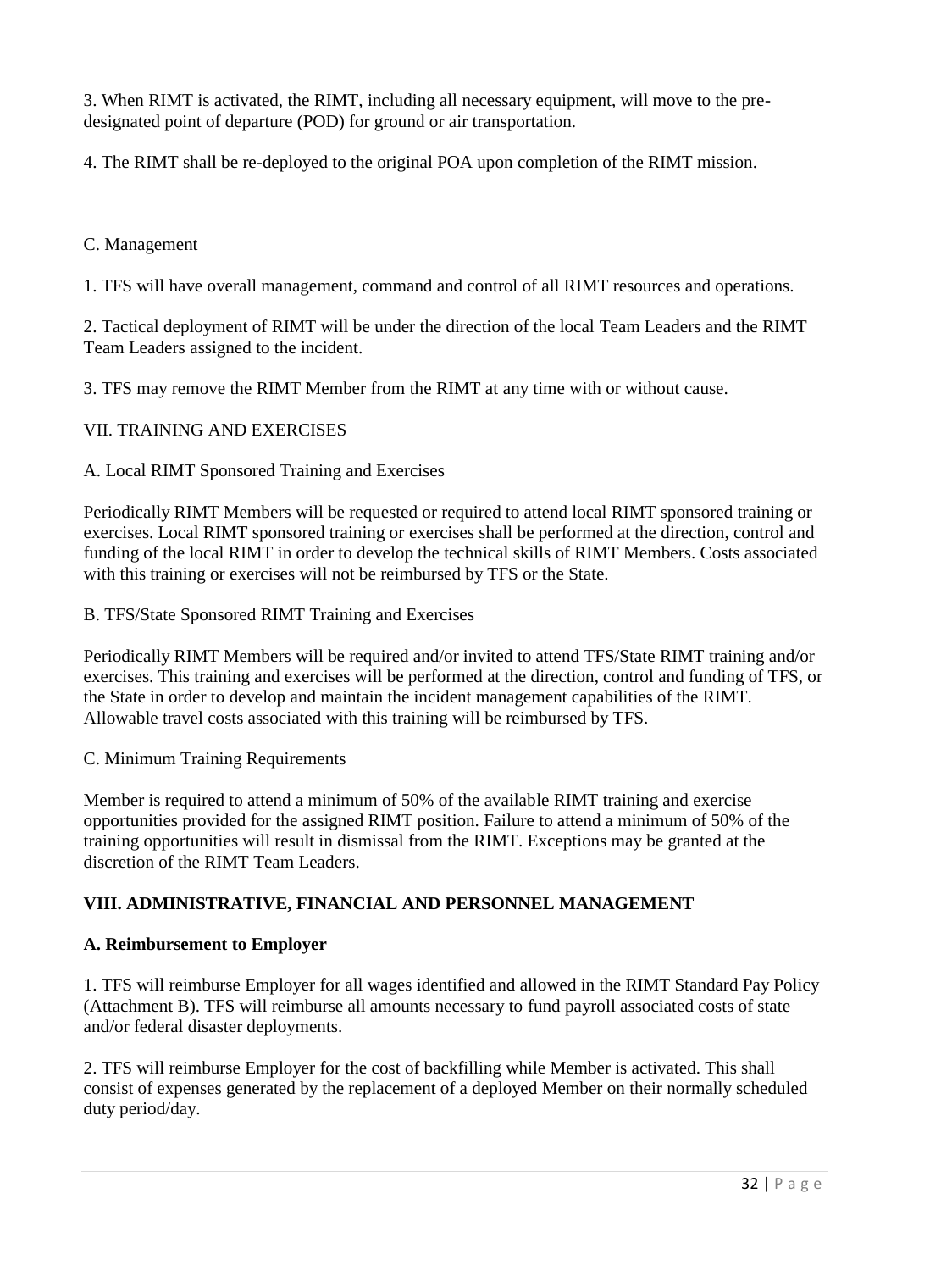3. TFS will reimburse Employer for salaries and backfill expenses of any deployed Member who would be required to return to regularly scheduled duty during the personnel rehabilitation period described in the demobilization order. If the deployed Member's regularly scheduled shift begins or ends within the identified rehabilitation period, Employer may give the deployed Member that time off with pay and backfill his/her position. If Member is not normally scheduled to work during the identified rehabilitation period, then no reimbursement will be made for Member. TFS will determine the personnel rehabilitation period that will apply to each deployment based on the demobilization order for that deployment.

4. TFS will reimburse Employer for reasonable travel expenses associated with Member's travel for RIMT training or deployment. All travel reimbursements will be in accordance with the State of Texas Travel Allowance Guide, published by the Comptroller of Public Accounts.

5. TFS will reimburse Employer for reasonable (as determined by TFS) personal costs associated with Member's participation in a deployment.

6. TFS will reimburse Employer for emergency procurement of RIMT materials, equipment and supplies purchased and consumed by Member in providing requested assistance on a replacement basis. Prior approval by the TFS manager deployed with the RIMT must be obtained and original receipts for such items must be submitted with reimbursement request to TFS.

7. Employer shall submit to TFS all reimbursement requests within 30 days of Member de-activation or completion of TFS/State sponsored training event.

#### **B. Reimbursement of RIMT Member as an Individual Resource**

1. TFS will pay an individual resource Member for all wages specified in the RIMT Standard Pay Policy (Attachment B). Payment for these wages will be determined based upon the Member's RIMT position in the most current revision of the RIMT Pay Schedule by Position (Attachment C).

2. TFS will reimburse an individual resource Member for reasonable (as determined by TFS) travel expenses associated with Member's travel for RIMT training or deployment. All travel reimbursements will be in accordance with the State of Texas Travel Allowance Guide, published by the Comptroller of Public Accounts.

3. TFS will reimburse an individual resource Member for reasonable (as determined by TFS) personal costs associated with participation in a deployment.

4. TFS will reimburse an individual resource Member for emergency procurement of RIMT materials, equipment and supplies purchased and consumed by Member in providing requested assistance. Prior approval by the TFS manager deployed with the RIMT must be obtained and original receipts for such items must be submitted with reimbursement request to TFS.

5. Individual resource Member must submit to TFS all reimbursement requests within 30 days of Member de-activation or completion of TFS/State sponsored training event.

### **C. Medical Care for Injury or Illness**

1. If Member incurs an injury or illness during an RIMT training exercise or deployment, TFS will pay for triage medical care to ensure Member is properly treated and medically evaluated. TFS will make a determination as to whether the injury or illness was work related and will notify Employer for proper processing of Workers Compensation claim. Employer will be responsible for handling any additional medical care for work related injuries or illnesses under its Worker Compensation insurance. Member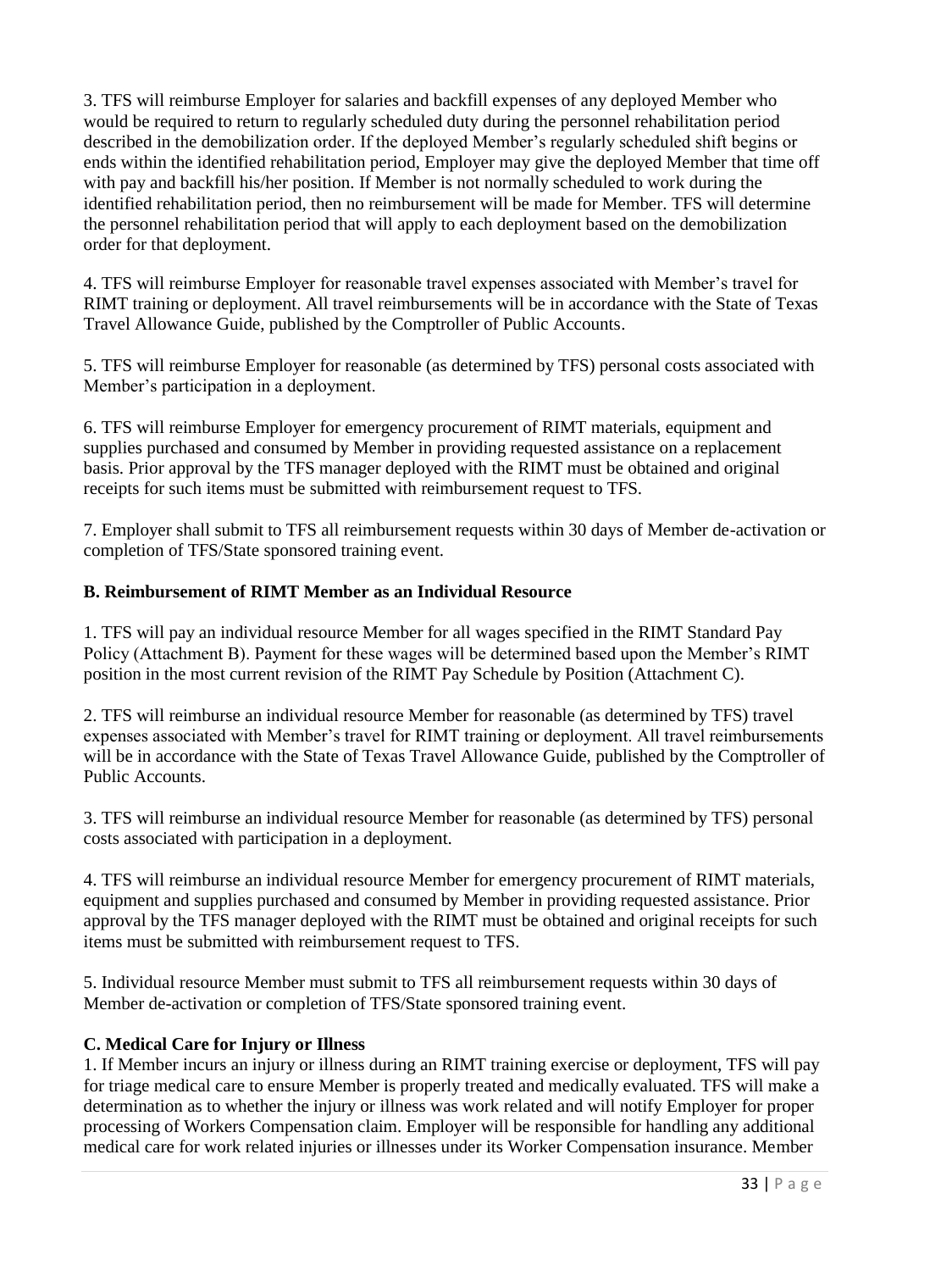will be responsible for handling any additional medical care for non-work related injuries or illnesses under his/her personal health insurance.

#### **D. Liability**

1. It is mutually agreed that TFS, Employer and Member shall each be responsible for their own losses arising out of the performance of this MOU.

#### **E. Reimbursement Process**

1. All requests for reimbursement must be submitted using the most current RIMT Travel and Personnel Reimbursement Form (Attachment D).

2. TFS will process payment to Employer or individual resource member for all allowable expenses within 30 days of receipt of the properly completed and supported RIMT Travel and Personnel Reimbursement Form.

3. Neither Member nor Employer will be reimbursed for costs incurred by activations that are outside the scope of this MOU.

4. All financial commitments herein are made subject to availability of funds from the State.

#### **F. Employment Status**

1. The RIMT Member shall remain an employee of Employer and not of TFS at all times, unless working for the TFS as a single resource.

2. TFS has no obligation to make any payments to or on behalf of the RIMT Member except as expressly stated in this MOU. TFS will not withhold any amount that would normally be withheld from an employee's pay and the RIMT Member will not participate in any benefits which TFS offers to its employees.

#### **IX. CONDITIONS, AMENDMENTS AND TERMINATION**

A. This MOU may be modified or amended only by the written agreement of all parties.

B. Any party, upon 30 day written notice, may terminate this MOU.

C. TFS complies with the provisions of Executive Order 11246 of Sept. 24, 1965, as amended and with the rules, regulations and relevant orders of the Secretary of Labor. To that end, TFS will not discriminate against any employee or Member on the grounds of race, color, religion, sex or national origin. In addition the use of state or federal facilities, services and supplies will be in compliance with regulations prohibiting duplication of benefits and guaranteeing nondiscrimination. Distribution of supplies, processing of applications, provisions of technical assistance and other relief assistance activities shall be accomplished in an equitable and impartial manner, without discrimination on the grounds of race, color, religion, nationality sex, age or economic status.

D. This MOU is governed by the laws of the State of Texas. Venue for any suits related to this MOU shall be in Brazos County, Texas.

#### **X. POINTS OF CONTACT**

**TFS Employer**  Chris Angerer 200 Technology Way, Suite 1162 College Station, TX 77845 Tel#: 979-458-7340 E-mail: cangerer@tfs.tamu.edu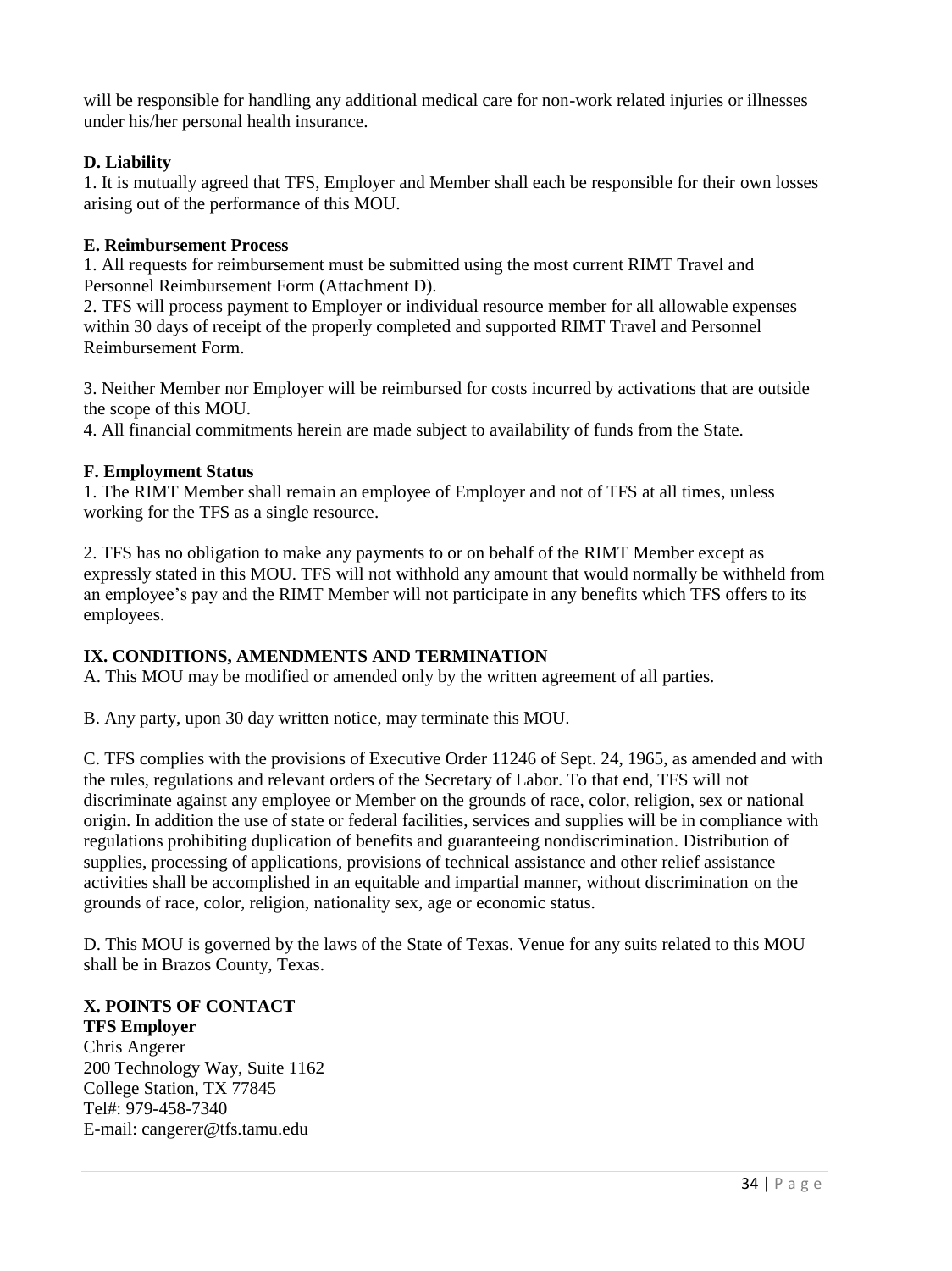#### **Member**

#### **XI. GENERAL PROVISIONS**

A. This MOU, with the rights and privileges it creates, is assignable only with the written consent of the parties.

B. Acceptance of funds under this MOU constitutes acceptance of the authority of TFS, the Texas State Auditor's Office, or any successor agency (collectively, "Auditor"), to conduct an audit or investigation in connection with those funds under Section 51.9335(c), *Texas Education Code*. RIMT Member and Employer shall cooperate with the Auditor in the conduct of the audit or investigation, including without limitation, providing all records requested.

C. Pursuant to Section 2252.903, *Texas Government Code*, any payments owing to RIMT Member or Employer under this MOU may be applied directly toward certain debts or delinquencies that RIMT Member or Employer owes the State of Texas or any agency of the State of Texas regardless of when they arise, until such debts or delinquencies are paid in full.

D. A child support obligor who is more than 30 days delinquent in paying child support and a business entity in which the obligor is a sole proprietor, partner, shareholder, or owner with an ownership interest of at least 25% is not eligible to receive payments from state funds under an agreement to provide property, materials, or services until all arrearages have been paid or the obligor is in compliance with a written repayment agreement or court order as to any existing delinquency. The *Texas Family Code* requires the following statement: "Under Section 231.006, *Texas Family Code*, the vendor or applicant certifies that the individual or business entity named in this contract, bid, or application is not ineligible to receive the specified grant, loan, or payment and acknowledges that this contract may be terminated and payment may be withheld if this certification is inaccurate."

E. To the extent applicable, RIMT Member and Employer shall use the dispute resolution process provided in Chapter 2260, *Texas Government Code*, and the related rules adopted by the Texas Attorney General to attempt to resolve any claim for breach of contract made by RIMT Member or Employer that cannot be resolved in the ordinary course of business. RIMT Member or Employer shall submit written notice of a claim of breach of contract under this Chapter to TFS's designated official, who will examine the claim and any counterclaim and negotiate in an effort to resolve the claim.

#### **XII. ENTIRE AGREEMENT**

This MOU along with the following Attachments reflects the entire agreement between the parties: Attachment A, RIMT Code of Conduct

Attachment B, RIMT Standard Pay Policy

Attachment C, RIMT Pay Schedule by Position

Attachment D, RIMT Travel and Personnel Reimbursement Form (most current revision) Employer and Member hereby acknowledge that they have read and understand this entire MOU. All oral or written agreements between the parties hereto relating to the subject matter of this MOU that were made prior to the execution of this MOU have been reduced to writing and are contained herein. Employer and Member agree to abide by all terms and conditions specified herein and certify that the information provided to TFS is true and correct in all respects to the best of their knowledge and belief.<br>This MOU is entered into by and between on the following p

| This MOU is entered into by and between the following parties. |                               |
|----------------------------------------------------------------|-------------------------------|
| <b>TEXAS A&amp;M FOREST SERVICE:</b>                           | PARTICIPATING AGENCY/EMPLOYER |
| Signature:                                                     | Signature:                    |
| Name: Tom G. Boggus                                            | Name:                         |
| Title: Director                                                | Title:                        |
| Date:                                                          | Date:                         |
| <b>RIMT MEMBER:</b>                                            |                               |
| Signature:                                                     |                               |
| Name:                                                          | Date:                         |
|                                                                |                               |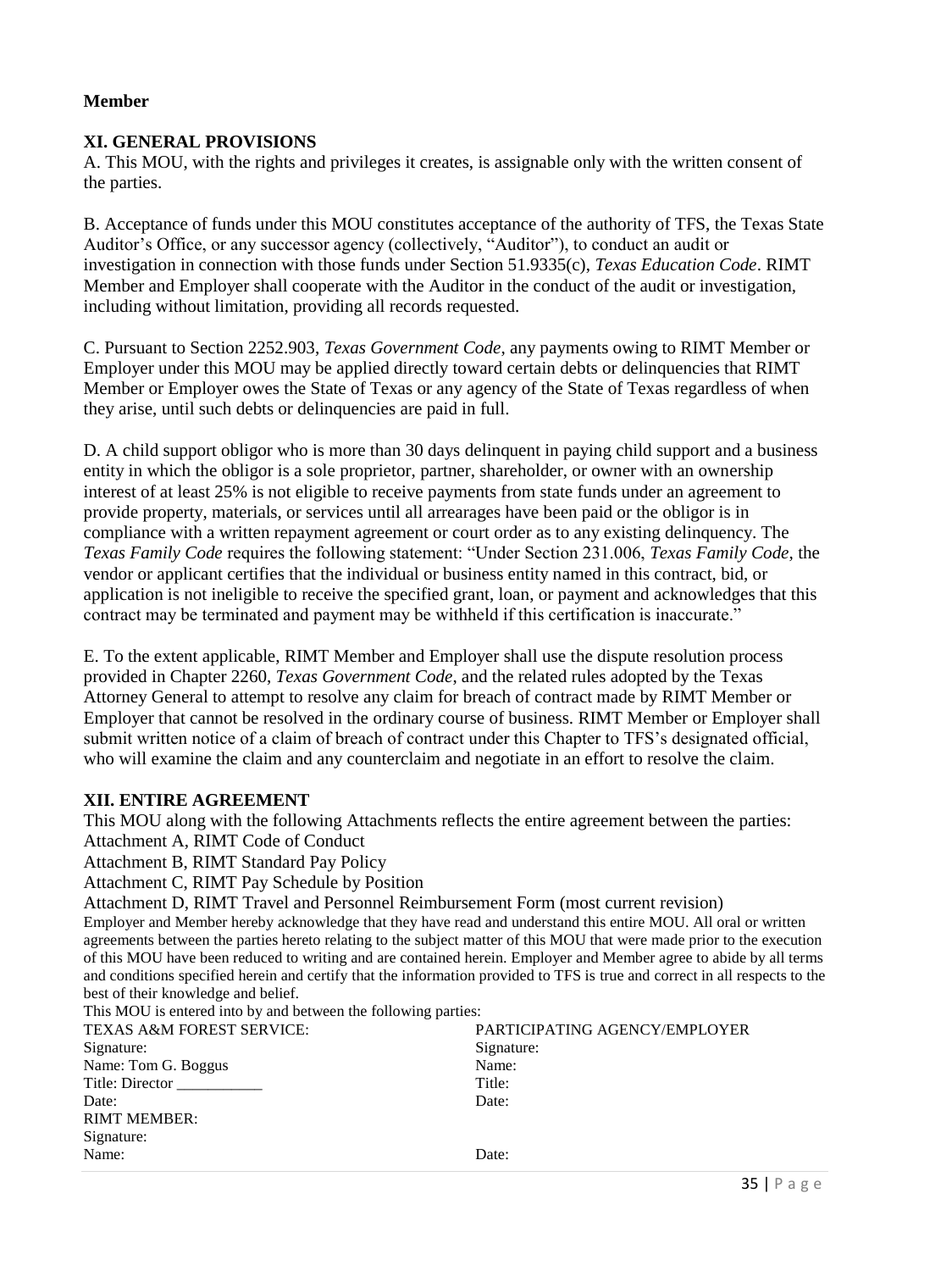# **ATTACHMENT A**

RIMT Code of Conduct

- $\Box$  No transportation/use of illegal drugs/alcohol.
- $\Box$  Firearms are authorized to be carried by only current TCLEOSE certified

commissioned officers.

- $\Box$  Normal radio protocol used/traffic kept to a minimum.
- $\Box$  Know your chain of command/who you report to.
- $\Box$  Limit procurement of equipment.
- $\Box$  Do not take things without authorization.
- $\Box$  Act professionally.
- $\Box$  Remain ready even when unassigned.
- $\Box$  Recreation limited to unassigned hours.
- $\Box$  Maintain/wear safety gear/clothing.
- $\Box$  Wear proper uniform.
- □ Remember your actions reflect your organization and RIMT.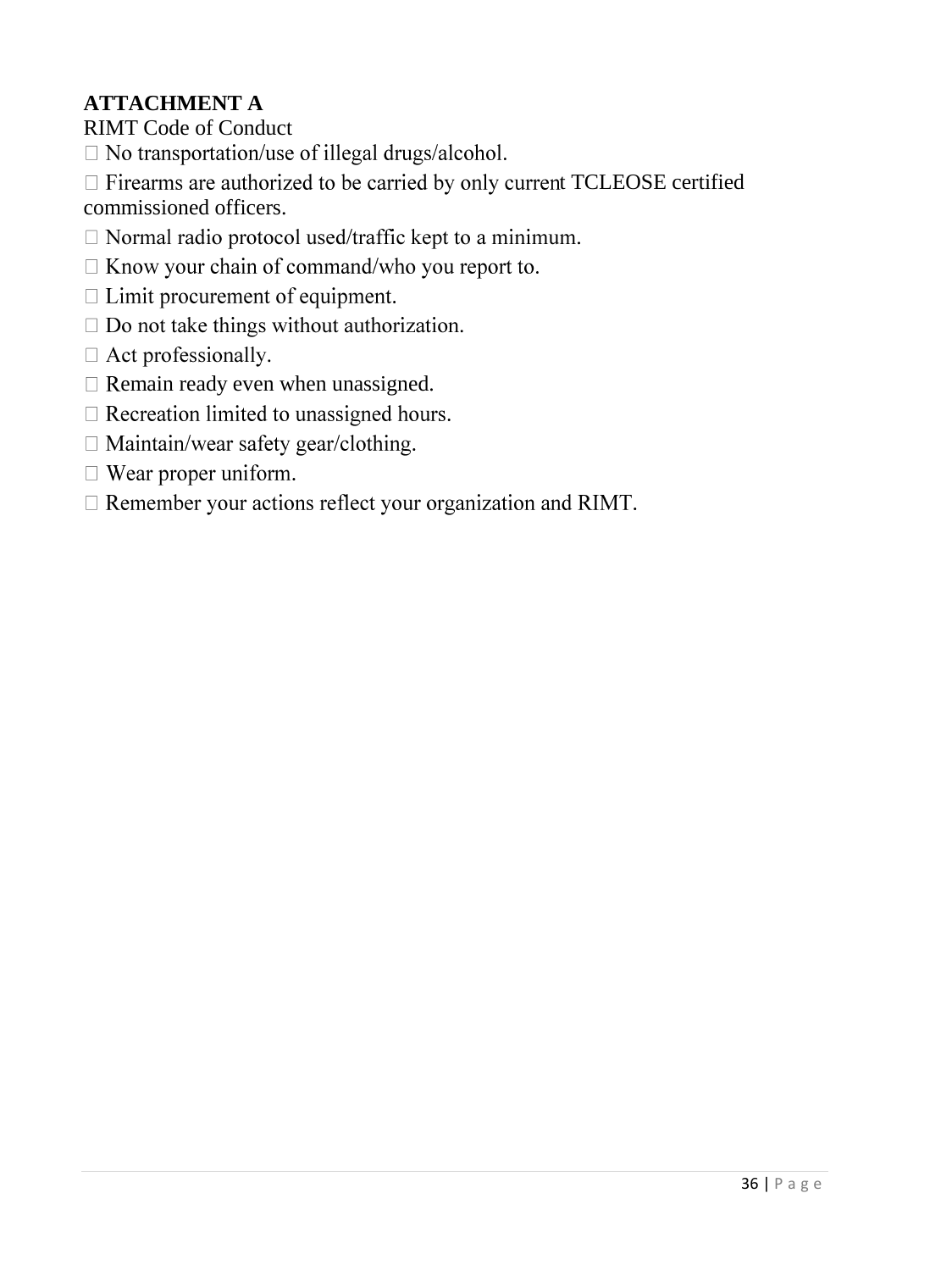## **ATTACHMENT B**

RIMT Standard Pay Policy

#### **I. Scope**

The provisions of this policy apply to all members of an RIMT.

#### **II. Purpose**

The purpose of this document is to delineate the policy and procedures for payment and/or reimbursement of payroll expenses to include salaries/wages and associated fringe benefits incurred during state activations of a RIMT member (Member).

#### **III. Pay Rate**

A. The Texas A&M Forest Service (TFS) will reimburse Participating Agency/Employer (Employer) for the participation of each Member who is employed by that Employer at the hourly rate or salary identified on the most current payroll printout provided by the Employer requesting salary reimbursement. TFS may also reimburse Employer for the allocable portion of fringe benefits paid to or on behalf of the Member during the period of activation. The actual benefits paid must also be shown on or attached to the Employer payroll printout submitted to TFS.

B. As an individual resource, members without Employer will be paid at a rate identified with his/her RIMT position on the RIMT Pay Schedule by Position (see Attachment C). The individual resource's 40-hour workweek will begin upon acceptance of the mission. The individual will be paid for the first 40 hours at the standard base rate of pay, and at one and one-half (1½) times for all other hours in that same week. The workweek will consist of seven consecutive workdays to include weekends and holidays.

#### **IV. Work Shift**

A. Every day is considered a workday during the Activation until the Activation is over, and the RIMT returns to its original Point of Assembly. Therefore, Saturday, Sunday, holidays and other scheduled days off are also considered workdays during the period of activation.

B. Each Employer or individual resource is assured pay for base hours of work, mobilization and demobilization, travel, or standby at the appropriate rate of pay for each workday.

### **V. Ordered Standby**

Compensable standby shall be limited to those times when an individual is held, by direction or orders, in a specific location, fully outfitted and ready for assignment.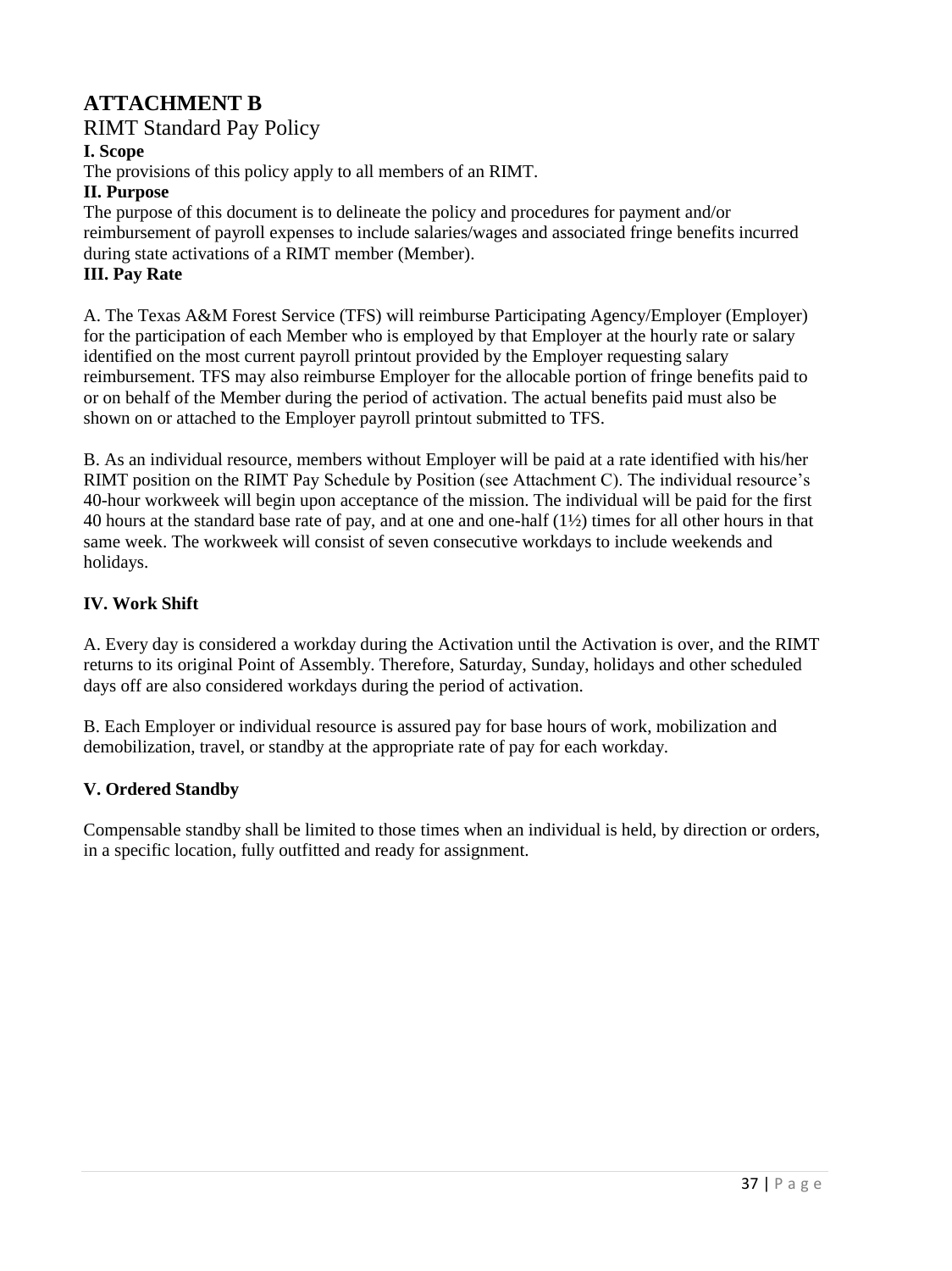# **ATTACHMENT C**

| RIMT PAY SCHEDULE BY | <b>POSITION TITLE</b>             | <b>HOURLY</b> |
|----------------------|-----------------------------------|---------------|
| <b>POSITION ICS</b>  |                                   | <b>RATE</b>   |
| ID                   |                                   |               |
| <b>COMMAND</b>       |                                   |               |
| ICT <sub>3</sub>     | <b>TEAM LEADERS TYPE 3</b>        | 24            |
| IOF3                 | <b>INFORMATION OFFICER TYPE</b>   | 24            |
|                      | 3                                 |               |
| LOFR <sub>3</sub>    | <b>LIAISON OFFICER TYPE 3</b>     | 24            |
| PIO <sub>3</sub>     | PUBLIC INFORMATION                | 24            |
|                      | <b>OFFICER 3</b>                  |               |
| SOF3                 | <b>SAFETY OFFICER TYPE 3</b>      | 24            |
| <b>OPERATIONS</b>    |                                   |               |
| <b>DIVS</b>          | <b>DIVISION/GROUP</b>             | 24            |
|                      | <b>SUPERVISOR</b>                 |               |
| OSC <sub>3</sub>     | OPERATIONS SECTION CHIEF          | 24            |
|                      | TYPE 3                            |               |
| STL()                | <b>STRIKE TEAM LEADER</b>         | 21            |
|                      | (CREW, ENGINE, DOZER,             |               |
|                      | MILITARY, or TRACTOR-             |               |
|                      | PLOW)                             |               |
| <b>TFLD</b>          | <b>TASK FORCE LEADER</b>          | 21            |
| <b>PLANNING</b>      |                                   |               |
| <b>DMOB</b>          | DEMOBILIZATION UNIT               | 24            |
|                      | <b>LEADER</b>                     |               |
| PSC <sub>3</sub>     | PLANNING SECTION CHIEF            | 24            |
|                      | TYPE 3                            |               |
| <b>RESL</b>          | <b>RESOURCE UNIT LEADER</b>       | 24            |
| <b>SITL</b>          | <b>SITUATION UNIT LEADER</b>      | 24            |
| <b>LOGISTICS</b>     |                                   |               |
| <b>COML</b>          | <b>COMMUNICATIONS UNIT</b>        | 24            |
|                      | <b>LEADER</b>                     |               |
| <b>FACL</b>          | <b>FACILITIES UNIT LEADER</b>     | 24            |
| <b>FDUL</b>          | <b>FOOD UNIT LEADER</b>           | 24            |
| <b>GSUL</b>          | <b>GROUND SUPPORT UNIT</b>        | 24            |
|                      | <b>LEADER</b>                     |               |
| LSC <sub>3</sub>     | <b>LOGISTICS SECTION CHIEF</b>    | 24            |
|                      | TYPE <sub>3</sub>                 |               |
| <b>MEDL</b>          | MEDICAL UNIT LEADER               | 24            |
| <b>SUBD</b>          | SUPPORT BRANCH DIRECTOR           | 24            |
| <b>SPUL</b>          | <b>SUPPLY UNIT LEADER</b>         | 24            |
| <b>SVBD</b>          | <b>SERVICE BRANCH DIRECTOR</b>    | 24            |
| <b>FINANCE</b>       |                                   |               |
| <b>COMP</b>          | <b>COMPENSATION/CLAIMS</b>        | 24            |
|                      | <b>UNIT LEADER</b>                |               |
| <b>COST</b>          | <b>COST UNIT LEADER</b>           | 24            |
| FSC <sub>3</sub>     | FINANCE/ADMINISTRATION            | 24            |
|                      | <b>SECTION CHIEF TYPE 3</b>       |               |
| <b>PROC</b>          | PROCUREMENT UNIT<br><b>LEADER</b> | 24            |
| <b>TIME</b>          | TIME UNIT LEADER                  | 24            |
|                      |                                   |               |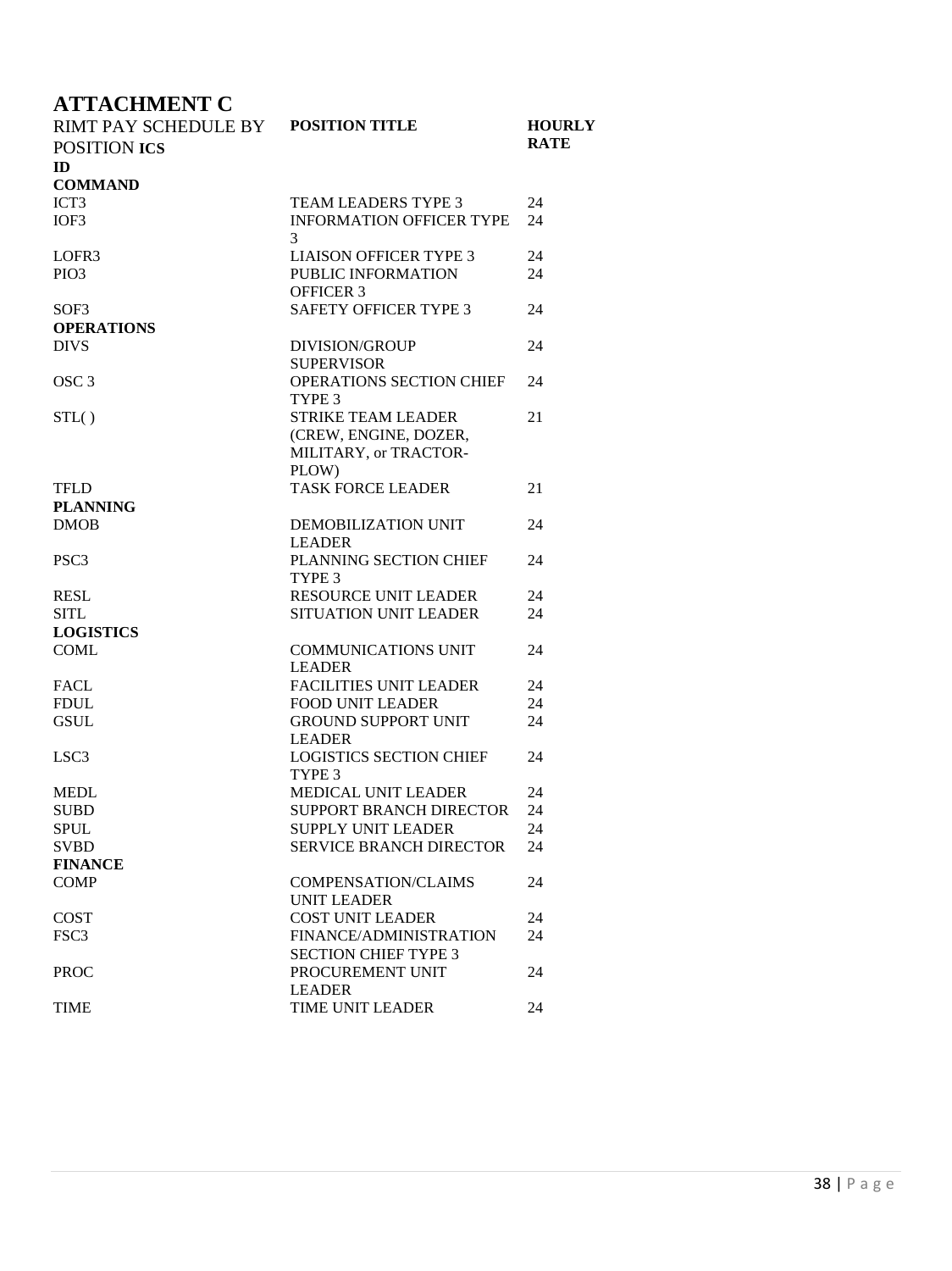## Appendix B

## Sample AHIMT Team Manual Table of Contents

## Texas All-Hazard Incident Management Team

### TABLE OF CONTENTS

- Section 1 Introduction
- Section 2 Objectives
- Section 3 Incident Management Team Responsibilities
- Section 4 Requesting Jurisdiction or Agency Responsibilities
- Section 5 Team Organization
- Section 6 Training Requirements
- Section 7 Team Working Guidelines
- Section 8 Deployment Guidelines
- Section 9 Team Member Availability and Activation
- Section 10 Operating Procedures
- Appendix 1 Example Organization Charts
- Appendix 2 All-Hazards IMT Technical Assistance Program Team Manual
- Appendix 3 IMT Assistance Agreement
- Appendix 4 FEMA Incident Management Team Position Task Book
- Appendix 5 NIMS Emergency Responder Field Operating Guide
- Appendix 6 IMT Member Contact List
- Appendix 7 Approved IMT ICS/IAP Forms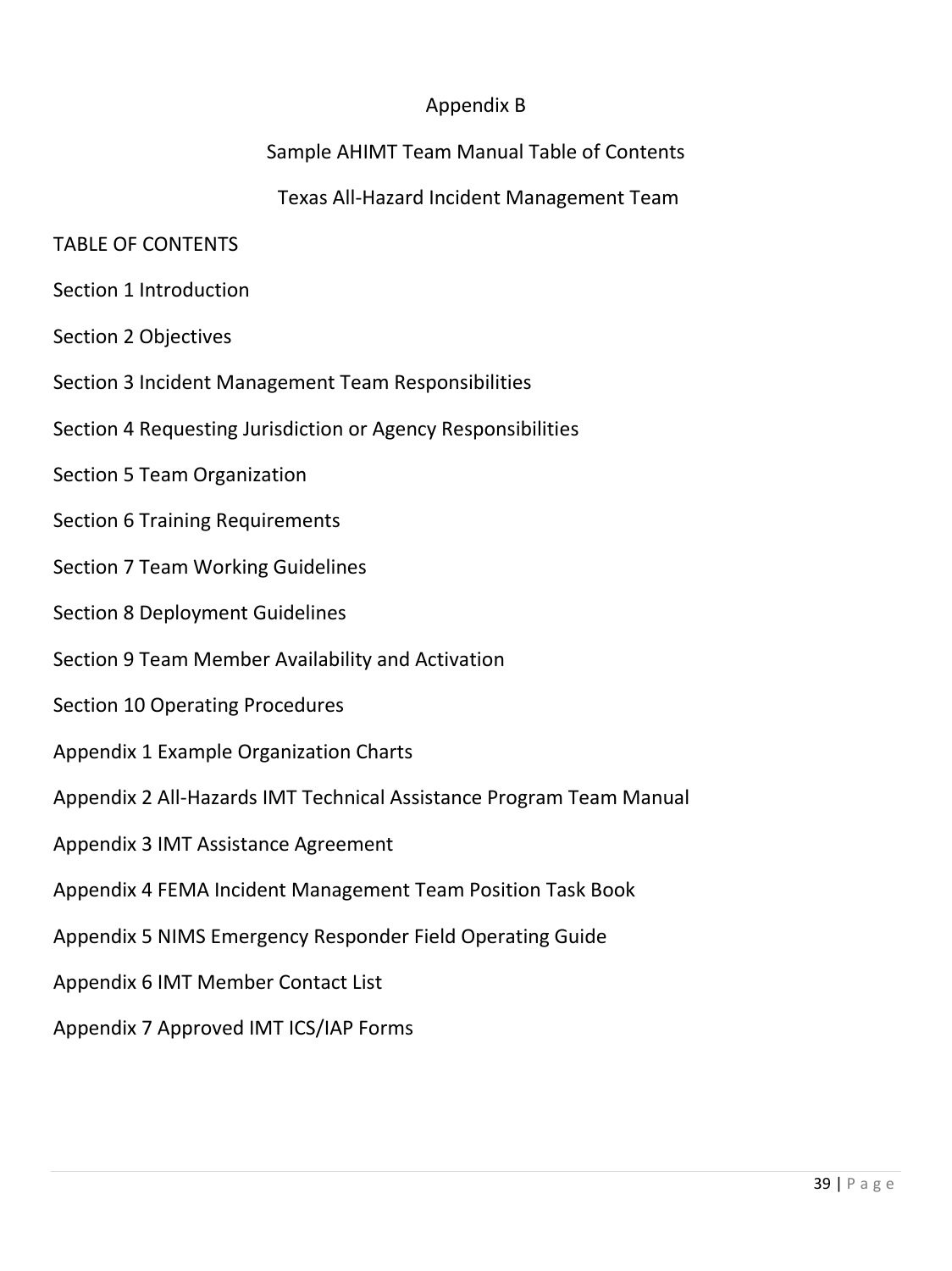# Appendix C

# Sample Letter of Support

## Letter of Support for Applicants

## Texas All-Hazards Incident Management Teams

| By signing below, | (Applicant) and the |
|-------------------|---------------------|
|                   |                     |

|            | (Applicant's Participating Agency Head) Agree to the |
|------------|------------------------------------------------------|
| following: |                                                      |

| Applicant will adhere to the Policies and Procedures set forth by the Texas All-Hazards Incident |
|--------------------------------------------------------------------------------------------------|
| Management Team (AHIMT) Steering Committee.                                                      |

- Applicant will attend and successfully complete the following training:
	- o NIMS ICS-100, 200, 300 and 400 (Pre-requisite for AHIMT membership)
	- o NIMS IS-700 and 800 (Pre-requisite for AHIMT membership)
	- o Command and General Staff Functions for Local IMT
	- o Position specific training to include classroom instruction, exercises, field experience, and completion of Position Task Books (PTB).
	- $\circ$  Team members will maintain annual continuing education requirements (16 hours minimum annually).
- Applicant and participating agency will maintain the ability for applicant to respond, when activated, for exercises or deployment within a time frame determined by the Texas AHIMT Steering Committee. This ability must be maintained whether the Applicant is at work or on time off—and will be dependent on the Applicant's place on the three shift/three month rotation schedule for deployment—if accepted to an AHIMT.
- Attendance and participation in activation drills, whether deployed or not, for readiness assessment.
- Attendance and participation in AHIMT required training activities consisting of initial and continuing education training. Date and time of training will be scheduled well in advance so both the Applicant and the Participating Agency may make appropriate arrangements.
- Participating Agency will agree to provide the Applicant coverage under Workers Compensation (or equivalent) during any and all training, deployment, drills, and/or exercises.
- Applicant and Participating Agency agree to release the State of Texas, Texas A&M Forest Service and Texas AHIMT Steering Committee, and all sponsoring agencies from any and all claims suffered by the Participating Agency or their employee(s) during any training, deployment, drill, and/or exercise sponsored by/through the AHIMT program. In addition, the Participating Agency must also agree to release any entity with which the AHIMT is working in conjunction during any of the above stated activities from the same.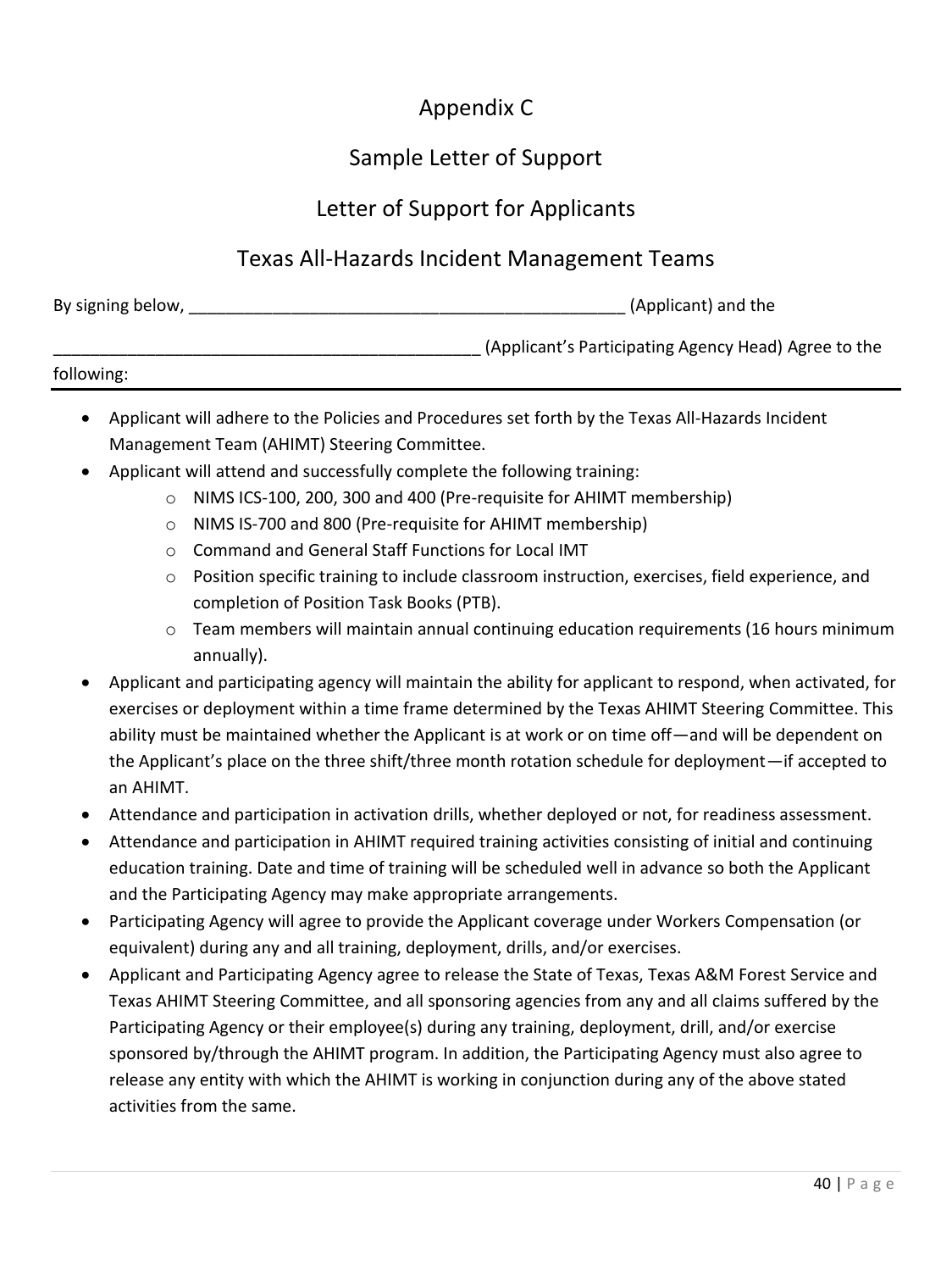- Applicant will not suffer any loss of pay, rank, leave time, or opportunity while participating in any training, deployment, drill, and/or exercise sponsored through the AHIMT program. The Applicant will be granted time off, or equivalent, for the duration of the event. The Participating Agency may seek reimbursement from Federal or State agencies to recoup expenses involved in the support of the Applicant provided within the scope of disaster activation.
- Applicant and Participating Agency understand that if accepted to serve as a member of an AHIMT, the Applicant may be deployed for a period of up to fourteen (14) days. Length of deployment will depend on incident type, but Participating Agency must anticipate the maximum duration.
- Applicant and Participating Agency understand that the period of commitment will be two (2) years in length. Commitments will be renewed annually upon mutual agreement of both the Applicant and the Texas AHIMT Steering Committee on or before 31 August.

| Applicant           | <b>Participating Agency</b>                          |
|---------------------|------------------------------------------------------|
| <b>Printed Name</b> | Printed Name - Participating Agency Head or Designee |
| Signature           | Signature                                            |
| Date                | Date                                                 |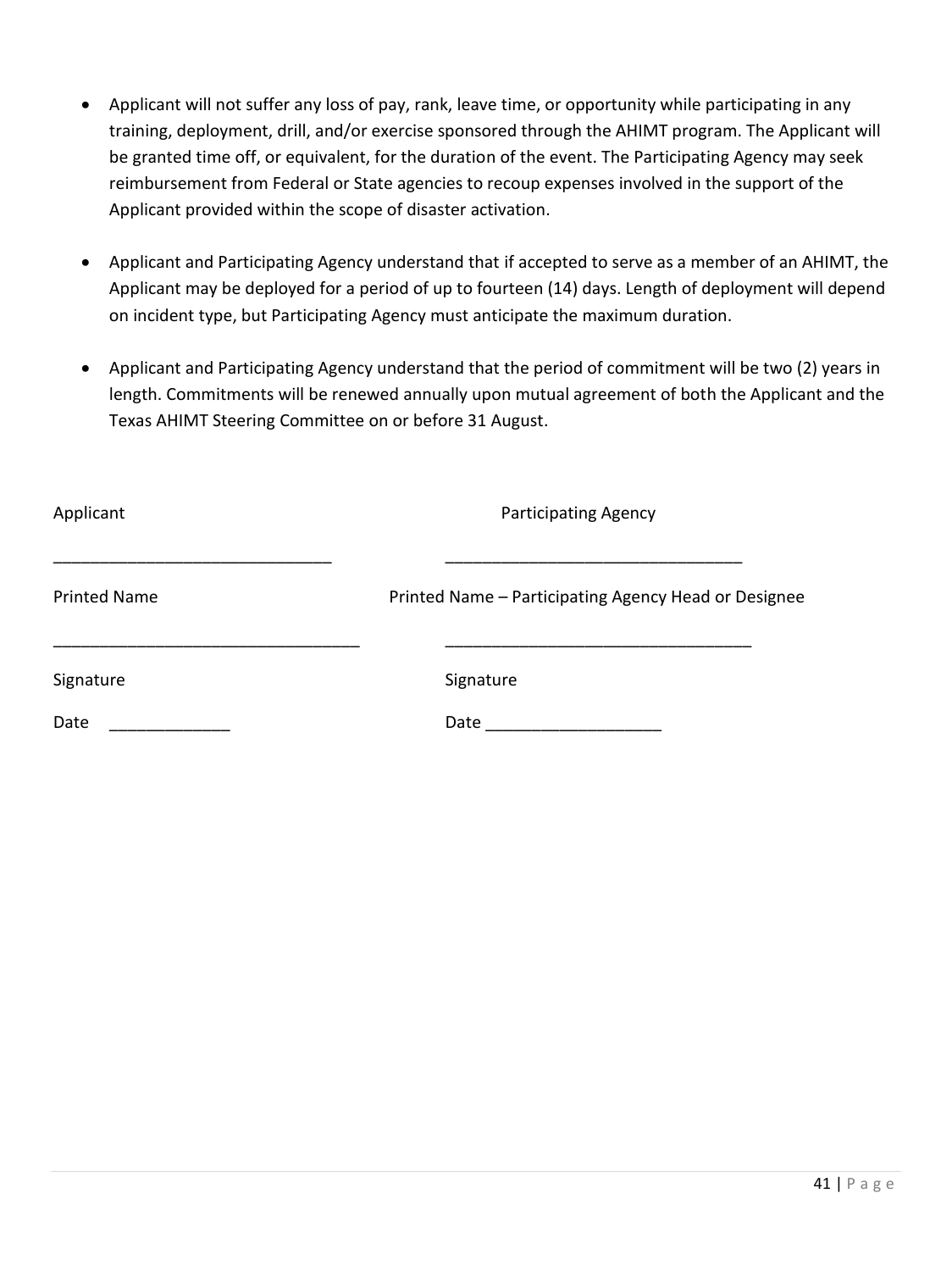# Appendix D

### **CHECKLIST**

### ALL-HAZARD INCIDENT MANAGEMENT TEAM APPLICATION AND SELECTION PROCESS

Letter of Commitment from Authorizing Organization

AHIMT Application

Professional Resume

Describe your career experience

Describe your ICS experience in an ICS team leader, unit leader, general staff, or command staff position

- List events, actual or exercises; include the date, location, type of incident, and ICS position/function performed.
- Describe your experience with the ICS planning process and development of an Incident Action Plan and/or Incident Briefing Form (ICS 201).
- Describe your training and professional development including all NIMS/ICS related training courses.

Three letters of professional reference

- Letter #1
- Letter #2
- Letter #3

Skills and Experience

- $\bullet$  ICS 214 Unit Log
- Position Task Books
- Incident Action Plan (IAP)
- ICS 201 Incident Briefing Form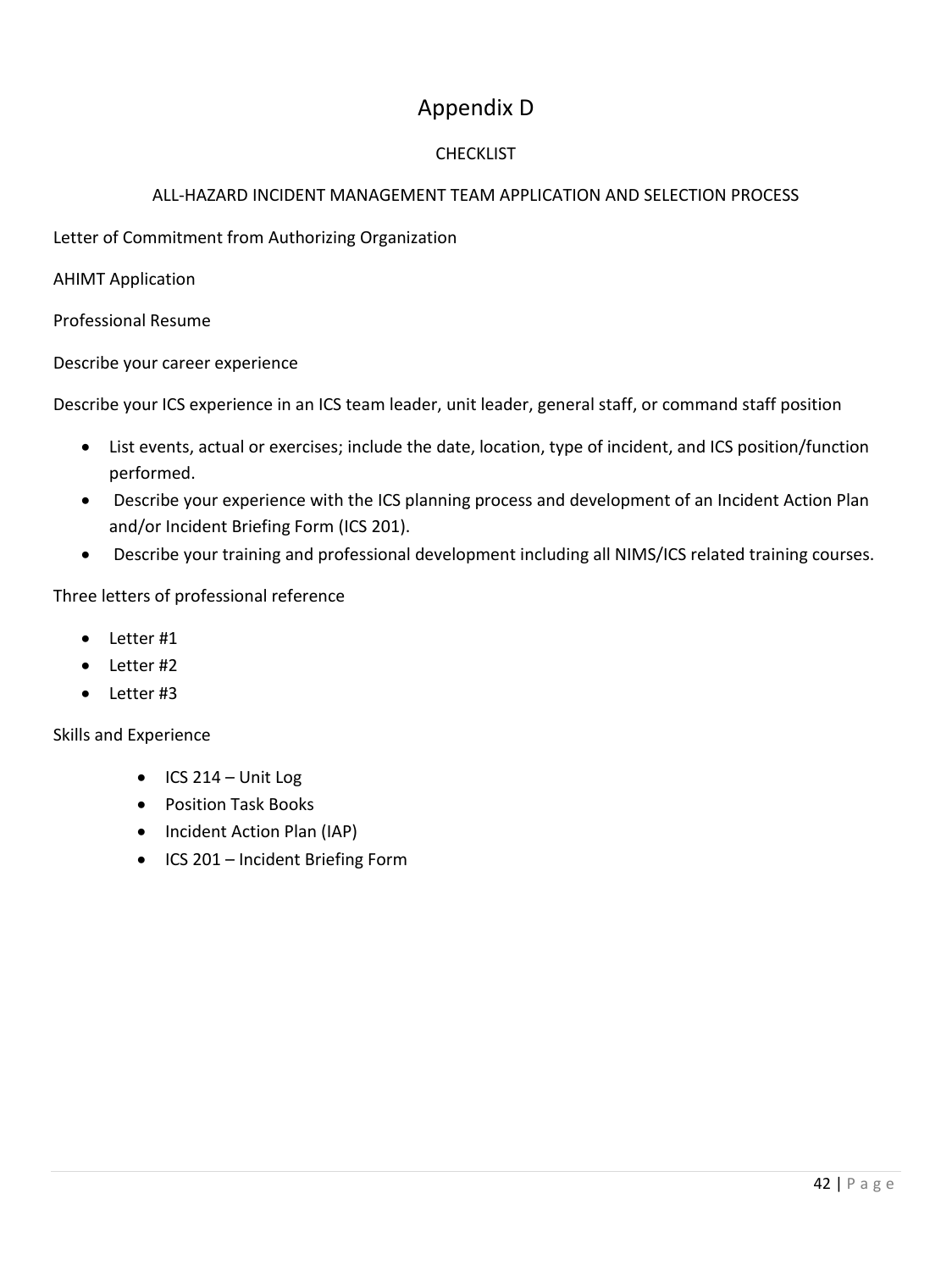# Appendix E

# Common Responsibilities of all Team Members

The following is a checklist applicable to all ICS personnel:

1. Receive assignment from your agency, including:

- o Job assignment, e.g., Strike Team designation, overhead position, etc.
- o Resource order number and request number
- o Reporting location
- o Reporting time
- o Travel instructions
- o Any special communications instructions, e.g., travel frequency
- 2. Upon arrival at the incident, check in at designated Check-in location. Check-in may be found at:
	- o Incident Command Post
	- o Base or Camps
	- o Staging Areas
	- o Helibases

3. If you are instructed to report directly to a line assignment, check in with the Division/Group Supervisor.

- 4. Receive briefing from immediate supervisor.
- 5. Acquire work materials.
- 6. Conduct all tasks in a manner that ensures safety and welfare of you and your co-workers.
- 7. Organize and brief subordinates.

8. Know the assigned frequencies for your area of responsibility and ensure that communication equipment is operating properly.

9. Use clear text and ICS terminology (no codes) in all radio communications. All radio communications to the Incident Communications Center will be addressed: "(Incident Name) Communications" e.g., "Webb Communications".

10. Complete forms and reports required of the assigned position and send through supervisor to Documentation Unit.

11. Respond to demobilization orders and brief subordinates regarding demobilization.

### **Unit Leader Responsibilities**

A number of the Unit Leader responsibilities are common to all units in all parts of the organization. Common responsibilities of Unit Leaders are listed below. These will not be repeated in Unit Leader Position Checklists in subsequent sections.

- 1. Participate in incident planning meetings as required.
- 2. Determine current status of unit activities.
- 3. Confirm dispatch and estimated time of arrival of staff and supplies.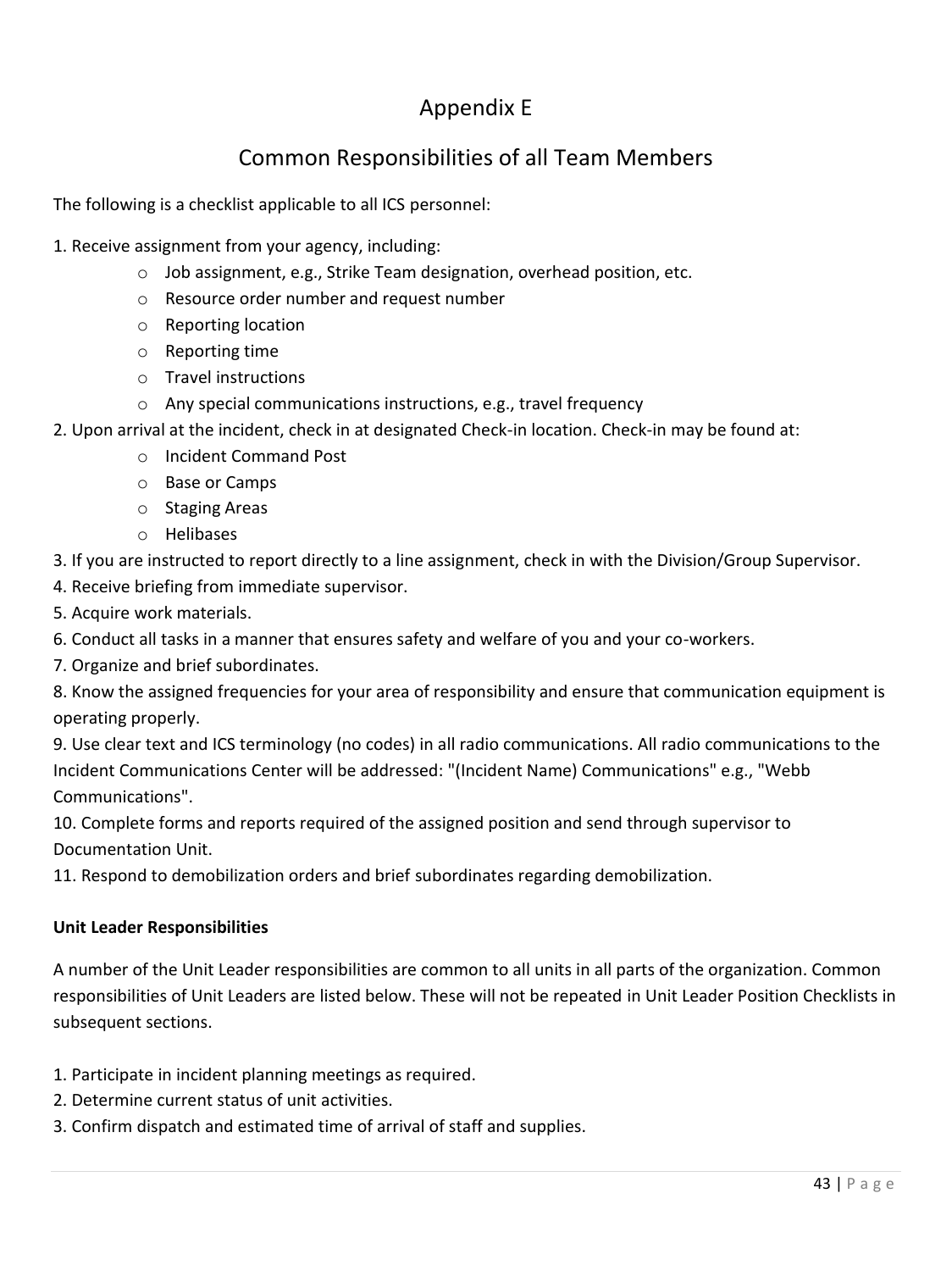- 4. Assign specific duties to staff and supervise staff.
- 5. Develop and implement accountability, safety and security measures for personnel and resources.
- 6. Supervise demobilization of unit, including storage of supplies.
- 7. Provide Supply Unit Leader with a list of supplies to be replenished.
- 8. Maintain unit records, including Unit/Activity Log (ICS Form 214).

### **TEAM LEADERS (ICT 3)**

The Team Leaders' responsibility is the overall management of the incident. On most incidents, a single Team Leaders carries out the command activity; however, Unified Command may be appropriate. The Team Leaders is selected by qualifications and experience. The Team Leaders may have a Deputy, who may be from the same agency, or from an assisting agency. Deputies may also be used at section and branch levels of the ICS organization. Deputies must have the same qualifications as the person for whom they work for, as they must be ready to take over that position at any time.

- 1. Review Common Responsibilities (See above).
- 2. Assess the situation and/or obtain a briefing from the prior Team Leaders.
- 3. Determine Incident Objectives and strategy.
- 4. Establish the immediate priorities.
- 5. Establish an Incident Command Post.
- 6. Consider the need for Unified Command
- 7. Establish an appropriate organization.
- 8. Ensure planning meetings are scheduled as required.
- 9. Approve and authorize the implementation of an Incident Action Plan.
- 10. Ensure that adequate safety and personnel accountability measures are in place.
- 11. Coordinate activity for all Command and General Staff.
- 12. Coordinate with key people and officials.
- 13. Approve requests for additional resources or for the release of resources.
- 14. Keep agency administrator informed of incident status.
- 15. Approve the use of trainees, volunteers, and auxiliary personnel.
- 16. Authorize release of information to the news media.

17. Ensure Incident Status Summary (ICS Form 209) is completed and forwarded to appropriate higher authority.

- 18. Order the demobilization of the incident when appropriate.
- 19. Maintain Unit/Activity Log (ICS Form 214)

### **SAFETY OFFICER (SOF)**

The Safety Officer's function is to develop and recommend measures for assuring personnel safety, and to assess and/or anticipate hazardous and unsafe situations. Having full authority of the Team Leaders, the Safety Officer can exercise emergency authority to stop or prevent unsafe acts. Only one Safety Officer will be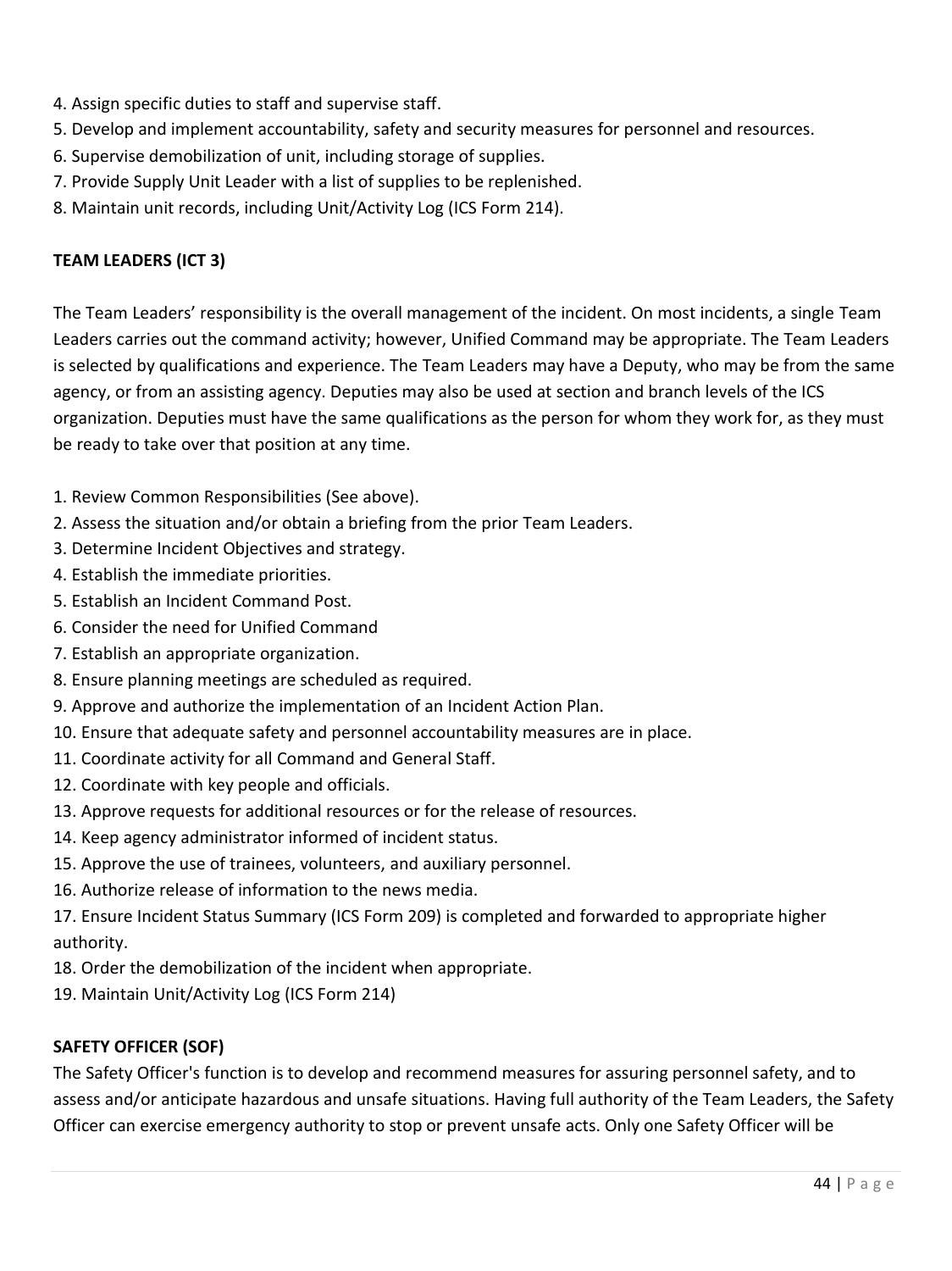assigned for each incident. The Safety Officer may have Assistant Safety Officers as necessary, and the Assistant Safety Officers may also come from assisting agencies or jurisdictions as appropriate. Assistant Safety Officers may have specific responsibilities such as air operations, urban search and rescue, hazardous materials, or for specific geographic or functional areas of the incident.

- 1. Review Common Responsibilities (See above).
- 2. Participate in planning meetings.
- 3. Identify hazardous situations associated with the incident.
- 4. Review the Incident Action Plan for safety implications.

5. Exercise emergency authority to stop or prevent unsafe acts and communicate such exercise of authority to the Incident Command.

- 6. Investigate accidents that have occurred within the incident area.
- 7. Assign Assistant Safety Officers as needed.
- 8. Conduct and prepare an Incident Safety Analysis (ICS Form 215) as appropriate.

9. Initiate appropriate mitigation measures, i.e., Personnel Accountability, Incident EMT's, Rapid Intervention Team, etc.

- 10. Develop and communicate an incident safety message as appropriate.
- 11. Review and approve the Medical Plan (ICS Form 206).
- 12. Review and approve the Site Safety and Control Plan (ICS Form 208) as required.
- 13. Maintain Unit/Activity Log (ICS Form 214)

### **PUBLIC INFORMATION OFFICER (IOF)**

The Information Officer is responsible for developing and releasing information about the incident to the news media, to incident personnel, and to other appropriate agencies and organizations. Only one Information Officer will be assigned for each incident, including incidents operating under Unified Command and multijurisdiction incidents. The Information Officer may have Assistant Information Officers as necessary, and the Assistant Information Officers may also represent assisting agencies or jurisdictions. Agencies have different policies and procedures relative to the handling of public information. A Joint Information Center may be established and operate in accordance with the Joint Information System. The following are the major responsibilities of the Information Officer that would generally apply on any incident:

- 1. Review Common Responsibilities (See above).
- 2. Determine from the Team Leaders if there are any limits on information release.
- 3. Develop material for use in media briefings.
- 4. Obtain Team Leaders' approval of media releases.
- 5. Inform media and conduct media briefings.
- 6. Arrange for tours and other interviews or briefings that may be required.
- 7. Obtain media information that may be useful to incident planning.

8. Maintain current information summaries and/or displays on the incident and provide information on status of incident to assigned personnel.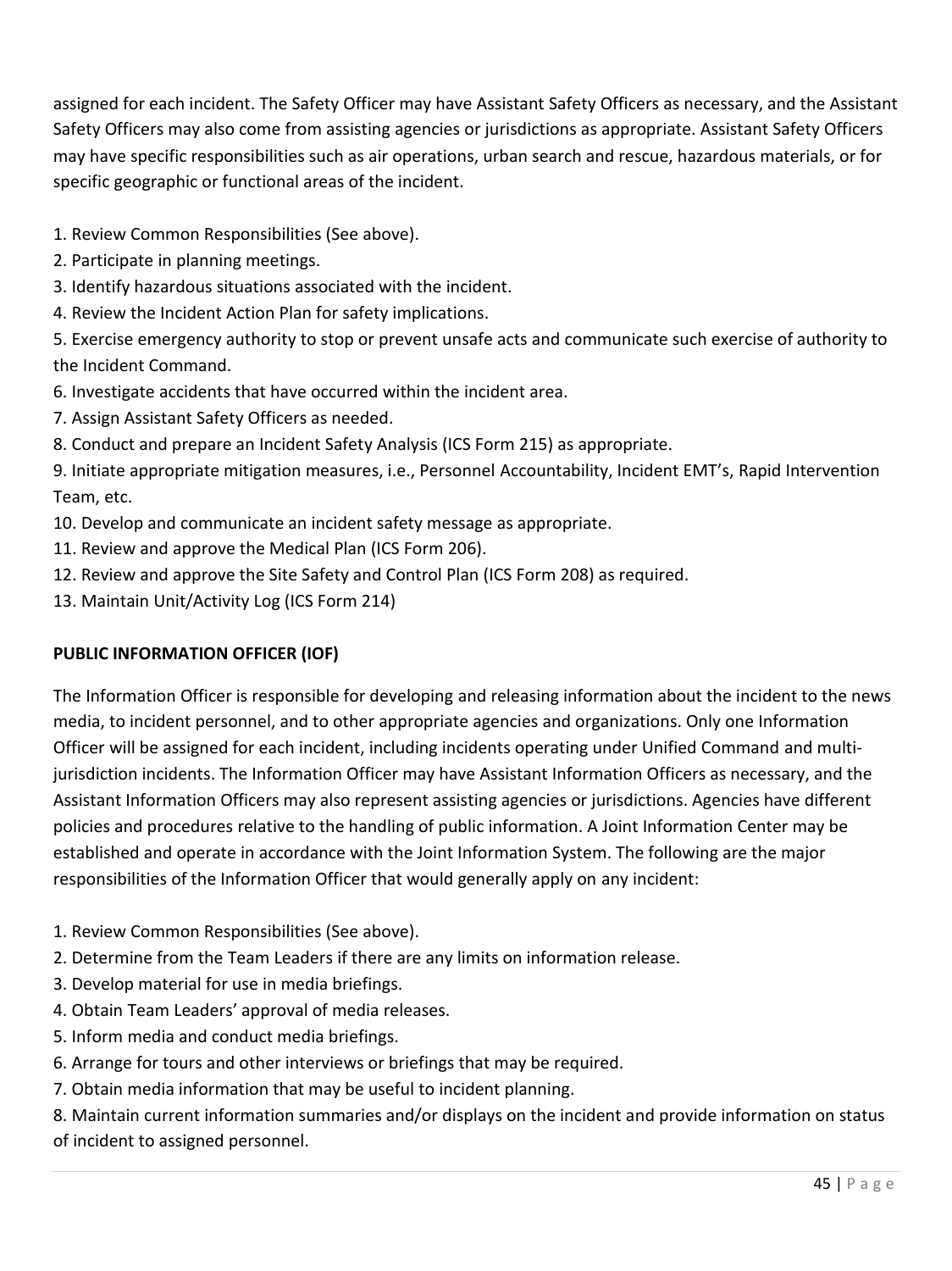9. Assign Assistant Information Officers as appropriate.

10. Maintain Unit/Activity Log (ICS Form 214).

### **LIAISON OFFICER (LOFR)**

Incidents that are multi-jurisdictional, or have several agencies involved, may require the establishment of the Liaison Officer position on the Command Staff. Only one Liaison Officer will be assigned for each incident, including incidents operating under Unified Command and multi-jurisdiction incidents. The Liaison Officer may have assistants as necessary, and the assistants may also represent assisting agencies or jurisdictions. The Liaison Officer is the point of contact for the Agency Representatives assigned to the incident by assisting or cooperating agencies.

1. Review Common Responsibilities (See above).

- 2. Be a contact point for Agency Representatives.
- 3. Maintain a list of assisting and cooperating agencies and Agency Representatives.
- 4. Assist in establishing and coordinating interagency contacts.
- 5. Keep agencies supporting the incident aware of incident status.
- 6. Monitor incident operations to identify current or potential inter-organizational problems.

7. Participate in planning meetings, providing current resource status, including limitations and capability of assisting agency resources.

- 8. Assign Assistant Liaison Officer(s) as appropriate.
- 9. Maintain Unit/Activity Log (ICS Form 214).

### **OPERATIONS SECTION CHIEF (OSC)**

The Operations Section Chief, a member of the General Staff, is responsible for the management of all operations directly applicable to the primary mission ensuring the overall safety and welfare of all Section personnel. The Operations Chief activates and supervises organization elements in accordance with the Incident Action Plan and directs its execution. The Operations Chief also directs the preparation of unit operational plans, requests or releases resources, makes expedient changes to the Incident Action Plan as necessary, and reports such to the Team Leaders. The Deputy Operations Section Chief may be assigned for specific tasks, i.e., planning operations, day/night operations, etc.

1. Review Common Responsibilities (See above).

2. Develop the operations portion of the Incident Action Plan and complete the appropriate ICS Form as appropriate.

- 3. Brief and assign Operations Section personnel in accordance with Incident Action Plan.
- 4. Supervise Operations Section ensuring safety and welfare of all personnel.
- 5. Determine need and request additional resources.
- 6. Review suggested list of resources to be released and initiate recommendation for release of resources.
- 7. Assemble and disassemble Strike Teams and Task Forces assigned to Operations Section.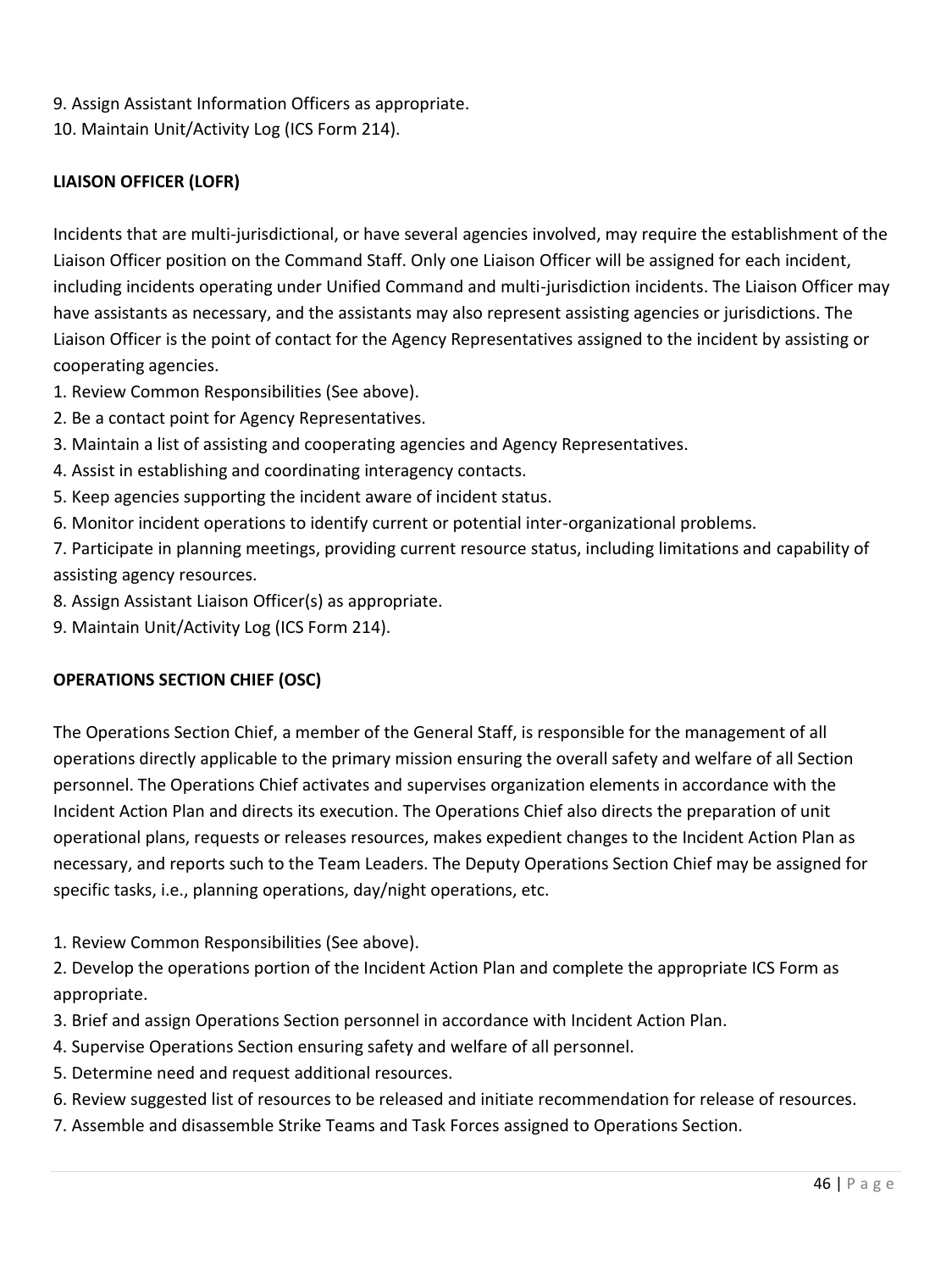- 8. Report information about special activities, events, and occurrences to Team Leaders.
- 9. Maintain Unit/Activity Log (ICS Form 214).

#### **STAGING AREA MANAGER (STAM)**

The Staging Area Manager is responsible for managing all activities within a Staging Area.

- 1. Review Common Responsibilities (See above).
- 2. Proceed to Staging Area.
- 3. Establish Staging Area layout.
- 4. Determine any support needs for equipment, feeding, sanitation and security.
- 5. Establish check-in function as appropriate.
- 6. Post areas for identification and traffic control.
- 7. Request maintenance service for equipment at Staging Area as appropriate.

8. Respond to request for resource assignments. (Note: This may be direct from Operations Section or via the Incident Communications Center).

9. Obtain and issue receipts for radio equipment and other supplies distributed and received at Staging Area.

10. Determine required resource levels from the Operations Section Chief.

### **PLANNING SECTION CHIEF (PSC)**

The Planning Section Chief, a member of the Team Leaders' General Staff, is responsible for the collection, evaluation, dissemination and use of information about the development of the incident and status of resources. The Planning Section Chief is responsible for ensuring the safety and welfare of all Section personnel. Information is needed to: 1) understand the current situation, 2) predict probable course of incident events, and 3) prepare alternative strategies and control operations for the incident.

- 1. Review Common Responsibilities (See above).
- 2. Collect and process situation information about the incident.
- 3. Supervise preparation of the Incident Action Plan.
- 4. Provide input to the Team Leaders and Operations Section Chief in preparing the Incident Action Plan.
- 5. Reassign out-of-service personnel already on-site to ICS organizational positions as appropriate.

6. Establish information requirements and reporting schedules for Planning Section Units (e.g., Resources Unit and Situation Unit).

- 7. Determine need for any specialized resources in support of the incident.
- 8. If requested, assemble and disassemble strike teams and task forces not assigned to Operations.
- 9. Establish special information collection activities as necessary, e.g., weather, environmental, toxics, etc.
- 10. Assemble information on alternative strategies.
- 11. Provide periodic predictions on incident potential.
- 12. Report any significant changes in incident status.
- 13. Compile and display incident status information.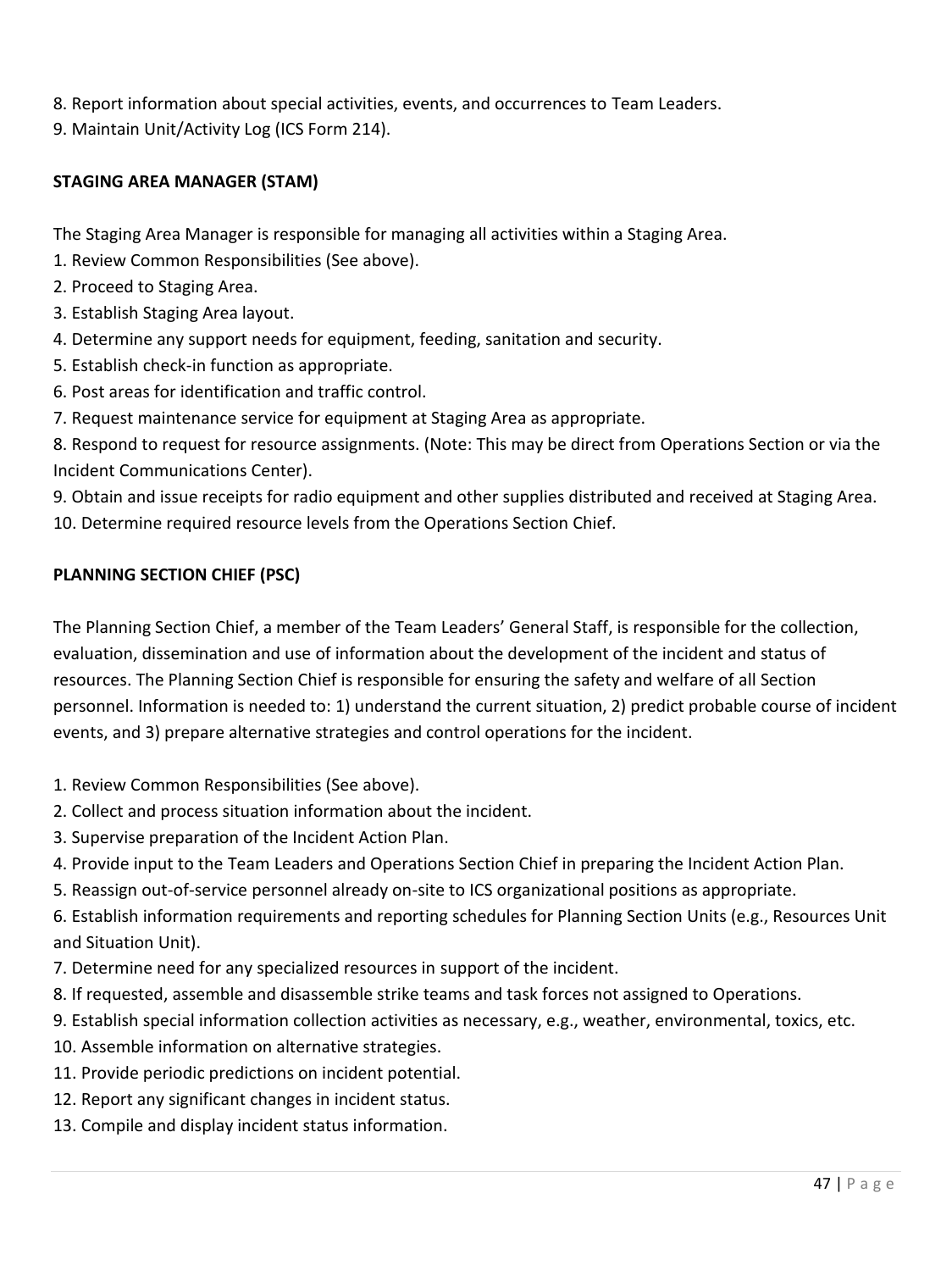- 14. Oversee preparation and implementation of Incident Demobilization Plan.
- 15. Incorporate plans, (e.g., Traffic, Medical, Communications, Site Safety) into the Incident Action Plan.
- 16. Maintain Unit/Activity Log (ICS Form 214).

### **LOGISTICS SECTION CHIEF (LSC)**

The Logistics Section Chief, a member of the General Staff, is responsible for providing facilities, services, and material in support of the incident. The Section Chief participates in development and implementation of the Incident Action Plan, activates and supervises assigned Branches/Units, and is responsible for the safety and welfare of Logistics Section personnel.

- 1. Review Common Responsibilities (See above).
- 2. Plan organization of Logistics Section.
- 3. Assign work locations and preliminary work tasks to Section personnel.

4. Notify Resources Unit of Logistics Section units activated including names and locations of assigned personnel.

- 5. Assemble and brief Branch Directors and Unit Leaders.
- 6. Participate in preparation of Incident Action Plan.
- 7. Identify service and support requirements for planned and expected operations.
- 8. Provide input to and review Communications Plan, Medical Plan and Traffic Plan.
- 9. Coordinate and process requests for additional resources.
- 10. Review Incident Action Plan and estimate Section needs for next operational period.
- 11. Advise on current service and support capabilities.
- 12. Prepare service and support elements of the Incident Action Plan.
- 13. Estimate future service and support requirements.
- 14. Receive Demobilization Plan from Planning Section.
- 15. Recommend release of unit resources in conformity with Demobilization Plan.
- 16. Ensure general welfare and safety of Logistics Section personnel.
- 17. Maintain Unit/Activity Log (ICS Form 214).

### **FINANCE/ADMINISTRATION SECTION CHIEF (FSC)**

The Finance/Administration Section Chief is responsible for all financial, administrative, and cost analysis aspects of the incident and for supervising members of the Finance/Administration Section.

- 1. Review Common Responsibilities (See Above).
- 2. Manage all financial aspects of an incident.
- 3. Provide financial and cost analysis information as requested.
- 4. Gather pertinent information from briefings with responsible agencies.
- 5. Develop an operating plan for the Finance/Administration Section; fill supply and support needs.
- 6. Determine need to set up and operate an incident commissary.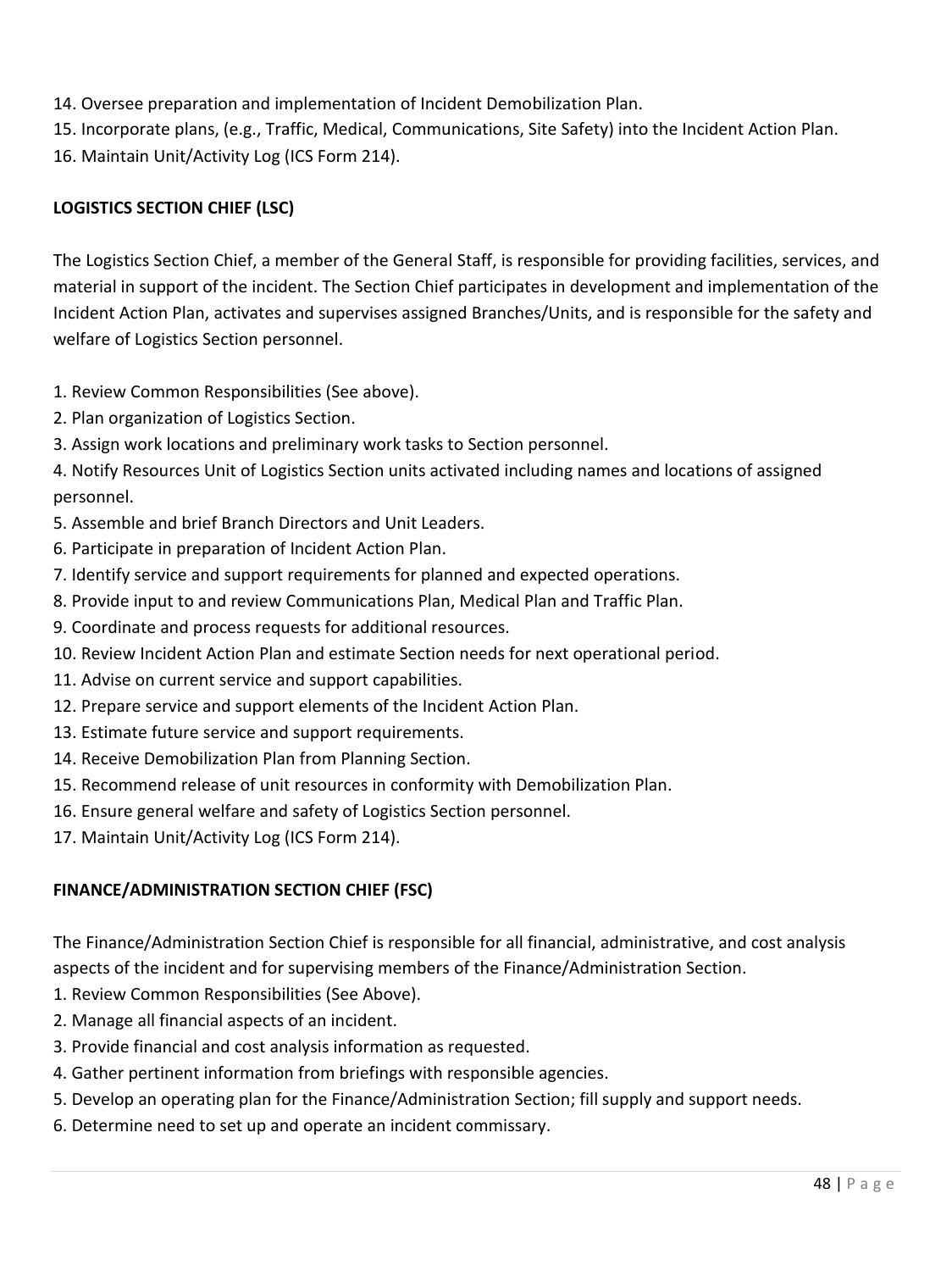7. Meet with Assisting and Cooperating Agency Representatives as needed.

- 8. Maintain daily contact with agencies administrative headquarters on
- 9. Finance/Administration matters.

10. Ensure that all personnel time records are accurately completed and transmitted to home agencies, according to policy.

11. Provide financial input to demobilization planning.

12. Ensure that all obligation documents initiated at the incident are properly prepared and completed.

13. Brief agency administrative personnel on all incident-related financial issues needing attention or follow-up prior to leaving incident.

14. Maintain Unit/Activity Log (ICS Form 214).

### **INTELLIGENCE/INVESTIGATION SECTION CHIEF** (Optional depending on incident)

The Intelligence/Investigation (Intel) Section Chief, a member of the General Staff, is responsible for developing and managing intelligence necessary for operations plans as directed by the IC. This may include information security (INFOSEC) and operational security (OPSEC) activities, as well as the complex task of ensuring that sensitive information of all types (e.g., classified, law enforcement sensitive, proprietary, or personal information) remains secure yet available to those within the command structure who will need access to mission critical information to enhance safety of operating forces, accomplish incident objectives, and effectively mitigate the incident.

- 1. Coordinates with IC to determine priority intelligence requirements (PIR).
- 2. Identifies and communicates threats.
- 3. Predicts probable course of incident events.
- 4. Reviews alternative strategies for the incident.
- 5. Delivers intelligence updates during staff meetings.
- 6. Conduct intelligence-briefing schedule for current situation and intelligence information.
- 7. Deploy intelligence groups as needed to collect information.
- 8. Act as a liaison to the technical specialists needed for control of the incident.
- 9. Provide periodic information on the incident potential.
- 10. Ensures normal agency information collection and reporting requirements are met.
- 11. Immediately reports threat conditions of imminent danger to IC and safety officer.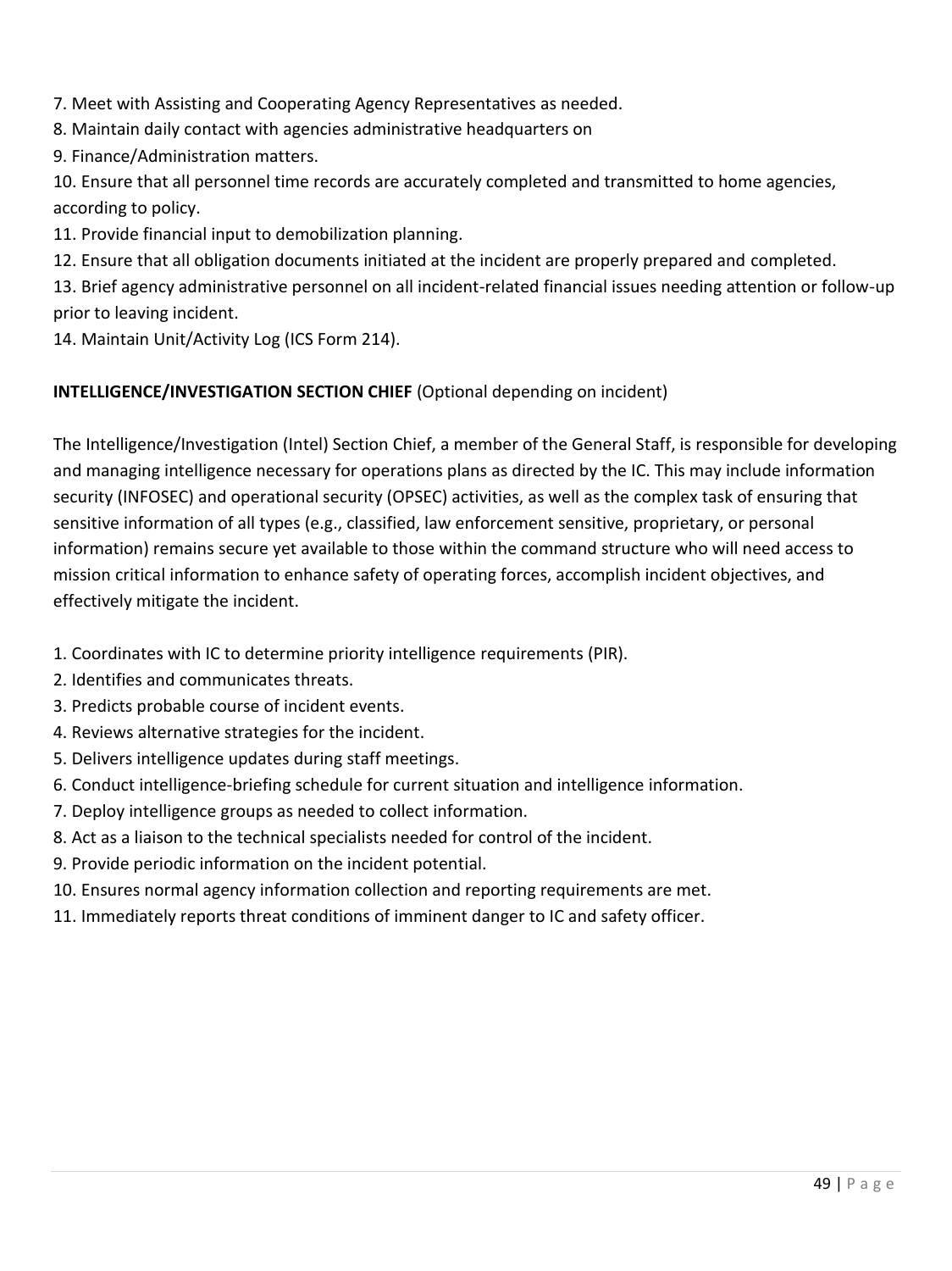Appendix F



## **Letter of Expectation DPS Disaster District \_\_\_\_\_\_\_\_**

I \_\_\_\_\_\_\_\_\_\_\_\_\_\_\_\_\_\_\_\_have met with Team Leader \_\_\_\_\_\_\_\_\_ of the \_\_\_\_\_\_\_\_\_\_\_\_\_Type 3 All-Hazards Incident Management Team and expect the following actions to be accomplished by the Team using resources assigned to the District.

1. Provide for responder and public safety.

- 2. Establish staging and resource check in for Disaster District \_\_\_\_\_\_\_\_\_\_.
- 3. Provide all planning operations for Disaster District to include developing all Incident Action Plans (IAP) and conducting all operational period briefings
- 4. Perform all resource ordering operations for Disaster District  $\blacksquare$
- 5. Manage the all activities in a cost-effective and efficient manner.
- 6. Manage all activities in accordance to National Incident Management System (NIMS).
- 7. Establish and manage a Resource Staging Area (RSA) in or near the impacted area.
- 8. Provide support to \_\_\_\_\_\_\_\_\_\_\_\_\_\_\_\_County Emergency Operations Center as Directed by the
- \_\_\_\_\_\_\_\_\_\_\_\_\_County Judge or \_\_\_\_\_\_\_\_\_\_\_\_\_County Emergency Management Director.
- 9. Provide management support to the Points of Distribution (PODS) established in \_\_\_\_\_\_\_\_\_\_\_\_\_\_\_\_\_\_\_\_\_\_\_\_\_\_\_\_

DDC Signature (Date)

\_\_\_\_\_\_\_\_\_\_\_\_\_\_\_\_\_\_\_\_\_\_\_\_\_\_\_\_\_\_ \_\_\_\_\_\_\_\_\_\_\_\_\_\_\_\_\_\_ Team Leader Signature (Date)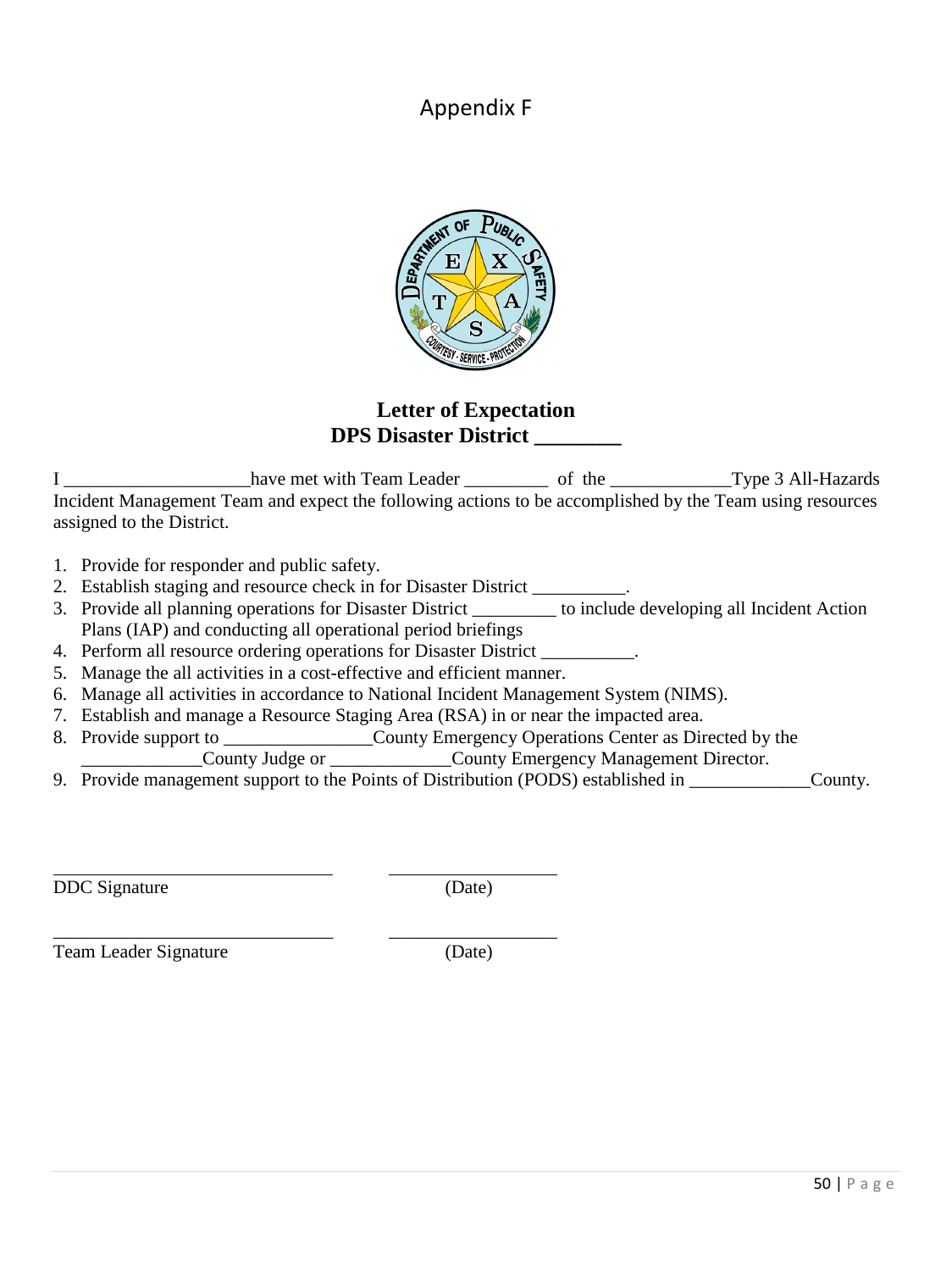#### Sample of Delegation of Authority

For Incident Commander of the Carmona Incident

The following delegation of authority is provided for **The incontant Commander in** as Incident Commander in Unified Command with Paul Hannemann (TX-TXS) for the Carmona Fire 2011 Incident.

You have full authority and responsibility for managing the fire suppression activities within the framework of applicable laws, policies, regulations, and procedures, and in accordance with directions provided to you by your chain of command.

Your primary responsibility is to organize and direct your assigned resources for the efficient and effective suppression of the fires. You are accountable to me.

Initially, Your area of responsibility as Incident Commander will be the Carmona Fire. If needed to manage additional fires, amendments to the delegation will follow as mutually agreed to. Response for Initial Attack in the area will be coordinated primarily by the TFS District Foresters or designee. For multiple simultaneous or complex fires, coordinate with the Assistant Chief Regional Fire Coordinator, Regional Foresters and Regional Fire Coordinators in the East Branch.

Specific direction covering the management of these suppression activities are:

1. All operations will be conducted with safety of the public and firefighters in mind. Protection of life and private property is your highest priority task.

2. Give special consideration to firefighter safety, especially with respect to aviation operations, working around dozers, snags, extremely flashy fuels and potential entrapment situations. When in doubt, sacrifice acres in your strategic and tactical decisions rather than jeopardizing firefighter and public safety.

3. Operations will be coordinated with the respective Assistant Chief and their Regional Fire Coordinators and fire departments within your area of responsibility.

4. You have the authority to conduct air operations within your area of responsibility. This will be coordinated with the TFS EOC at College Station.

5. We are working for the taxpayers of this state and thus, I expect us to work in a cost effective manner on this incident. Order what you need and release as it becomes surplus.

6. Manage equipment and supplies to ensure losses are within the "Guidelines for Acceptable Fire Loss/Use Rates".

7. Provide public information regarding fire danger to maintain good awareness of the risk and hazards to the public. Coordinate this with TFS Mitigation and Prevention Department and the TFS Communications (Media) branch of the Director's Office

8. Manage the human resources assigned to the fire incident in a manner that promotes mutual respect and is consistent with interagency human resource objectives. The team will handle EEO complaints in consultation with TFS Human Resources involving TFS personnel attached to the team.

9. Coordinate directly with TFS and USFS Law Enforcement personnel for arson or other criminal activities discovered while conducting your operations.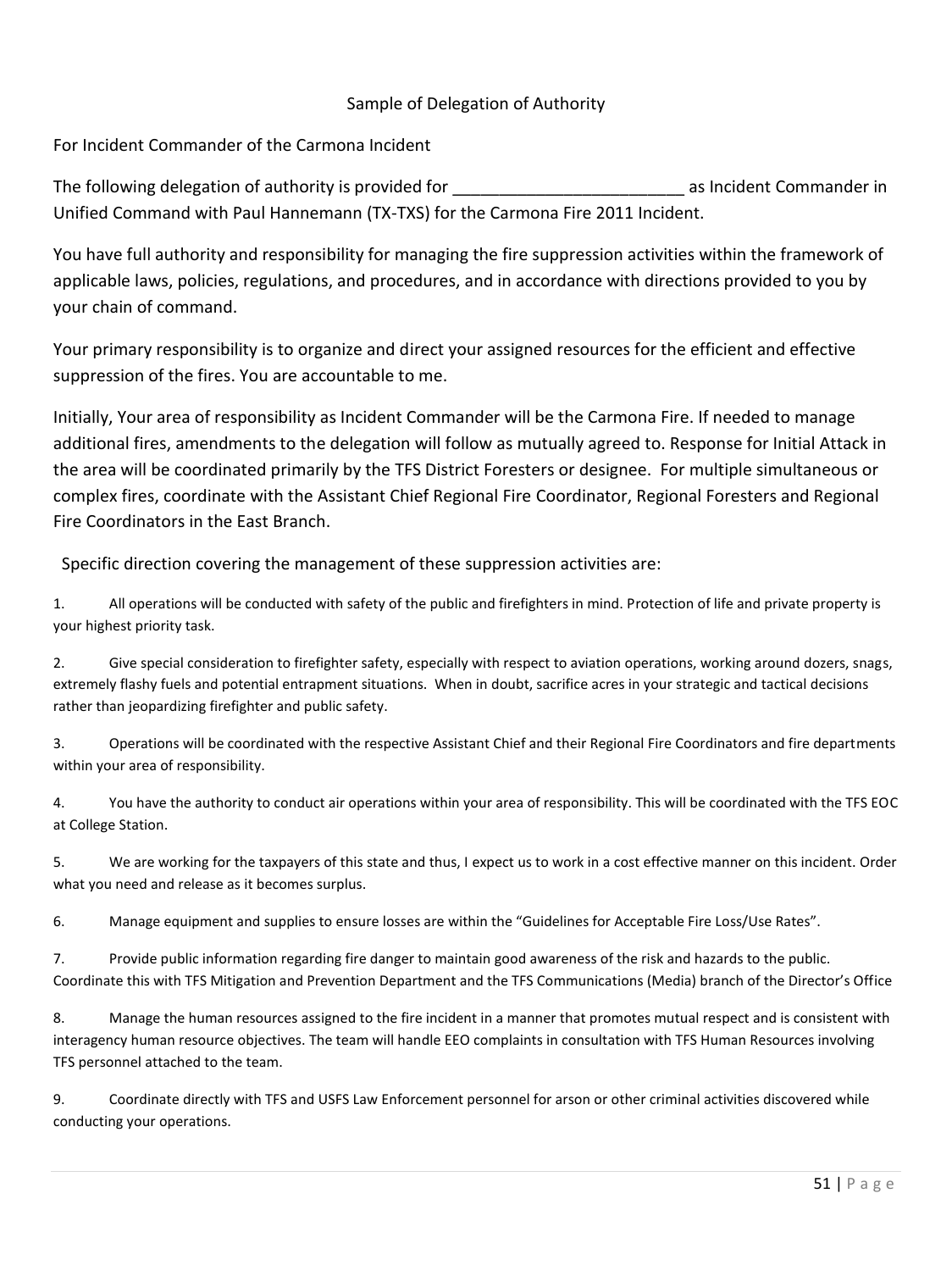10. Continue partnership and coordination with the appropriate Texas County Judges, Department of Public Safety Disaster District Chairs (DDC) and Regional Liaison Officers (RLO) through the TFS Regional Fire Coordinators and District Foresters

11. Establish and maintain a single ordering point for requests from East Texas Branch resources. Orders for Overhead, Crews, Equipment and Cache Supplies resources will be placed through Texas Interagency Coordination Center. Aircraft and aircraft personnel orders and requests for Texas Intrastate Fire Mutual Aid System (TIFMAS) will be placed through the TFS EOC. Follow the guidelines per the Incident Business Advisor. Orders and any resources utilizing contractors or contracts must be coordinated with the Incident Business Advisor immediately.

12. Maintain resource accountability. All resources assigned to IMT will be tracked separately in I-Suite database maintained by your team or assigned IMTs. Upon demobilization, the I-Suite database and all financial documentation must be closed out with the TFS Incident Business Advisor prior to departure of IMT.

13. Daily Incident Action Plans (IAP) developed by the IMT will be posted daily to the TFS File Transfer Protocol (ftp) site.

14. Conduct an initial orientation briefing for all new resource and personnel checking-in to the incident. This will include conduct equipment inspections to include digital photos.

15. Air Operation requests will be coordinated with the TFS EOC at College Station to insure proper prioritization of aircraft. Dedicated air detection aircraft will be coordinated at the regional and dispatch levels. Air operations will additional be coordinated with other fire operations in area of operations.

16. Texas is a private property rights state and we would ask that the team would treat these individuals with the utmost respect they deserve, which would be how the team members would expect to be treated.

Charles "Boo" Walker will represent me on any occasion that I am not immediately available.

The effective time for transition for IMT will be at 0800 hours June 18, 2011.

\_\_\_\_\_\_\_\_\_\_\_\_\_\_\_\_\_\_\_\_\_\_\_\_\_\_\_ \_\_\_\_\_\_\_\_\_\_\_\_\_\_\_\_\_\_\_ Paul F. Hannemann, Chief RFC Date Agency Administrator, Texas Forest Service

\_\_\_\_\_\_\_\_\_\_\_\_\_\_\_\_\_\_\_\_\_\_\_\_\_\_\_\_\_\_\_\_\_\_\_\_\_

Incident Commander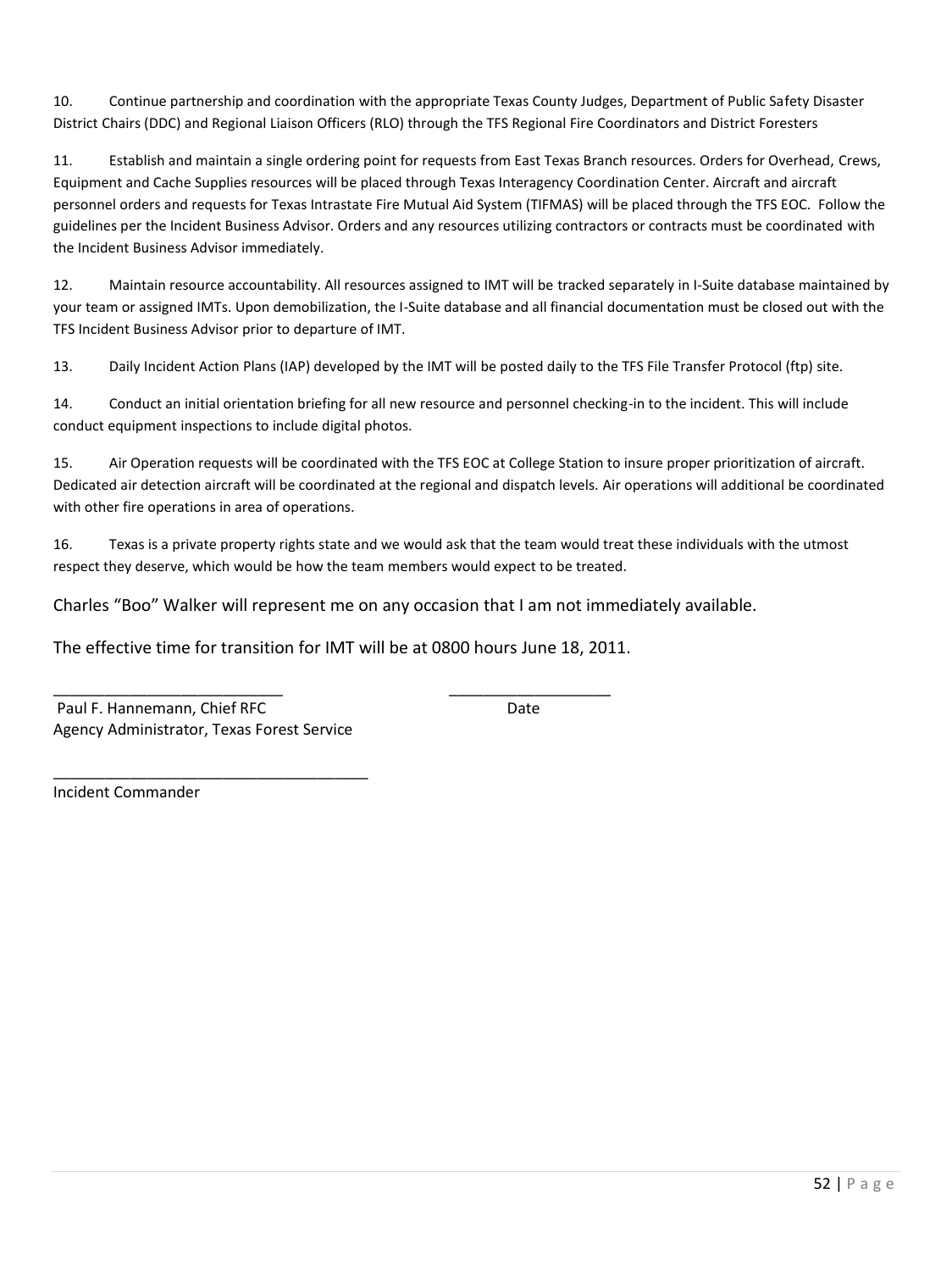**Appendix G Sample Incident Management Team Evaluation Form**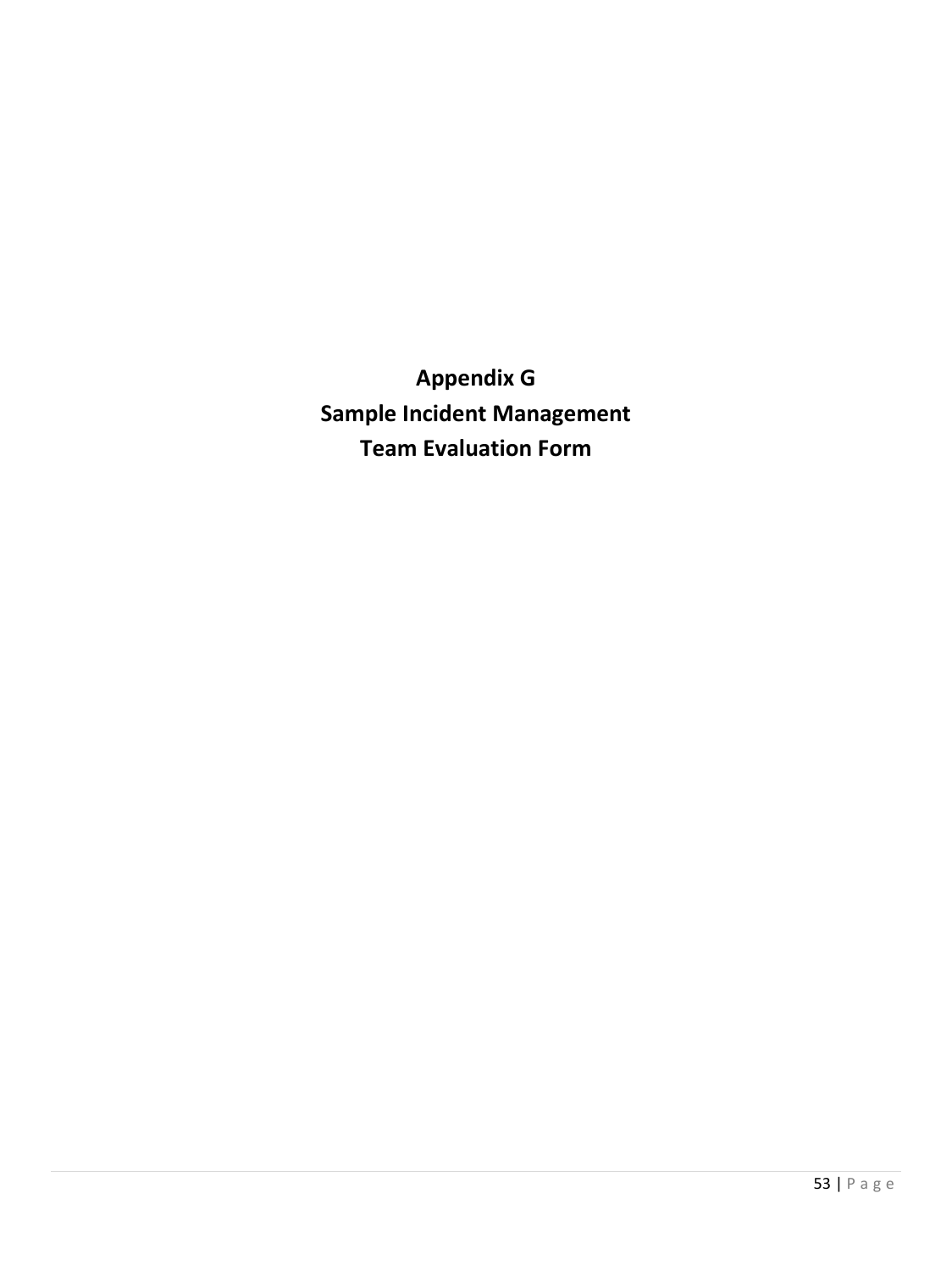|                                                                                                                                                                                    |                                                                             |   | Incident Management Team Evaluation Incident Management Team Performance Evaluation                                                |   |   |   |
|------------------------------------------------------------------------------------------------------------------------------------------------------------------------------------|-----------------------------------------------------------------------------|---|------------------------------------------------------------------------------------------------------------------------------------|---|---|---|
| <b>Team IC</b>                                                                                                                                                                     |                                                                             |   | <b>Incident Type</b>                                                                                                               |   |   |   |
| Incident                                                                                                                                                                           |                                                                             |   | <b>Case/Incident Number</b>                                                                                                        |   |   |   |
| Name                                                                                                                                                                               |                                                                             |   |                                                                                                                                    |   |   |   |
| Assignment                                                                                                                                                                         |                                                                             |   | <b>Total Acres (Wildland Fire)</b>                                                                                                 |   |   |   |
| <b>Dates</b>                                                                                                                                                                       |                                                                             |   |                                                                                                                                    |   |   |   |
| <b>AHIMT Host Agency</b>                                                                                                                                                           |                                                                             |   | <b>Evaluation Date</b>                                                                                                             |   |   |   |
| <b>Agency Having Jurisdiction</b>                                                                                                                                                  |                                                                             |   | Sub-Unit (If applicable)                                                                                                           |   |   |   |
|                                                                                                                                                                                    |                                                                             |   | At the conclusion of each incident management team (IMT) assignment, the agency administrator or representative should             |   |   |   |
|                                                                                                                                                                                    |                                                                             |   | complete this initial performance evaluation (sections 1 - 5). This evaluation should be discussed directly with the Team Leaders. |   |   |   |
|                                                                                                                                                                                    |                                                                             |   | The initial performance evaluation should be delivered by the agency administrator without delay to the Team Leaders, the          |   |   |   |
|                                                                                                                                                                                    |                                                                             |   | AHIMT Host Agency, and Texas AHIMT Steering Committee to ensure prompt follow-up to any issues of concern.                         |   |   |   |
|                                                                                                                                                                                    | Complete the follow evaluation narratives and rating for each question      |   |                                                                                                                                    |   |   |   |
|                                                                                                                                                                                    | 0 - did not achieve expatiations, 3 - met expatiations, 5 - excelled        |   |                                                                                                                                    |   |   |   |
|                                                                                                                                                                                    |                                                                             |   | 1. How well did the Team accomplish the objectives described in the Wildland Fire Decision Support System (WFDSS) the              |   |   |   |
|                                                                                                                                                                                    | Delegation of Authority, or the Agency Administrator Briefing?              |   |                                                                                                                                    |   |   |   |
| Circle one                                                                                                                                                                         | 0                                                                           | 1 | 2                                                                                                                                  | 3 | 4 | 5 |
| (Explain)                                                                                                                                                                          |                                                                             |   |                                                                                                                                    |   |   |   |
|                                                                                                                                                                                    |                                                                             |   | 2. How well did the Team manage the cost of the incident? Did the team follow agency incident operating guidelines? Were           |   |   |   |
|                                                                                                                                                                                    |                                                                             |   | follow-up issues identified and documented for the Agency Administrator ie; invoices?                                              |   |   |   |
| Circle one                                                                                                                                                                         | 0                                                                           | 1 | 2                                                                                                                                  | 3 | 4 | 5 |
| Explain)                                                                                                                                                                           |                                                                             |   |                                                                                                                                    |   |   |   |
|                                                                                                                                                                                    |                                                                             |   | 3. How did the Team demonstrate sensitivity to resource limits/constraints and environmental concerns?                             |   |   |   |
| Circle one                                                                                                                                                                         | 0                                                                           | 1 | 2                                                                                                                                  | 3 | 4 | 5 |
| (Explain)                                                                                                                                                                          |                                                                             |   |                                                                                                                                    |   |   |   |
|                                                                                                                                                                                    | 4. How well did the Team deal with sensitive political and social concerns? |   |                                                                                                                                    |   |   |   |
| Circle one                                                                                                                                                                         | 0                                                                           | 1 | 2                                                                                                                                  | 3 | 4 | 5 |
| (Explain)                                                                                                                                                                          |                                                                             |   |                                                                                                                                    |   |   |   |
|                                                                                                                                                                                    |                                                                             |   | 5. Was the Team professional in the manner in which they assumed management/support of the incident and how they managed           |   |   |   |
|                                                                                                                                                                                    |                                                                             |   | or supported the total incident? How did the Team handle transition either to another IMT or in returning the incident the         |   |   |   |
| hosting agency?                                                                                                                                                                    |                                                                             |   |                                                                                                                                    |   |   |   |
| Circle one                                                                                                                                                                         | 0                                                                           | 1 | 2                                                                                                                                  | 3 | 4 | 5 |
| Explain)                                                                                                                                                                           |                                                                             |   |                                                                                                                                    |   |   |   |
|                                                                                                                                                                                    |                                                                             |   | 6. How well did the Team anticipate and respond to changing conditions, was the response timely and effective?                     |   |   |   |
| Circle one                                                                                                                                                                         | 0                                                                           | 1 | 2                                                                                                                                  | 3 |   | 5 |
| Explain)                                                                                                                                                                           |                                                                             |   |                                                                                                                                    |   |   |   |
|                                                                                                                                                                                    | 7. How well did the Team place the proper emphasis on safety?               |   |                                                                                                                                    |   |   |   |
| Circle one                                                                                                                                                                         | 0                                                                           | 1 | 2                                                                                                                                  | 3 | 4 | 5 |
| (Explain)                                                                                                                                                                          |                                                                             |   |                                                                                                                                    |   |   |   |
|                                                                                                                                                                                    |                                                                             |   | 8. Did the Team activate and manage the mobilization/demobilization in a timely and cost effective manner?                         |   |   |   |
| Circle one                                                                                                                                                                         | 0                                                                           | 1 | 2                                                                                                                                  |   |   | 5 |
| (Explain)                                                                                                                                                                          |                                                                             |   |                                                                                                                                    |   |   |   |
|                                                                                                                                                                                    |                                                                             |   | 9. How well did the Team use local resources, trainees, and closest available forces?                                              |   |   |   |
| Circle one                                                                                                                                                                         | 0                                                                           | 1 | 2                                                                                                                                  | 3 | 4 | 5 |
| (Explain)                                                                                                                                                                          |                                                                             |   |                                                                                                                                    |   |   |   |
| 10. How did the Team notify the incident agency regarding triggers for initiating a cost share agreement or large fire cost review?<br>How were those recommendations implemented? |                                                                             |   |                                                                                                                                    |   |   |   |
|                                                                                                                                                                                    |                                                                             |   |                                                                                                                                    |   |   |   |
| Circle one                                                                                                                                                                         | 0                                                                           | 1 | 2                                                                                                                                  | 3 | 4 | 5 |
| Explain)                                                                                                                                                                           |                                                                             |   |                                                                                                                                    |   |   |   |
|                                                                                                                                                                                    |                                                                             |   | 11. Was the IC engaged and in charge of the Team and the Incident? How well did the IC function and operate as a leader?           |   |   |   |
| Circle one                                                                                                                                                                         | 0                                                                           | 1 | 2                                                                                                                                  |   | 4 | 5 |
|                                                                                                                                                                                    | (Explain)                                                                   |   |                                                                                                                                    |   |   |   |
| 12. How timely was the IC in assuming responsibility for the incident and initiating action?                                                                                       |                                                                             |   |                                                                                                                                    |   |   |   |
| Circle one                                                                                                                                                                         | 0                                                                           | 1 |                                                                                                                                    | 3 | 4 | 5 |
| (Explain)                                                                                                                                                                          |                                                                             |   |                                                                                                                                    |   |   |   |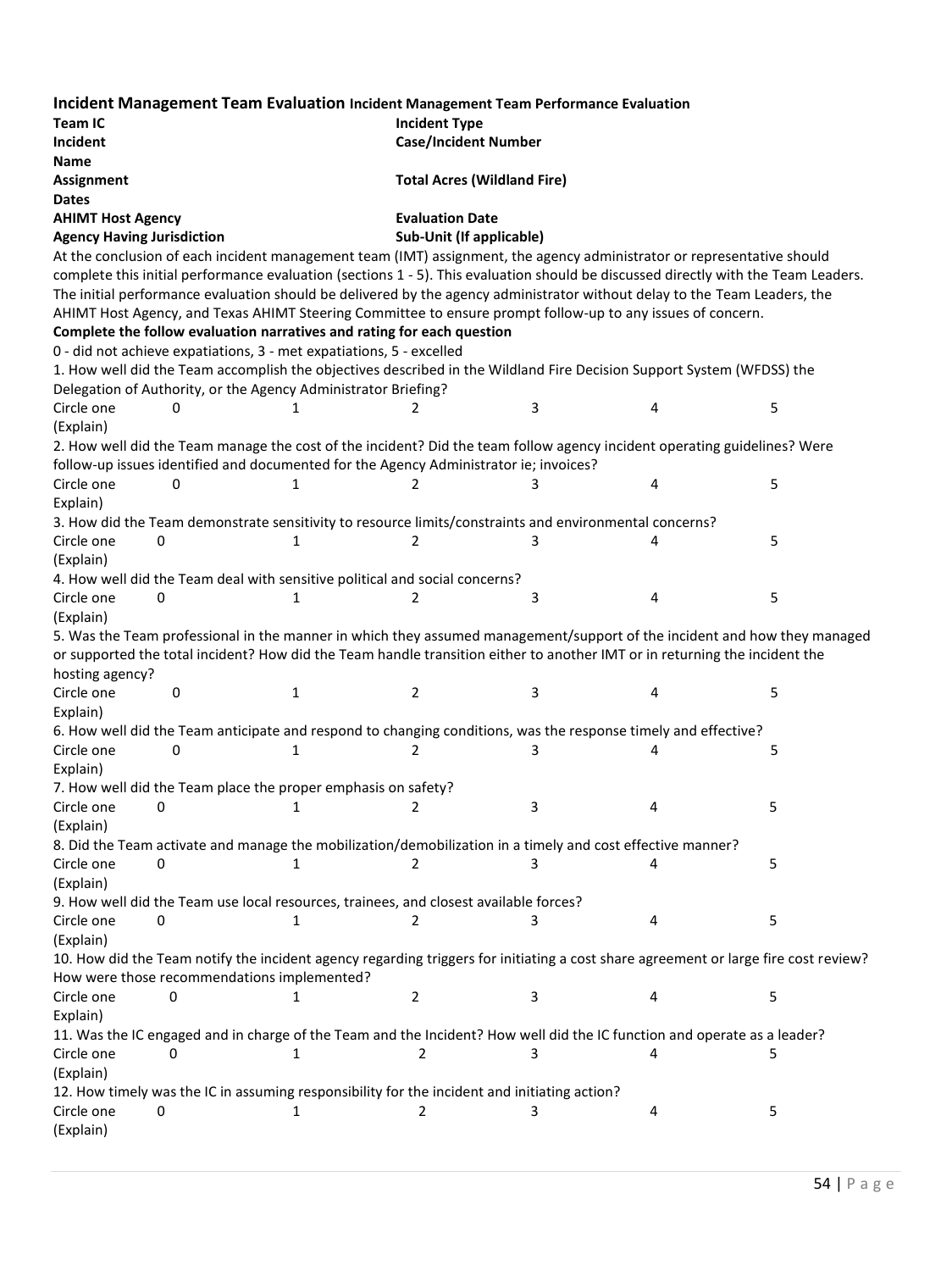| 13. How did the IC show sincere concern and empathy for the hosting unit and local conditions?                                                                   |   |   |       |   |   |   |
|------------------------------------------------------------------------------------------------------------------------------------------------------------------|---|---|-------|---|---|---|
| Circle one<br>(Explain)                                                                                                                                          | 0 | 1 | 2     | 3 | 4 | 5 |
| 14. Was the agency administrator or designee made aware that the Time Unit closed out/transitioned per unit operating guidelines?                                |   |   |       |   |   |   |
| Example: AD time complete per payment center and agency requirements, cooperators given appropriate documents per agreements, OF<br>288's complete and returned. |   |   |       |   |   |   |
| Circle one<br>(Explain)                                                                                                                                          | 0 | 1 | 2     | 3 | 4 | 5 |
|                                                                                                                                                                  |   |   |       |   |   |   |
| 15. Other comments:                                                                                                                                              |   |   |       |   |   |   |
| Agency Administrator or Representative:                                                                                                                          |   |   | Date: |   |   |   |
| Team Leaders:                                                                                                                                                    |   |   | Date: |   |   |   |